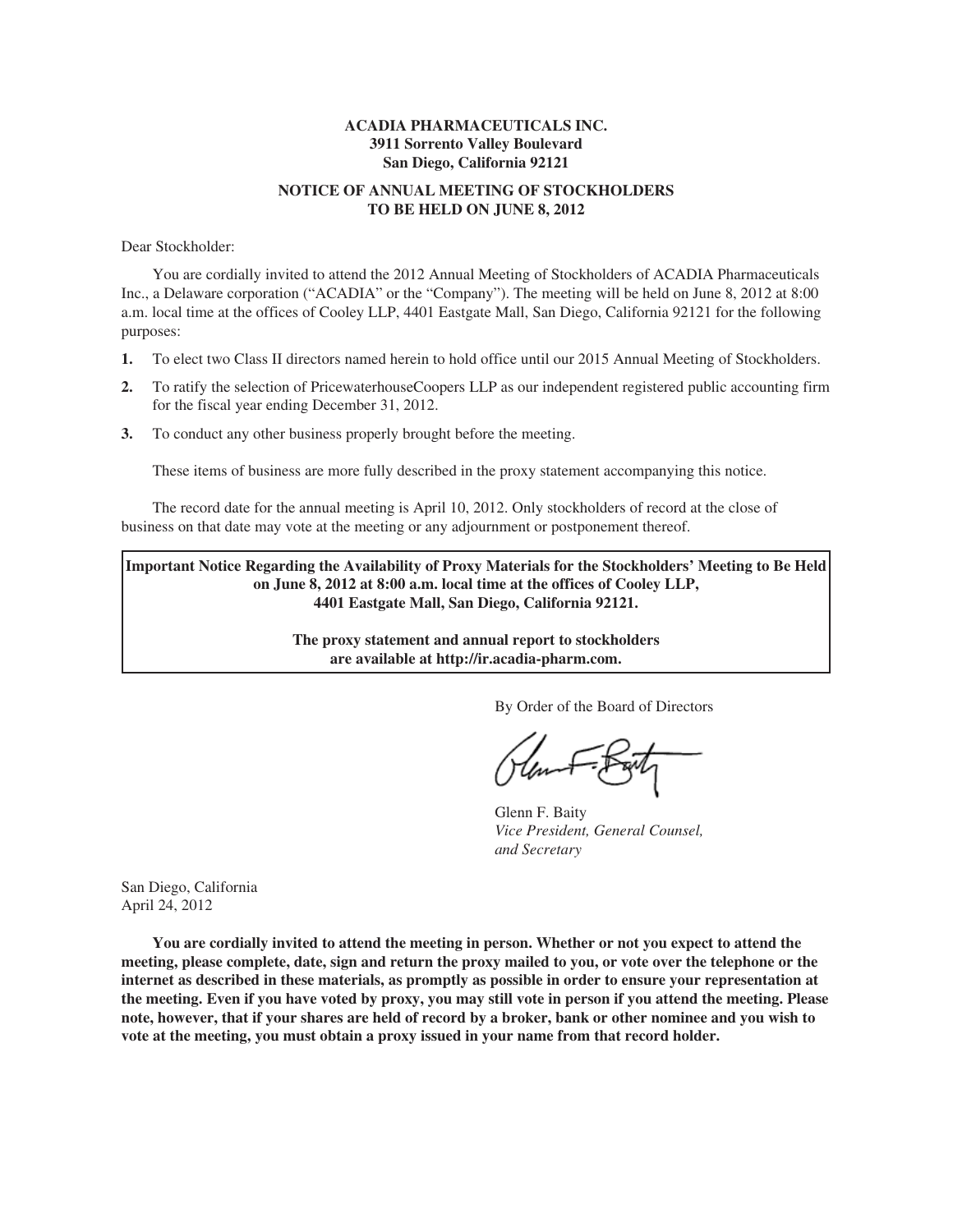## **ACADIA PHARMACEUTICALS INC. 3911 Sorrento Valley Boulevard San Diego, California 92121**

## **PROXY STATEMENT FOR THE ANNUAL MEETING OF STOCKHOLDERS TO BE HELD JUNE 8, 2012**

## **QUESTIONS AND ANSWERS ABOUT THESE PROXY MATERIALS AND VOTING**

## **Why did I receive a notice regarding the availability of proxy materials on the internet?**

We have sent you a Notice of Internet Availability of Proxy Materials (the "Notice") because the Board of Directors of ACADIA is soliciting your proxy to vote at the 2012 Annual Meeting of Stockholders. Pursuant to rules adopted by the Securities and Exchange Commission (the "SEC"), we have elected to provide access to our proxy materials over the internet. Accordingly, we are sending the Notice to certain of our stockholders of record. All stockholders will have the ability to access the proxy materials on the website referred to in the Notice or request to receive a printed set of the proxy materials. Instructions on how to access the proxy materials over the internet or to request a printed copy may be found in the Notice.

We intend to mail the Notice on or about April 24, 2012 to all stockholders of record entitled to vote at the annual meeting.

#### **Will I receive any other proxy materials by mail?**

We may send you a proxy card, along with a second Notice, on or after May 8, 2012.

## **How do I attend the annual meeting?**

The meeting will be held on Friday, June 8, 2012, at 8:00 a.m. local time at the offices of Cooley LLP, 4401 Eastgate Mall, San Diego, California 92121. Information on how to vote in person at the annual meeting is discussed below.

For directions to the Annual Meeting, please visit the following web address: http://maps.google.com/ maps?f=q&source=s\_q&hl=en&geocode=&q=4401+Eastgate+Mall,+San+Diego,+CA+92121-1909

#### **Who can vote at the annual meeting?**

Only stockholders of record at the close of business on April 10, 2012 will be entitled to vote at the annual meeting. On this record date, there were 52,927,119 shares of common stock outstanding and entitled to vote.

#### *Stockholder of Record: Shares Registered in Your Name*

If on April 10, 2012 your shares were registered directly in your name with ACADIA's transfer agent, Computershare, Inc., then you are a stockholder of record. As a stockholder of record, you may vote in person at the meeting or vote by proxy. Whether or not you plan to attend the meeting, we urge you to fill out and return the proxy card that may be mailed to you, or vote by proxy over the telephone or on the internet as instructed below, to ensure your vote is counted.

#### *Beneficial Owner: Shares Registered in the Name of a Broker or Bank*

If on April 10, 2012 your shares were held, not in your name, but rather in an account at a brokerage firm, bank, dealer, or other similar organization, then you are the beneficial owner of shares held in "street name" and the Notice was forwarded to you by that organization. The organization holding your account is considered to be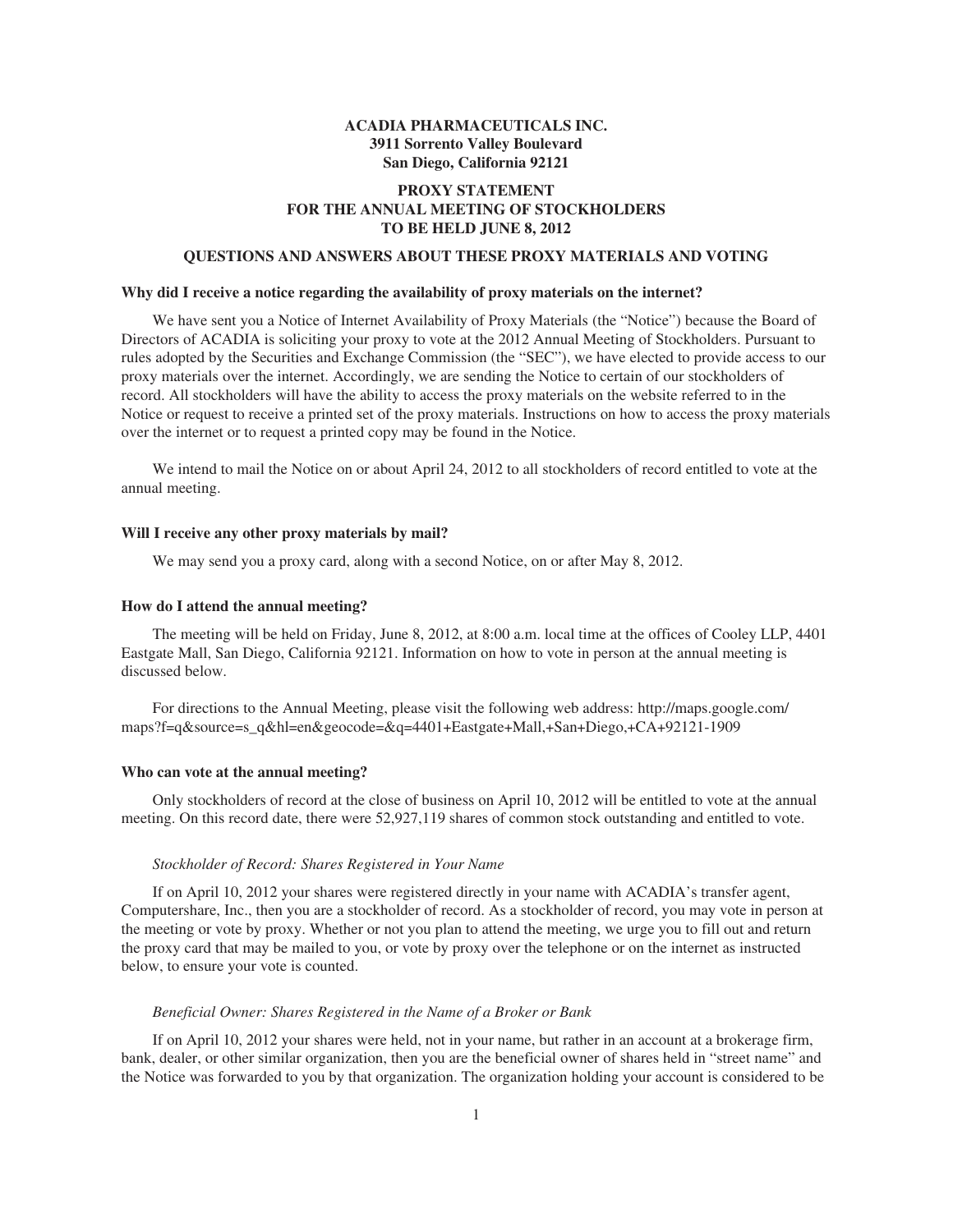the stockholder of record for purposes of voting at the annual meeting. As a beneficial owner, you have the right to direct your broker or other agent regarding how to vote the shares in your account. You are also invited to attend the annual meeting. However, since you are not the stockholder of record, you may not vote your shares in person at the meeting unless you request and obtain a valid proxy from your broker or other agent.

#### **What am I voting on?**

There are two matters scheduled for a vote:

- Election of two Class II directors, Uli Hacksell and Torsten Rasmussen, to hold office until our 2015 Annual Meeting of Stockholders; and
- Ratification of the selection of PricewaterhouseCoopers LLP as our independent registered public accounting firm for the fiscal year ending December 31, 2012.

#### **What if another matter is properly brought before the meeting?**

The Board of Directors knows of no other matters that will be presented for consideration at the 2012 Annual Meeting. If any other matters are properly brought before the meeting, it is the intention of the persons named in the proxy to vote on those matters in accordance with their best judgment.

## **How do I vote?**

You may either vote "For" all the nominees to the Board of Directors or you may "Withhold" your vote for any nominee you specify. For the ratification of PricewaterhouseCoopers LLP as our independent registered public accounting firm for the fiscal year ending December 31, 2012, you may vote "For" or "Against" or abstain from voting. The procedures for voting are as follows:

### *Stockholder of Record: Shares Registered in Your Name*

If you are a stockholder of record, you may vote in person at the annual meeting, vote by proxy over the telephone, vote by proxy through the internet, or vote by proxy using the proxy card that you may request or that we may elect to deliver. Whether or not you plan to attend the meeting, we urge you to vote by proxy to ensure your vote is counted. You may still attend the meeting and vote in person even if you have already voted by proxy.

- To vote in person, come to the annual meeting and we will give you a ballot when you arrive.
- To vote using the proxy card, simply complete, sign and date the proxy card that may be delivered to you and return it promptly in the envelope provided. If you return your signed proxy card to us before the annual meeting, we will vote your shares as you direct.
- To vote over the telephone, dial toll-free 1-866-540-5760 using a touch-tone phone and follow the recorded instructions. You will be asked to provide the company number and control number from the Notice or the proxy card that we may deliver. Your vote must be received by 11:59 p.m. Eastern Daylight Time on June 7, 2012 to be counted.
- To vote through the internet, go to http://www.proxyvoting.com/acad to complete an electronic proxy card. You will be asked to provide the company number and control number from your Notice or the proxy card that we may deliver. Your vote must be received by 11:59 p.m. Eastern Daylight Time on June 7, 2012 to be counted.

### *Beneficial Owner: Shares Registered in the Name of Broker or Bank*

If you are a beneficial owner of shares registered in the name of your broker, bank, or other agent, you should have received a Notice containing voting instructions from that organization rather than from ACADIA.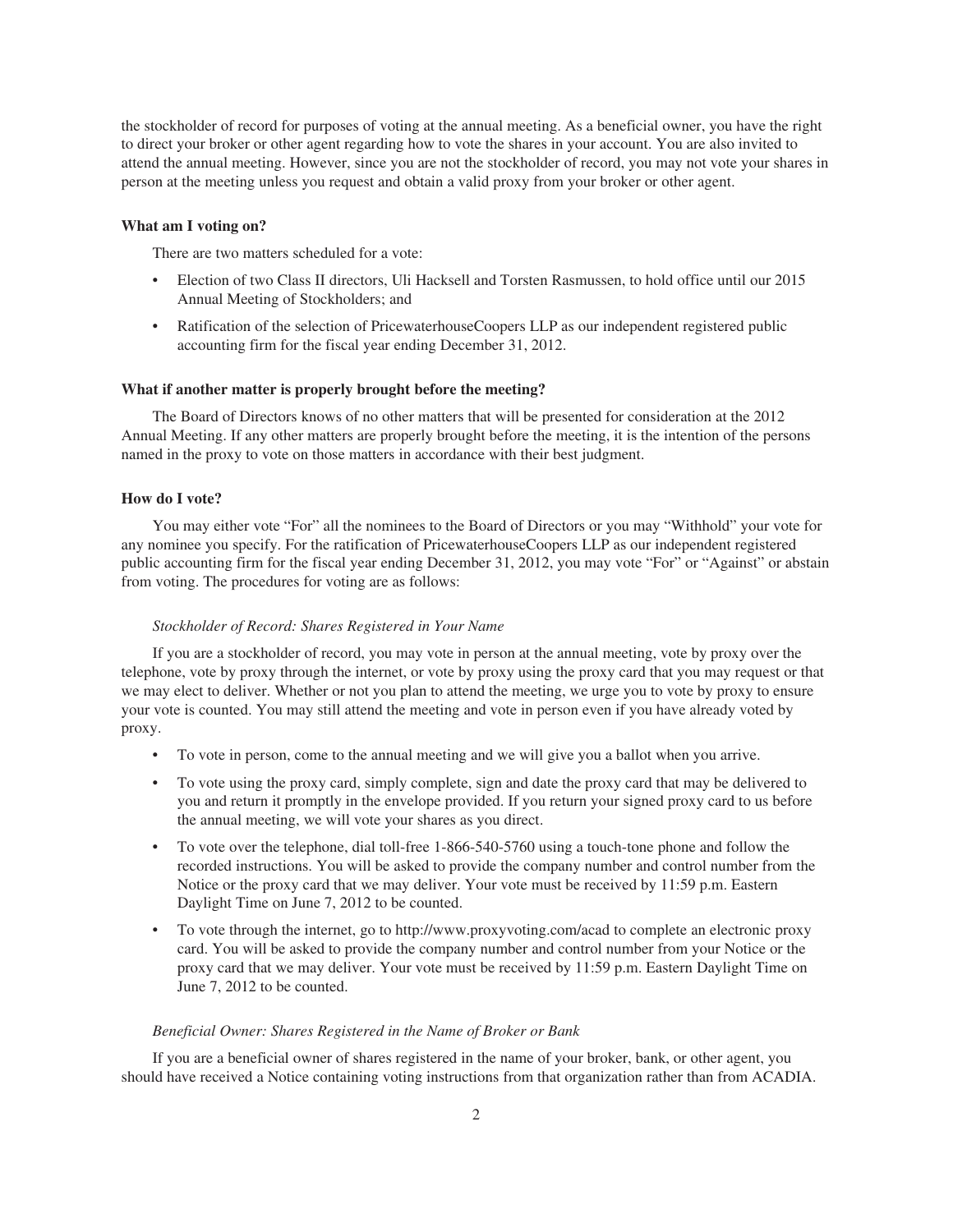Simply follow the voting instructions in the Notice to ensure that your vote is counted. Alternatively, you may vote by telephone or over the internet as instructed by your broker or bank. To vote in person at the annual meeting, you must obtain a valid proxy from your broker, bank, or other agent. Follow the instructions from your broker or bank included with these proxy materials, or contact your broker or bank to request a proxy form.

**We provide internet proxy voting to allow you to vote your shares online, with procedures designed to ensure the authenticity and correctness of your proxy vote instructions. However, please be aware that you must bear any costs associated with your internet access, such as usage charges from internet access providers and telephone companies.**

### **How many votes do I have?**

On each matter to be voted upon, you have one vote for each share of common stock you owned as of the close of business on April 10, 2012.

#### **What if I return a proxy card, or otherwise vote, but do not make specific choices?**

If you return a signed and dated proxy card, or otherwise vote, without marking voting selections, your shares will be voted "For" the election of each of the two nominees for director and "For" the ratification of the selection of PricewaterhouseCoopers LLP as our independent registered public accounting firm, as applicable. If any other matter is properly presented at the meeting, your proxyholder (one of the individuals named on your proxy card) will vote your shares using his best judgment.

#### **Who is paying for this proxy solicitation?**

We will pay for the entire cost of soliciting proxies. In addition to these proxy materials, our directors and employees may also solicit proxies in person, by telephone, or by other means of communication. Directors and employees will not be paid any additional compensation for soliciting proxies. We may also reimburse brokerage firms, banks and other agents for the cost of forwarding proxy materials to beneficial owners.

#### **What does it mean if I receive more than one Notice or set of proxy materials?**

If you receive more than one Notice or set of proxy materials, your shares are registered in more than one name or in different accounts. Please follow the voting instructions on the Notices or sets of proxy materials to ensure that all of your shares are voted.

#### **Can I change my vote after submitting my proxy?**

Yes. You can revoke your proxy at any time before the final vote at the meeting. If you are the record holder of your shares, you may revoke your proxy in any one of the following ways:

- You may submit another properly completed proxy card with a later date.
- You may grant a subsequent proxy by telephone or through the internet.
- You may send a timely written notice that you are revoking your proxy to ACADIA's Secretary at 3911 Sorrento Valley Boulevard, San Diego, California 92121.
- You may attend the annual meeting and vote in person. Simply attending the meeting will not, by itself, revoke your proxy.

Your most current proxy card or telephone or internet proxy is the one that is counted.

If your shares are held by your broker or bank as a nominee or agent, you should follow the instructions provided by your broker or bank.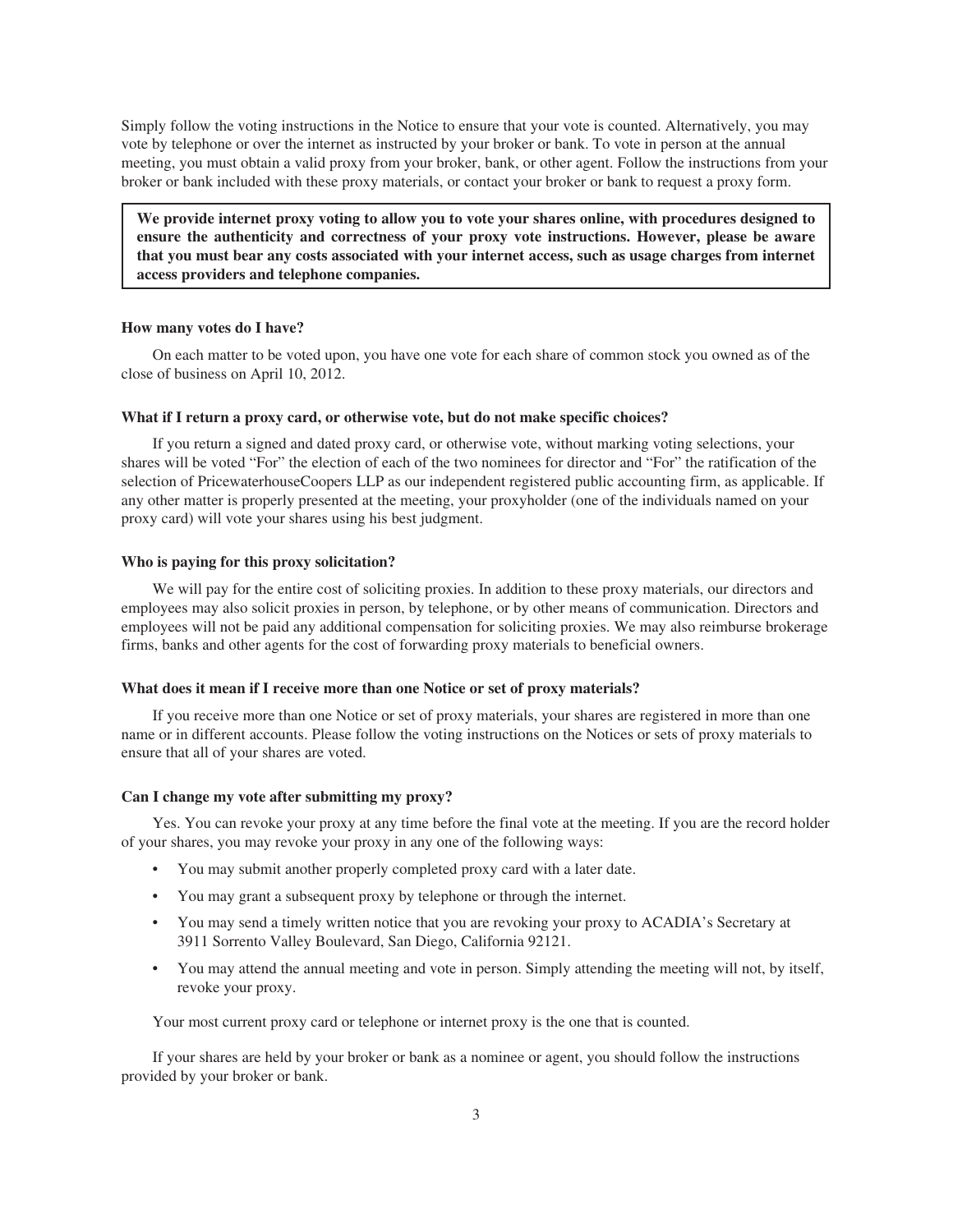#### **When are stockholder proposals due for next year's annual meeting?**

To be considered for inclusion in next year's proxy materials, your proposal must be submitted in writing by December 29, 2012, to Glenn F. Baity, Secretary, ACADIA Pharmaceuticals Inc., 3911 Sorrento Valley Boulevard, San Diego, California 92121. If you wish to submit a proposal that is not to be included in next year's proxy materials or nominate a director, your proposal generally must be submitted in writing to the same address no later than March 10, 2013 but no earlier than February 8, 2013. Please review our bylaws, which contain additional requirements regarding advance notice of stockholder proposals.

#### **How are votes counted?**

Votes will be counted by the inspector of election appointed for the meeting, who will separately count, for the proposal to elect directors, "For", "Withhold" and broker non-votes and, with respect to proposals other than the election of directors, "For" and "Against" votes, abstentions and broker non-votes. Abstentions will be counted towards the vote total for each proposal, and will have the same effect as "Against" votes. Broker non-votes have no effect and will not be counted towards the vote total for any proposal.

#### **What are "broker non-votes"?**

Broker non-votes occur when a beneficial owner of shares held in "street name" does not give instructions to the broker or nominee holding the shares as to how to vote on matters deemed "non-routine." Generally, if shares are held in street name, the beneficial owner of the shares is entitled to give voting instructions to the broker or nominee holding the shares. If the beneficial owner does not provide voting instructions, the broker or nominee can still vote the shares with respect to matters that are considered to be "routine," but not with respect to "non-routine" matters. Under the rules and interpretations of the New York Stock Exchange, "non-routine" matters are matters that may substantially affect the rights or privileges of shareholders, such as mergers, shareholder proposals, elections of directors or amendments to charter documents.

#### **How many votes are needed to approve each proposal?**

- For the election of directors, the two nominees receiving the most "For" votes from the holders of the shares present in person or represented by proxy and entitled to vote on the election of directors will be elected. Only votes "For" or "Withheld" will affect the outcome.
- To be approved, the ratification of the selection of PricewaterhouseCoopers LLP as our independent registered public accounting firm for the fiscal year ending December 31, 2012 must receive a "For" vote from the majority of the shares present and entitled to vote either in person or by proxy. If you "Abstain" from voting, it will have the same effect as an "Against" vote. Broker non-votes will have no effect.

## **What is the quorum requirement?**

A quorum of stockholders is necessary to hold a valid meeting. A quorum will be present if stockholders holding at least a majority of the outstanding shares entitled to vote are present at the meeting in person or represented by proxy. On the record date, there were 52,927,119 shares outstanding and entitled to vote. Thus, the holders of 26,463,560 shares must be present in person or represented by proxy at the meeting to have a quorum.

Your shares will be counted towards the quorum only if you submit a valid proxy (or one is submitted on your behalf by your broker, bank or other nominee) or if you vote in person at the meeting. Abstentions and broker non-votes will be counted towards the quorum requirement. If there is no quorum, the holders of a majority of shares present at the meeting in person or represented by proxy may adjourn the meeting to another date.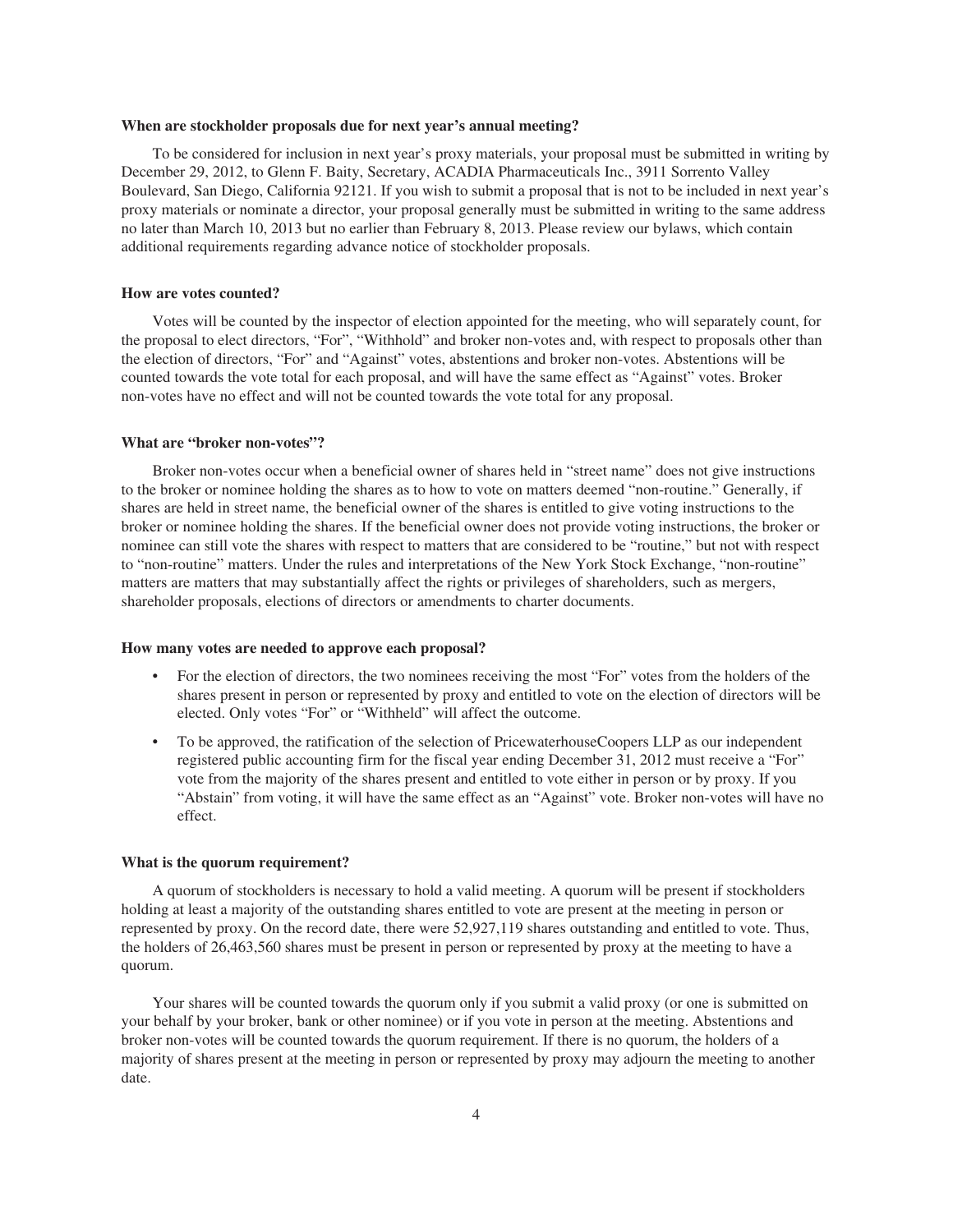# **How can I find out the results of the voting at the annual meeting?**

Preliminary voting results will be announced at the annual meeting. Final voting results will be reported in a Current Report on Form 8-K, which we plan to file within four business days of the annual meeting. If final voting results are not available to us in time to file a Form 8-K within four business days after the meeting, we intend to file a Form 8-K to publish preliminary results and, within four business days after the final results are known to us, file an additional Form 8-K to publish the final results.

## **What proxy materials are available on the internet?**

The proxy statement, Form 10-K and annual report to stockholders are available at http://ir.acadiapharm.com.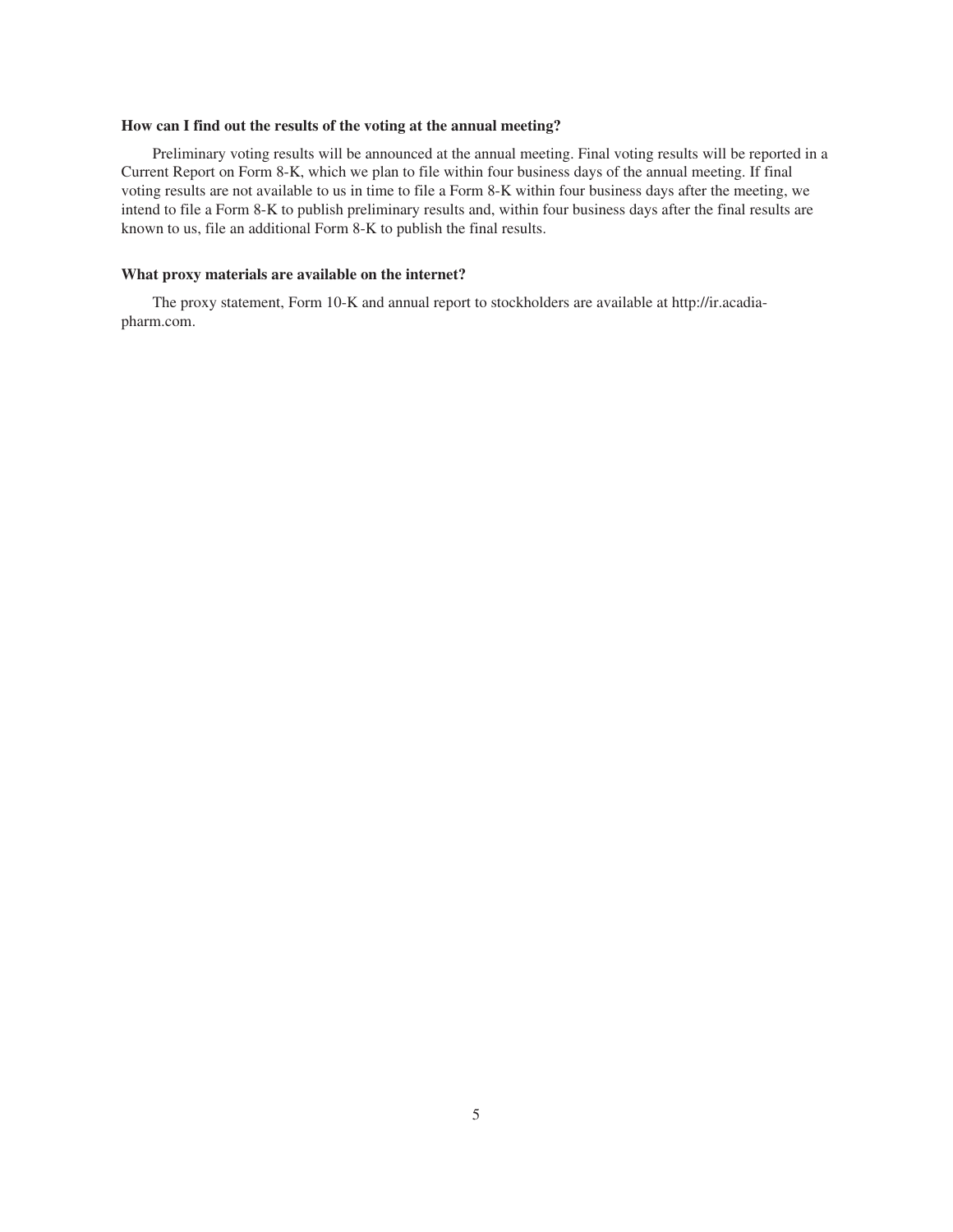#### **PROPOSAL 1**

## **ELECTION OF DIRECTORS**

ACADIA's Board of Directors is divided into three classes. Each class consists of one-third of the total number of directors, and each class has a three-year term. Vacancies on the Board may be filled only by persons elected by a majority of the remaining directors. A director elected by the Board to fill a vacancy in a class, including a vacancy created by an increase in the number of directors, shall serve for the remainder of the full term of that class and until the director's successor is elected and qualified.

The Board of Directors presently has eight members, with one vacancy. There are two directors in Class II, whose term of office expires in 2012. The two nominees for Class II directors are Uli Hacksell and Torsten Rasmussen. Each of the nominees is currently a Class II director and was elected by our stockholders at our 2009 Annual Meeting of Stockholders. If elected at the annual meeting, each of these nominees would serve until the 2015 Annual Meeting of Stockholders and until his successor has been duly elected and qualified, or, if sooner, until the director's death, resignation or removal. The terms of the directors in Classes I and III expire at our 2014 and 2013 Annual Meetings of Stockholders, respectively. It is the Company's policy to encourage directors and nominees for director to attend the Annual Meeting. All of our then current directors attended the 2011 Annual Meeting of Stockholders.

Directors are elected by a plurality of the votes of the holders of shares present in person or represented by proxy and entitled to vote on the election of directors. The two nominees receiving the highest number of affirmative votes will be elected. Shares represented by executed proxies will be voted, if authority to do so is not withheld, for the election of the two nominees named below. If any nominee becomes unavailable for election as a result of an unexpected occurrence, your shares that would have been voted for that nominee instead will be voted for the election of a substitute nominee proposed by the Board of Directors. Each person nominated for election has agreed to serve if elected. Our management has no reason to believe that any nominee will be unable to serve.

## **THE BOARD OF DIRECTORS RECOMMENDS A VOTE IN FAVOR OF EACH NAMED NOMINEE.**

The following table sets forth information as of May 1, 2012 for our directors and executive officers:

|                                                                                        | Age Position                          |
|----------------------------------------------------------------------------------------|---------------------------------------|
|                                                                                        |                                       |
|                                                                                        | Director                              |
| Laura Brege $\ldots \ldots \ldots \ldots \ldots \ldots \ldots \ldots \ldots \ldots 54$ | Director                              |
|                                                                                        |                                       |
|                                                                                        |                                       |
|                                                                                        |                                       |
|                                                                                        | Director                              |
| William M. Wells $\dots \dots \dots \dots \dots \dots \dots \dots \dots \dots$ 51      | Director                              |
|                                                                                        | Chief Business Officer, and Treasurer |
|                                                                                        |                                       |
|                                                                                        |                                       |
|                                                                                        |                                       |

The Nominating and Corporate Governance Committee (the "NCG Committee") seeks to assemble a Board that, as a whole, possesses the appropriate balance of professional and industry knowledge, financial expertise and high-level management experience necessary to oversee and direct the Company's business. To that end, the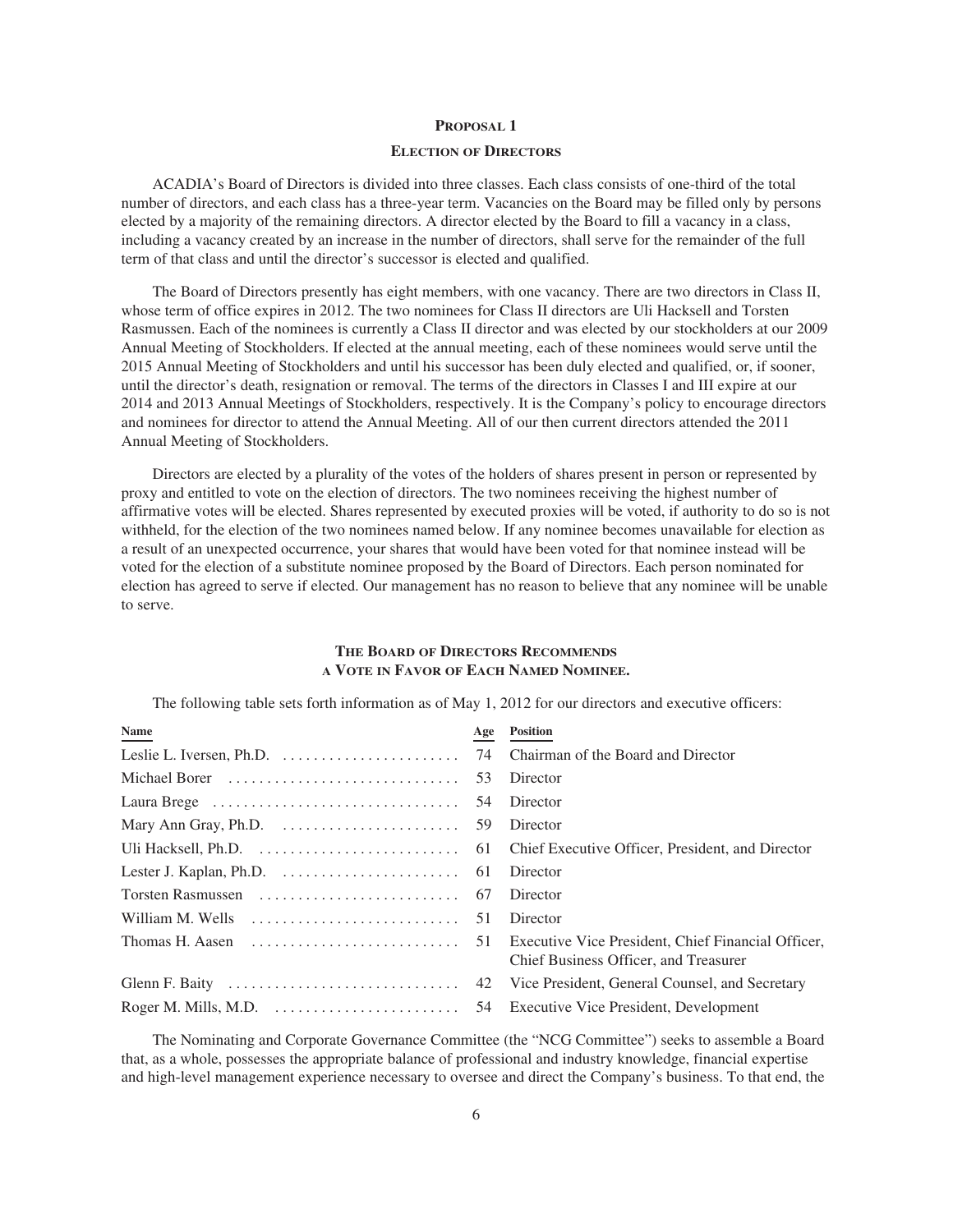NCG Committee has identified and evaluated nominees in the broader context of the Board's overall composition, as well as the Company's current needs and future needs, with the goal of having Board members who complement and strengthen the skills of each other through diversity and who also exhibit qualities that the NCG Committee views as critical to effective functioning of the Board, including sound judgment, collegiality, and integrity. The following is a brief biography of each nominee and a discussion of the specific experience, qualifications, attributes or skills of each nominee that led the NCG Committee to recommend that person to continue to serve on the Board.

#### **Nominees for Election for a Three-year Term Expiring at the 2015 Annual Meeting**

*Uli Hacksell, Ph.D.* has served as our Chief Executive Officer since September 2000 and as a director of our company since October 2000. From February 1999 to September 2000, he served as our Executive Vice President of Drug Discovery. From August 1991 to February 1999, Dr. Hacksell held various senior executive positions at Astra, a pharmaceutical company, including Vice President of Drug Discovery and Technology as well as President of Astra Draco, one of Astra's largest research and development subsidiaries, where he directed an organization of more than 1,100 employees. From August 1991 to May 1994, he served as Vice President of CNS Preclinical R&D at Astra Arcus, another subsidiary. Earlier in his career, Dr. Hacksell held the positions of Professor of Organic Chemistry and Department Chairman at Uppsala University in Sweden and also served as Chairman and Vice Chairman of the European Federation of Medicinal Chemistry. He currently serves on the board of directors of SLS Invest AB. The NCG Committee believes that Dr. Hacksell's extensive experience with the Company, which are a consequence of his long tenure as Chief Executive Officer and director, bring necessary historic knowledge and continuity to the Board. The NCG Committee also believes that Dr. Hacksell brings to the board substantial leadership skills and scientific background that are helpful in Board discussions for determining the course forward for the Company. Dr. Hacksell received a Master of Pharmacy and a Ph.D. in Medicinal Chemistry from Uppsala University.

*Torsten Rasmussen* has served as a director of our company since April 1998. Mr. Rasmussen has been President and Chief Executive Officer of Morgan Management ApS, a management advisory and consulting company, since 1997. Prior to founding Morgan Management in 1997, Mr. Rasmussen had held the position of Executive Vice President, Operations at the LEGO Group (LEGO A/S) in Denmark since 1981. He currently serves as a deputy chairman of the board of TK Development A/S, a Danish company which is quoted on the Danish Stock Exchange. He also sits on the board of a number of privately held Danish companies. He previously served as a board member in the capacity of chairman, deputy chairman or ordinary board member of a number of Danish companies of which the following are quoted on the Danish Stock Exchange: Bang & Olufsen A/S (1994-2007), Coloplast A/S (1992-2010), Vestas Wind Systems A/S (1998-2012), and A/S Det Oestasiatiske Kompagni (1998-2010). The NCG Committee believes that Mr. Rasmussen's extensive experience with international business will be increasingly valuable to the Board, including as it seeks opportunities outside of North America for its most advanced product candidate. Mr. Rasmussen also has extensive experience as a board member of various international publicly held companies, which provides valuable experience to the Board and the committees on which he sits. In addition, the NCG Committee believes that Mr. Rasmussen's tenure with the Board brings valuable historic knowledge and continuity to the Board and the committees on which he sits. Mr. Rasmussen holds an M.B.A. from IMD in Lausanne, Switzerland.

The following is a brief biography, and a discussion of the specific experience, qualifications, attributes or skills of each director whose term will continue after the annual meeting.

## **Directors Continuing in Office Until the 2013 Annual Meeting**

*Laura Brege* has served as a director of our company since May 2008. Ms. Brege was Executive Vice President of Onyx Pharmaceuticals, Inc., a biopharmaceutical company, where she was responsible for medical affairs, scientific affairs, government affairs, public relations, investor relations, and international business functions from October 2007 to December 2011. She joined Onyx in June 2006 as Executive Vice President and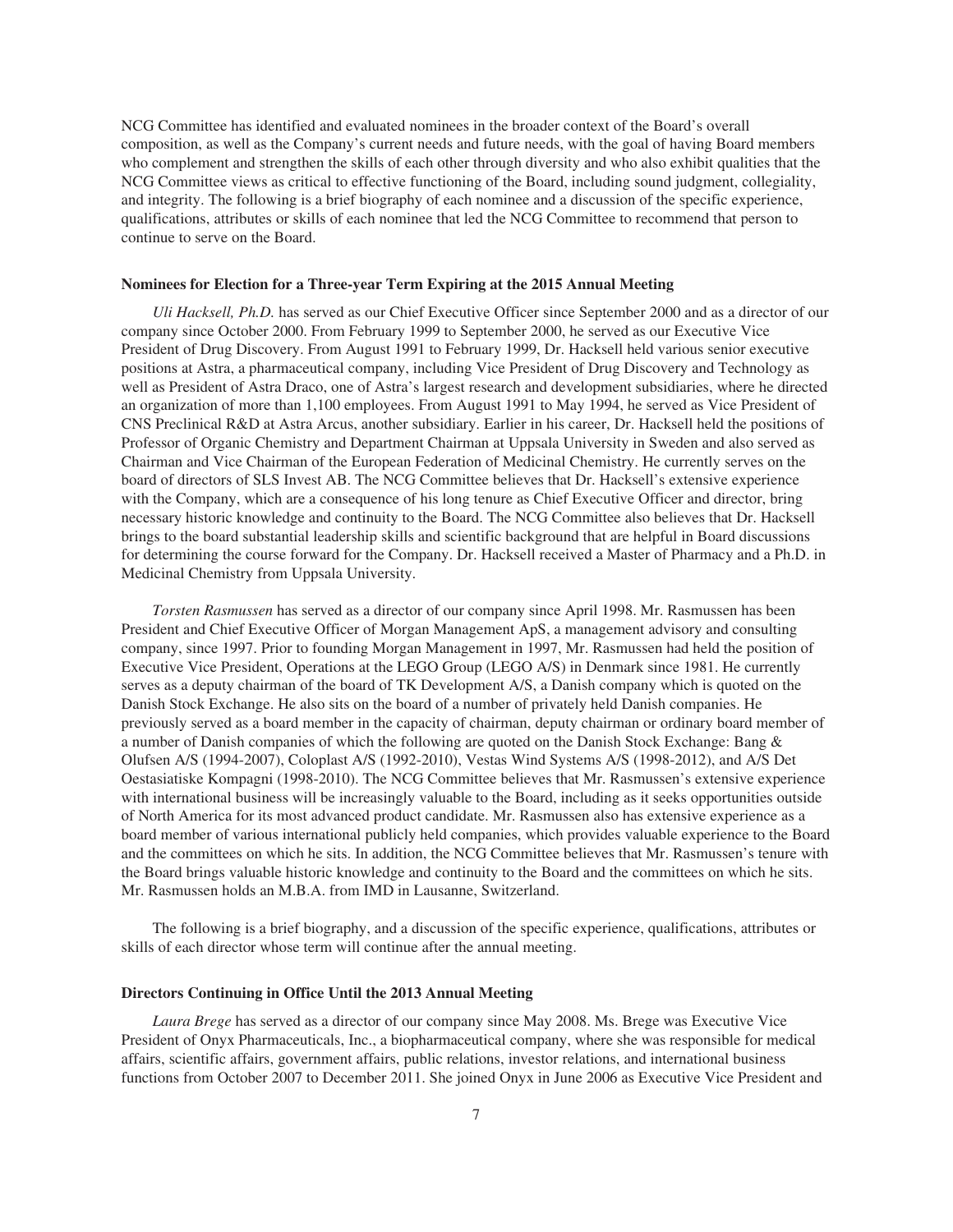Chief Business Officer. Before joining Onyx, Ms. Brege was a general partner at Red Rock Capital Management, a venture capital firm specializing in early stage financing for technology companies, since 1999. Prior to Red Rock, she was the Senior Vice President and Chief Financial Officer at COR Therapeutics. Earlier in her career, Ms. Brege served as Vice President and Chief Financial Officer at Flextronics and Vice President and Treasurer of The Cooper Companies. Ms. Brege currently sits on the board of Pacira Pharmaceuticals, Inc., a public company. The NCG Committee believes that Ms. Brege's industry background, including her extensive experience as an officer of public companies in the biotechnology industry, position her to make an effective contribution to the Board and the Audit Committee. In addition, her past financial experience and current knowledge of financing trends are extremely valuable to the Board when considering financing strategies for the Company. Ms. Brege earned her undergraduate degree from Ohio University and has an M.B.A. from the University of Chicago. Ms. Brege also serves on the board of The Ohio University Foundation. During the past five years, Ms. Brege also served on the board of Angiotech Pharmaceuticals, Inc., a public company.

*Leslie L. Iversen, Ph.D.* has been the Chairman of our Board of Directors since December 2000. He has served as a director since 1998. He also was a founding member of our Scientific Advisory Board. Dr. Iversen is currently a Professor of Pharmacology at University of Oxford, England, where he has taught since 1995. He was previously a Professor of Pharmacology at King's College, London where he was Director of the Wolfson Centre for Age Related Diseases from 1999 until 2004. Dr. Iversen is internationally recognized for his fundamental contributions to the understanding of neurotransmission. Dr. Iversen served as Vice President of Neuroscience Research, Merck Research Laboratories and Director of the Neuroscience Research Center of Merck Research Laboratories in the UK. He was formerly Director of the Medical Research Council Neurochemical Pharmacology Unit in Cambridge. More recently, Dr. Iversen founded and serves as a director of Panos Therapeutics Ltd. The NCG Committee believes that Dr. Iversen's long tenure as Board Chairman positions him to contribute to the Board his extensive knowledge of the Company and to provide Board continuity. In addition, the NCG Committee believes that his scientific expertise, industry background and prior experience all position him to make an effective contribution to the scientific understanding of the Board. Dr. Iversen is the recipient of numerous awards, including Fellow of the Royal Society of London and Foreign Associate Member of the National Academy of Sciences in the United States. Dr. Iversen received a Ph.D. and B.A. from the University of Cambridge.

*William (Bill) M. Wells* has been a member of our Board of Directors since January 2012. Mr. Wells was Chief Executive Officer of Biovail Corporation from May 2008 through the time of its merger with Valeant Pharmaceuticals International, Inc. in September 2010, during which time he led Biovail's strategic transformation into a specialty pharmaceutical company focused on specialty central nervous system markets. Following the merger, Mr. Wells served as Chairman of Valeant until December 2010. He was originally elected to the board of directors of Biovail in June 2005 and later served as Lead Director until his appointment as Chief Executive Officer. Prior to joining Biovail, Mr. Wells held a number of senior executive positions, including Chief Financial Officer of Loblaw Companies Limited, Canada's largest food distributor and a leading provider of general merchandise products, drugstore and financial products and services, Chief Financial Officer of Bunge Limited, a U.S. headquartered company engaged in the global agribusiness, fertilizer and food product industries, and financial management positions at McDonald's Corporation in the U.S. and Brazil. Mr. Wells is currently Chairman of the Board of Evizone Ltd., a privately held online communications service firm, and is a member of the Board of Directors of Myriant Corporation and EnerCare Inc. The NCG Committee believes that Mr. Wells' industry background, including his extensive experience as an officer and director of public companies and his experience with companies that commercialize products, position him to be an excellent resource for the Board. Mr. Wells holds a Master's degree in International Business from the University of South Carolina and a Bachelor's degree in Philosophy and English from the University of Western Ontario.

### **Directors Continuing in Office Until the 2014 Annual Meeting**

*Michael Borer* has served as a director of our company since September 2005. Mr. Borer served as Chief Executive Officer and President of Xcel Pharmaceuticals, Inc., a specialty pharmaceutical company focused on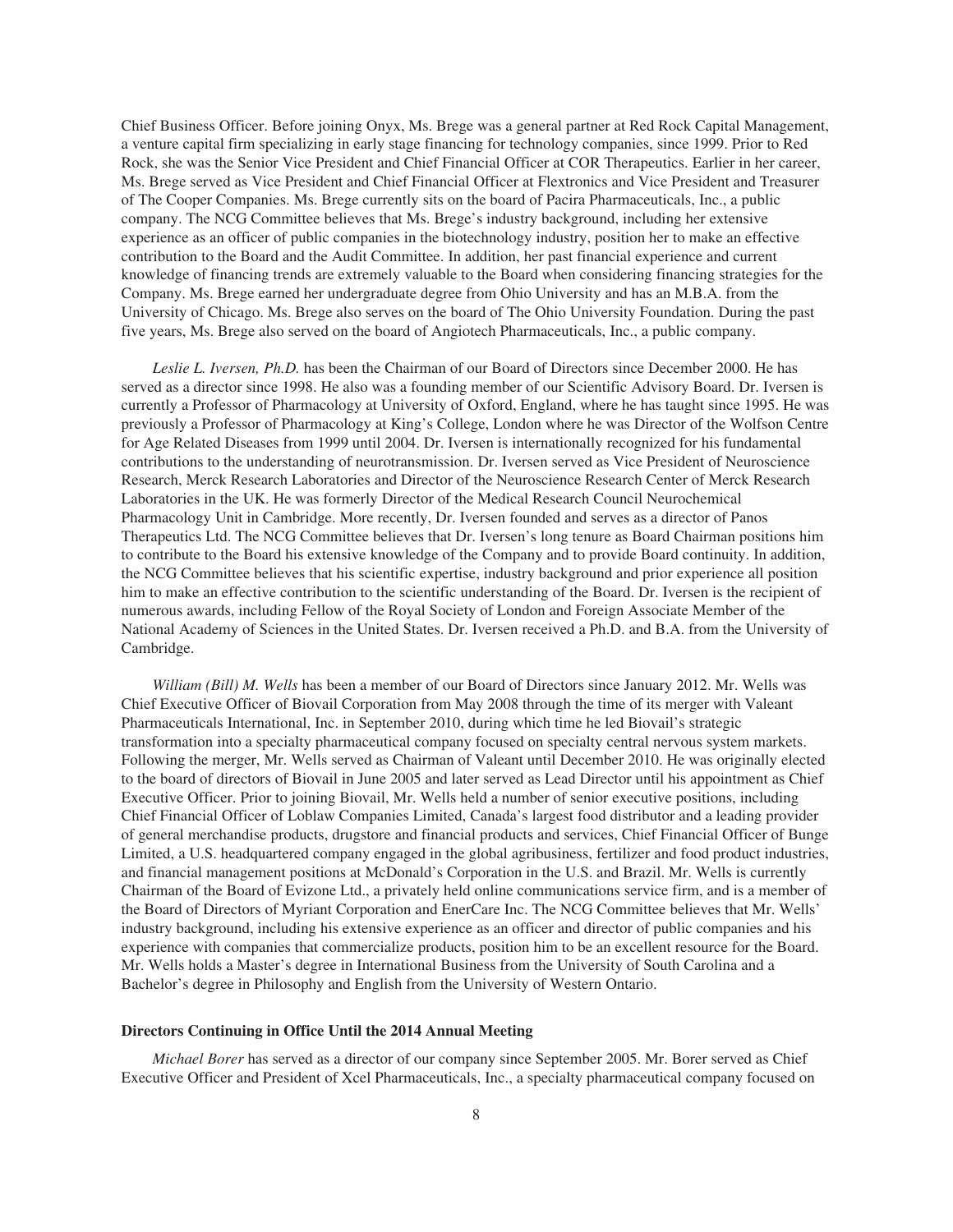prescription products that treat disorders of the central nervous system, until the sale of the company to Valeant Pharmaceuticals International in early 2005. Prior to founding Xcel in early 2001, Mr. Borer served as Senior Vice President and Chief Financial Officer of Dura Pharmaceuticals, Inc. and held other management positions there from 1994 through 2000. Prior to Dura, Mr. Borer spent 12 years in public accounting with Deloitte & Touche in its audit services group. The NCG Committee believes that Mr. Borer's industry background, including his experience as chief executive officer and other executive officer positions of public companies in the biotechnology industry, position him to make an effective contribution to the Board. In addition, his public accounting experience and past financial officer positions are very valuable to fulfilling the Audit Committee's responsibilities. He holds a bachelor's degree in accounting from San Diego State University.

*Mary Ann Gray, Ph.D.* has served as a director of our company since April 2005. Currently, Dr. Gray is President of Gray Strategic Advisors, LLC, a company which she started in 2003 and which provides strategic consulting services to the biotechnology industry. Dr. Gray also serves on the boards of directors of Dyax Corp. and Senomyx, Inc., each of which is a publicly-traded company. During the past five years, Dr. Gray also served on the board of directors for each of GTC Biotherapeutics Inc. and Telik, Inc., each a public company, as well as Apthera Inc., a privately held company. From 1999 to 2003, Dr. Gray was Senior Analyst and Portfolio Manager for the Federated Kaufmann Fund. Prior to 1999, Dr. Gray led biotechnology equity research groups at Raymond James & Associates, Warburg Dillon Read and Kidder Peabody for an aggregate of nine years. The NCG Committee believes that Dr. Gray's scientific background, financial industry experience and public board experience make her a valuable contributor to Board discussions. In addition, her extensive experience on other audit committees makes her well qualified to chair our Audit Committee. Dr. Gray holds a Ph.D. degree in pharmacology from the University of Vermont where she focused on novel chemotherapeutic agents for the treatment of cancer.

*Lester J. Kaplan, Ph.D.* has served as a director of our company since November 1997. Dr. Kaplan was Executive Vice President and President, Research and Development, at Allergan, Inc. from November 2003 to April 2004. Dr. Kaplan joined Allergan in 1983 and, prior to being appointed to Executive Vice President, was Corporate Vice President, Research and Development and Global BOTOX from June 1998 to November 2003. Dr. Kaplan was elected to Allergan's board of directors in 1994 and served in that capacity until April 2004. Dr. Kaplan is Executive Chairman of the Board of Aciex Therapeutics Inc., Chairman of the Board of Altheos, Inc., and a member of the board of The National Neurovision Research Institute. He serves on the Scientific Advisory Board of Bay City Capital. The NCG Committee believes that Dr. Kaplan's long tenure as a board member and chair of our Compensation Committee allows him to contribute his extensive knowledge of the Company and to provide Board and compensation continuity. In addition, the NCG Committee believes that his research and development expertise and venture capital background position him to make an effective contribution to the Board's evaluation of strategic and financial alternatives. In particular, as the Company pursues its Phase III program for its lead compound, Dr. Kaplan's prior experience with clinical trials and other development activities provide invaluable insight for the Board. Dr. Kaplan received a M.S. and Ph.D. in organic chemistry from the University of California, Los Angeles.

Set forth below is biographical information for each of our executive officers who is not a director:

*Thomas H. Aasen* is our Executive Vice President, Chief Financial Officer, Chief Business Officer, and Treasurer and has been with the Company since April 1998. Prior to joining us, Mr. Aasen held financial management positions at several publically traded life sciences companies, including Senior Director of Finance and Administration at Axys Pharmaceuticals, formerly called Sequana Therapeutics, Director of Finance at Genta, Inc., and Director of Accounting at Gen-Probe, Inc. Earlier in his career, Mr. Aasen held various positions in public accounting at KPMG Peat Marwick, including Audit Manager. He has 29 years of professional finance and accounting experience focused primarily on the life sciences industry. Mr. Aasen received a B.S. degree with honors from San Diego State University and is a licensed certified public accountant (inactive status) in the State of California.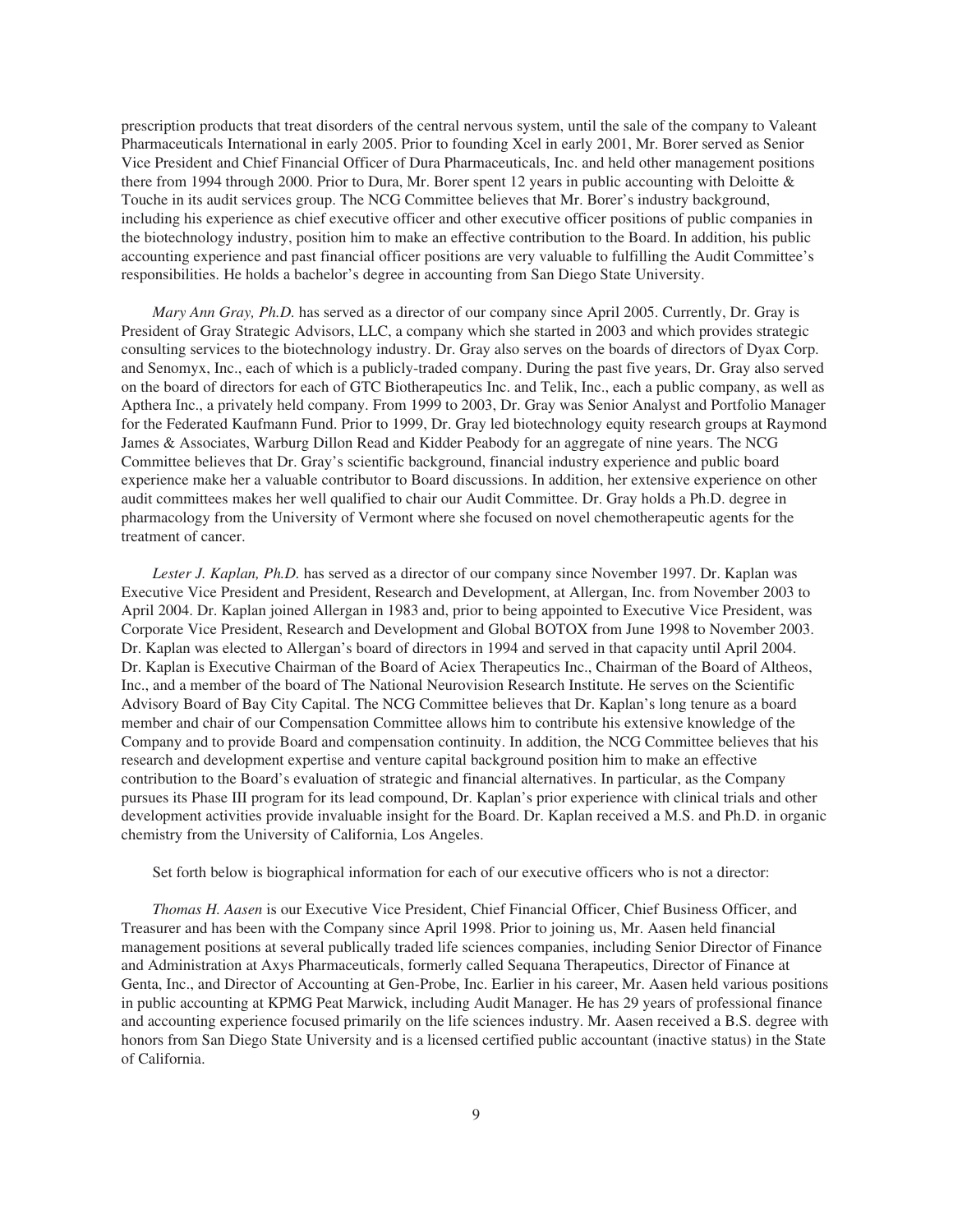*Glenn F. Baity* is our Vice President, General Counsel, and Secretary and has been with the Company since July 2004. From February 2000 until joining us, Mr. Baity was a senior associate at Cooley LLP in their San Diego office, working with a variety of public and private companies on transactional matters, including M&A, financings, compensation and equity matters, and corporate governance. From January 1997 to January 2000, Mr. Baity was an associate in the San Francisco office of Brown & Wood LLP (now Sidley Austin LLP) working primarily on public financings for established companies while representing bulge bracket underwriters, such as Goldman Sachs, Merrill Lynch and Morgan Stanley. Mr. Baity received a J.D. degree from the University of California, Los Angeles and received a B.A. from the University of California, Berkeley.

*Roger M. Mills, M.D.* has served as our Executive Vice President, Development since June 2006. Prior to joining us, Dr. Mills held the position of Vice President, Development at Pfizer Global R&D, a division of Pfizer Inc., which is a global pharmaceutical company, for a five-year period. In this capacity, he was responsible for the management and direction of drug development activities at the Pfizer campus in La Jolla, California, and played a key role in the development of Sutent®, a new multikinase inhibitor for patients with advanced renal cell carcinoma and gastrointestinal stromal tumors. Prior to joining Pfizer, Dr. Mills held senior clinical management positions at Gilead Sciences, where he served as project leader in the development of Tamiflu®, a leading treatment for influenza, and at Abbott Laboratories, where he played an important role in the development of antiviral drugs. Earlier in his career, he held several senior positions at the Wellcome Foundation, including Scientific Advisor for Group Marketing and Therapeutic Area Head, Cardiovascular Marketing. Dr. Mills received his medical degree at the Charing Cross Hospital Medical School in London and his specialized medical training at the Royal College of General Practitioners in London.

#### **INFORMATION REGARDING THE BOARD OF DIRECTORS AND CORPORATE GOVERNANCE**

#### **Independence of the Board of Directors**

As required under the NASDAQ Stock Market ("NASDAQ") listing standards, a majority of the members of a listed company's board of directors must qualify as "independent", as affirmatively determined by the board of directors. Our Board of Directors consults with the Company's counsel to ensure that the Board's determinations are consistent with relevant securities and other laws and regulations regarding the definition of "independent", including those set forth in the applicable NASDAQ listing standards (including as independence is currently defined in Rule  $5605(a)(2)$  of those listing standards).

Consistent with these considerations, after review of all identified relevant transactions or relationships between each director, or any of his or her family members, and the Company, its senior management and its independent registered public accounting firm, the Board has affirmatively determined that all of our current directors are independent directors within the meaning of the applicable NASDAQ listing standards, except for Dr. Hacksell, our Chief Executive Officer.

Our independent directors meet quarterly in regularly scheduled executive sessions at which only non-employee directors are present and which are presided over by the Chairman of the Board. All of the committees of our Board of Directors are comprised entirely of directors determined by the Board to be independent within the meaning of the applicable NASDAQ listing standards.

#### **BOARD LEADERSHIP STRUCTURE**

Our Board of Directors has an independent chair, Dr. Iversen, who has authority, among other things, to call and preside over Board meetings, including meetings of the independent directors, to set meeting agendas and to determine materials to be distributed to the Board. Accordingly, the Board Chairman has substantial ability to shape the work of our Board. The Company believes that separation of the positions of Board Chairman and Chief Executive Officer reinforces the independence of our Board in its oversight of the business and affairs of the Company. In addition, the Company believes that having an independent Board Chairman creates an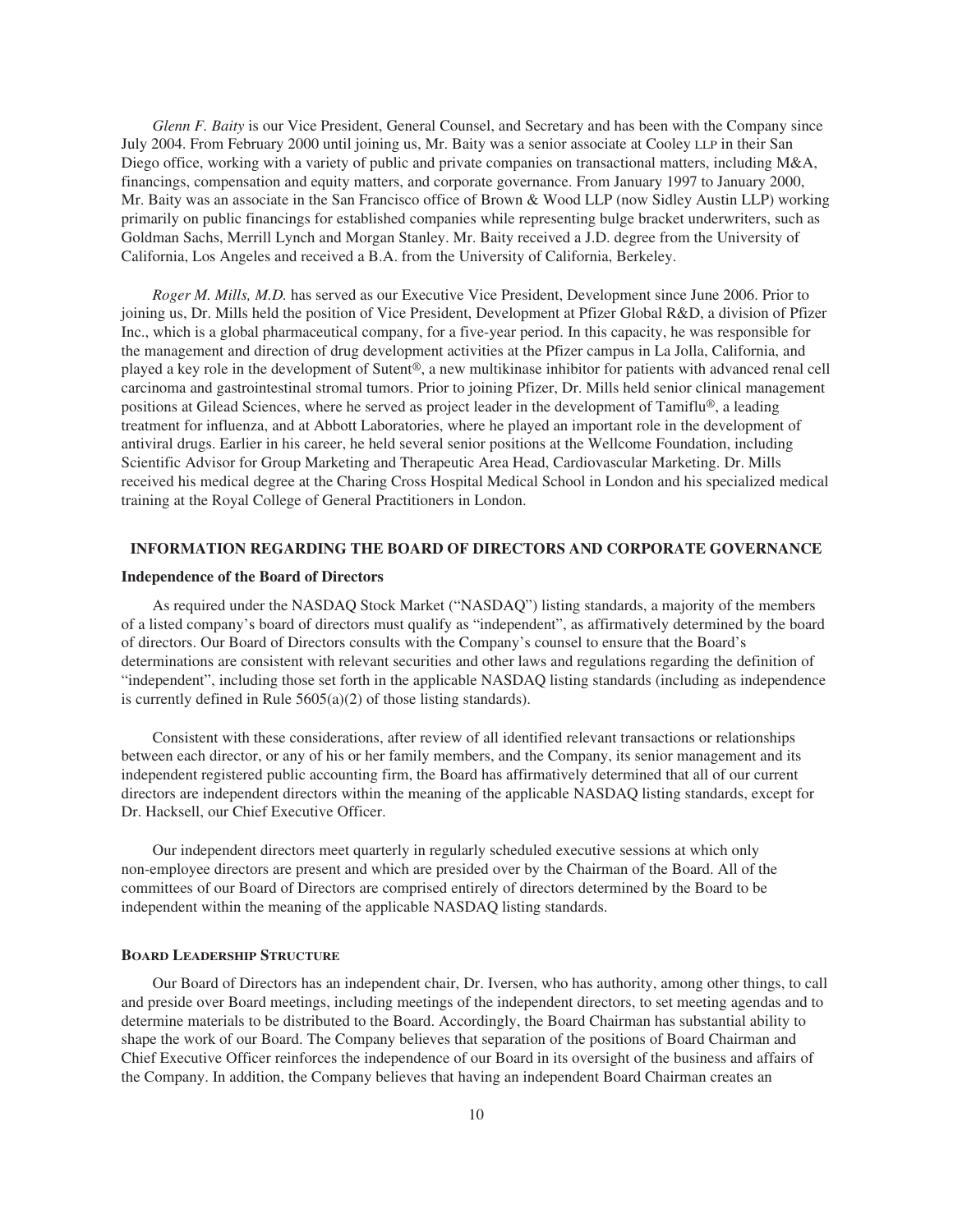environment that is more conducive to objective evaluation and oversight of management's performance, increasing management accountability and improving the ability of our Board to monitor whether management's actions are in the best interests of the Company and its stockholders. As a result, the Company believes that having an independent Board Chairman can enhance the effectiveness of our Board as a whole.

#### **ROLE OF THE BOARD IN RISK OVERSIGHT**

One of the Board's functions is risk oversight for the Company. The Board does not have a standing risk management committee, but rather administers this oversight function directly through the Board as a whole, as well as through various Board standing committees that address risks inherent in their respective areas of oversight. In particular, our Board is responsible for monitoring and assessing strategic risk exposure, including a determination of the nature and level of risk appropriate for the Company. Our Compensation Committee is responsible for overseeing the Company's executive compensation plans and arrangements and assessing whether any of our compensation policies or procedures has the potential to encourage excessive risk-taking. The Audit Committee oversees management of financial risks. The Audit Committee also monitors compliance with legal and regulatory requirements related to our finances. The NCG Committee manages risks associated with corporate governance, including the independence of the Board and potential conflicts of interest. Typically, the applicable Board committees discuss the applicable risk oversight at least annually at one of the regularly scheduled meetings for that committee with the relevant employees. While each committee is responsible for evaluating certain risks and overseeing the management of such risks, the entire Board of Directors is regularly informed through committee reports and reports from management about such risks.

## **Meetings of the Board of Directors**

The Board of Directors met five times during the last fiscal year, including one special telephonic meetings. All directors attended at least 75% of the aggregate number of meetings of the Board and of the committees on which they served, held during the portion of the last fiscal year for which they were directors or committee members.

### **Information Regarding Committees of the Board of Directors**

The Board has an Audit Committee, a Compensation Committee and a NCG Committee. The following table provides membership and meeting information for fiscal 2011:

| Name                     | <b>Audit Committee</b> | <b>Compensation Committee</b> | <b>Nominating and</b><br>Corporate<br>Governance<br>Committee |
|--------------------------|------------------------|-------------------------------|---------------------------------------------------------------|
| Michael Borer            | Χ                      |                               |                                                               |
| Laura Brege              | X                      |                               |                                                               |
| Mary Ann Gray            | $X^*$                  | X                             |                                                               |
| Uli Hacksell             |                        |                               |                                                               |
| Leslie Iversen           |                        |                               | X                                                             |
| Lester J. Kaplan         |                        | $X^*$                         | Χ                                                             |
| <b>Torsten Rasmussen</b> |                        | X                             | $X^*$                                                         |
| Meetings in fiscal 2011  |                        |                               | 4                                                             |
|                          |                        |                               |                                                               |

\* Committee Chair

Below is a description of the Audit Committee, Compensation Committee and NCG Committee of the Board of Directors. The Board of Directors has determined that each member of such committees meets the applicable NASDAQ rules and regulations regarding "independence" and that each member is free of any relationship that would impair his or her individual exercise of independent judgment with regard to the Company.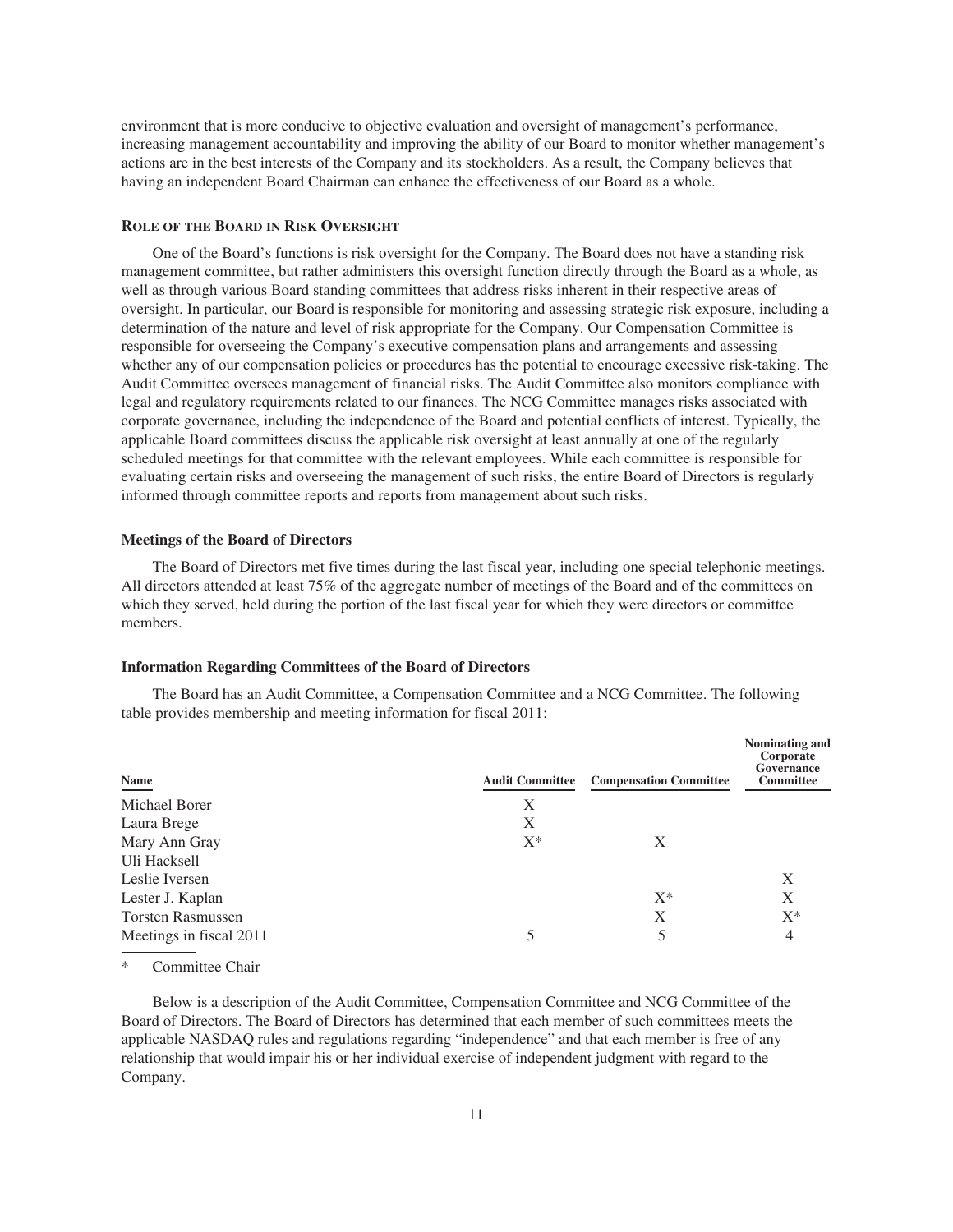#### **Audit Committee**

The Audit Committee of the Board of Directors is composed of three independent directors and was established by the Board in accordance with Section 3(a)(58)(A) of the Securities Exchange Act of 1934, as amended (the "Exchange Act"), to oversee the Company's corporate accounting and financial reporting processes and audits of its financial statements. The Audit Committee operates pursuant to a written charter that is available on our website at *http://www.acadia-pharm.com.* The functions of the Audit Committee include, among other things:

- reviewing and pre-approving the engagement of our independent registered public accounting firm to perform audit services and any permissible non-audit services,
- reviewing our annual and quarterly results, financial statements and reports and discussing the statements and reports with our independent registered public accounting firm and management,
- reviewing and discussing with our independent registered public accounting firm and management, as appropriate, significant issues that arise regarding accounting principles and financial statement presentation, and matters concerning the scope, adequacy and effectiveness of our internal control over financial reporting,
- establishing procedures for the receipt, retention and treatment of complaints received by us regarding accounting, internal auditing controls or auditing matters,
- establishing procedures for the confidential and anonymous submission by employees of concerns regarding questionable accounting or auditing matters, and
- reviewing and approving any transaction with a related person that must be disclosed by us.

The Board of Directors reviews the NASDAQ listing standards definition of independence for Audit Committee members on an annual basis and has determined that all members of the Audit Committee are independent (as independence is currently defined in the applicable NASDAQ listing standards). Our Board of Directors has determined that Ms. Brege qualifies as an "audit committee financial expert," as defined in applicable SEC rules. The Board made a qualitative assessment of Ms. Brege's level of knowledge and experience based on a number of factors, including her formal education, prior experience and business acumen.

## **Report of the Audit Committee of the Board of Directors**

*The material in this report is not "soliciting material", is not deemed "filed" with the SEC and is not to be incorporated by reference in any filing of the Company under the Securities Act of 1933, as amended (the "Securities Act"), or the Exchange Act, whether made before or after the date hereof and irrespective of any general incorporation language in any such filing.*

The primary purpose of the Audit Committee is to oversee our financial reporting processes on behalf of our Board of Directors. The Audit Committee's functions are more fully described in its charter, which is available on our website at *http://www.acadia-pharm.com.* Management has the primary responsibility for our financial statements and reporting processes, including our systems of internal controls.

The Audit Committee has reviewed and discussed the audited financial statements for the fiscal year ended December 31, 2011 with our management. The Audit Committee has discussed with the independent registered public accounting firm the matters required to be discussed by the Statement on Auditing Standards No. 61, as amended (AICPA, *Professional Standards*, Vol. 1. AU section 380), as adopted by the Public Company Accounting Oversight Board ("PCAOB") in Rule 3200T. The Audit Committee has also received the written disclosures and the letter from the independent accountants required by applicable requirements of the PCAOB regarding the independent accountants' communications with the audit committee concerning independence and has discussed with the independent accountants the independent accountants' independence. Based on the foregoing, the Audit Committee has recommended to the Board of Directors that the audited financial statements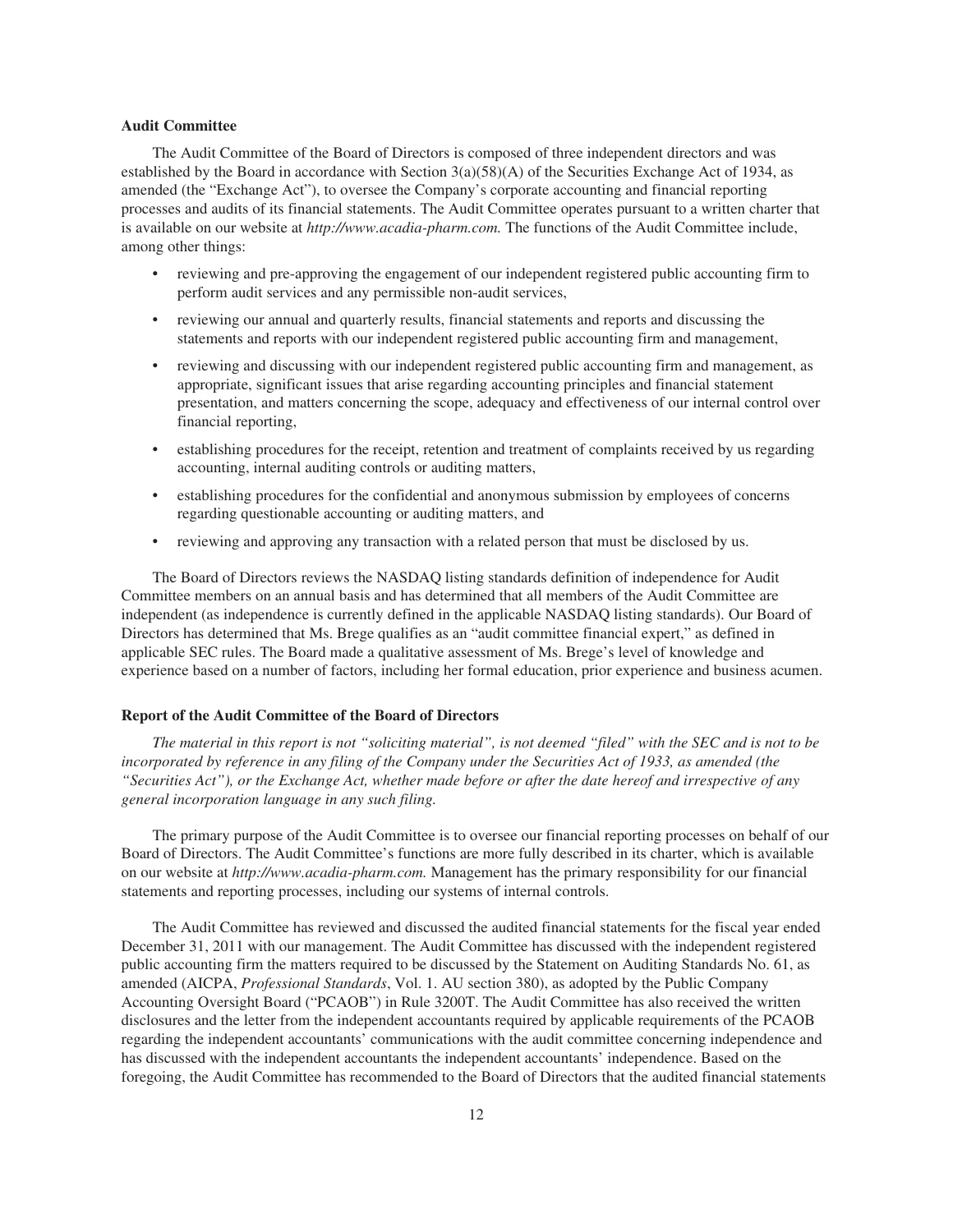be included in our Annual Report on Form 10-K for the fiscal year ended December 31, 2011. The Audit Committee also has engaged PricewaterhouseCoopers LLP as our independent registered public accounting firm for the fiscal year ending December 31, 2012 and is seeking ratification of such selection by the stockholders.

The foregoing report has been furnished by the Audit Committee.

Mary Ann Gray, Committee Chair Michael Borer Laura Brege

### **Compensation Committee**

The Compensation Committee is composed of three directors and all members of the Compensation Committee are independent. The Compensation Committee operates pursuant to a written charter that is available on our website at *http://www.acadia-pharm.com*. The functions of the Compensation Committee include, among other things:

- determining the compensation and other terms of employment of our executive officers and reviewing and suggesting corporate performance goals and objectives relevant to such compensation, which shall support and reinforce our long-term strategic goals,
- recommending to our Board of Directors the type and amount of compensation to be paid or awarded to non-employee directors for their service on our Board of Directors and its committees,
- evaluating and recommending to our Board of Directors the equity incentive plans, compensation plans and similar programs advisable for us, as well as modification, administration or termination of existing plans and programs,
- establishing policies with respect to equity compensation arrangements, and
- reviewing the terms of any employment agreements, severance arrangements, change-in-control protections and any other compensatory arrangements for our executive officers and approving any such agreements for all officers prior to approval by the Board of Directors.

Each year, the Compensation Committee reviews with management the Company's Compensation Discussion and Analysis and considers whether to recommend that it be included in proxy statements and other filings.

*Compensation Committee Processes and Procedures.* Typically, the Compensation Committee meets quarterly and with greater frequency if necessary. The agenda for each meeting is usually developed by the chair of the Compensation Committee, in consultation with management. The Compensation Committee meets regularly in executive session. However, from time to time, various members of management and other employees as well as outside advisors or consultants may be invited by the Compensation Committee to make presentations, provide financial or other background information or advice or otherwise participate in Compensation Committee meetings. The Chief Executive Officer does not participate in, and is not present during, any deliberations or determinations of the Compensation Committee regarding his compensation or his individual performance objectives. The charter of the Compensation Committee grants the Compensation Committee full access to all books, records, facilities and personnel of the Company, as well as authority to obtain, at the expense of the Company, advice and assistance from internal and external legal, accounting or other advisors and consultants and other external resources that the Compensation Committee considers necessary or appropriate in the performance of its duties. In particular, the Compensation Committee has authority to retain compensation consultants to assist in its evaluation of executive and director compensation, including the authority to approve the consultant's reasonable fees and other retention terms. For fiscal 2011, the Compensation Committee did not engage a compensation consultant to assist with either Board or executive compensation.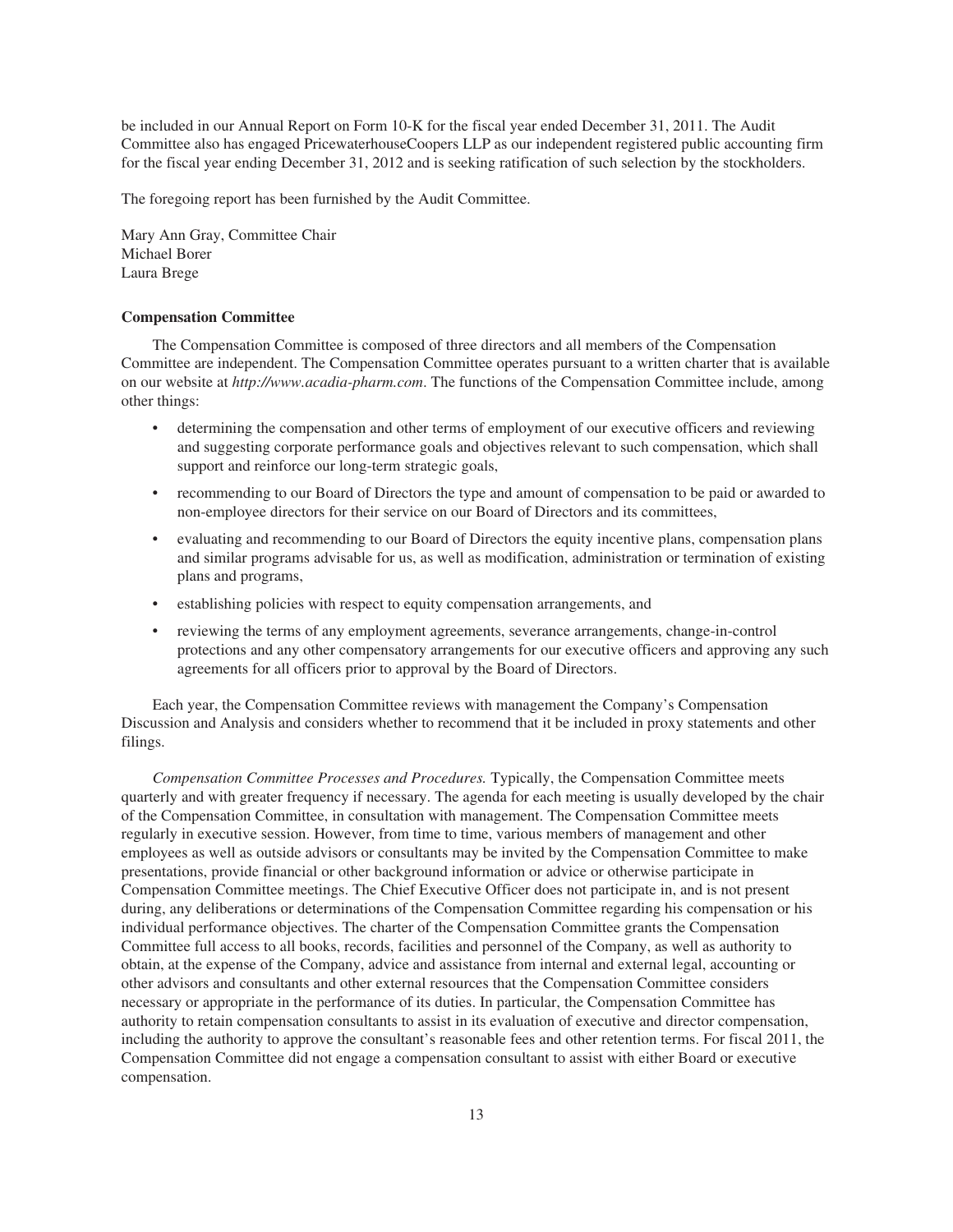Under its charter, the Compensation Committee may form, and delegate authority to, subcommittees, as appropriate. In 1998, the Compensation Committee formed a Non-Officer Stock Option Committee, currently composed of Dr. Hacksell, to which it delegated authority to grant, without any further action required by the Compensation Committee, stock options to employees who are not executive officers of the Company. The purpose of this delegation of authority is to enhance the flexibility of option administration within the Company and to facilitate the timely grant of options to non-management employees, particularly new employees, within specified limits approved by the Compensation Committee. Specific authority of the Non-Officer Stock Option Committee is specified at least once every quarter, but, generally, this subcommittee may not grant options to acquire more than an aggregate of 150,000 shares per quarter or 25,000 shares per employee. Typically, as part of its oversight function, the Compensation Committee will review on a quarterly basis the list of grants made by the subcommittee.

Historically, the Compensation Committee has met at one or more meetings held during the first quarter of the year to discuss and make recommendations to the Board for annual compensation adjustments, annual bonuses, annual equity awards, and new performance objectives. However, the Compensation Committee also considers matters related to individual compensation, such as compensation for new executive hires, as well as high-level strategic issues, such as the effectiveness of the Company's compensation strategy, potential modifications to that strategy and new trends, plans or approaches to compensation, at various meetings throughout the year. Generally, the Compensation Committee's process comprises two related elements: the determination of compensation levels and the establishment of performance objectives for the current year. For executives other than the Chief Executive Officer, the Compensation Committee solicits and considers evaluations and recommendations submitted to it by the Chief Executive Officer. In the case of the Chief Executive Officer, the evaluation of his performance is conducted by the Compensation Committee, which recommends to the Board any adjustments to his compensation as well as awards to be granted. For all executives, as part of its deliberations, the Compensation Committee may review and consider, as appropriate, materials such as financial reports and projections, operational data, executive stock ownership information, company stock performance data, analyses of historical executive compensation levels and current Companywide compensation levels, compensation surveys, and recommendations of any compensation consultant, if applicable.

The specific determinations of the Compensation Committee with respect to executive compensation for fiscal 2011 are described in greater detail in the Compensation Discussion and Analysis section of this proxy statement.

#### **Nominating and Corporate Governance Committee**

The NCG Committee of the Board of Directors is composed of three independent directors and operates pursuant to a written charter that is available on our website at *http://www.acadia-pharm.com.* The functions of the NCG Committee include, among other things:

- interviewing, evaluating, nominating and recommending individuals for membership on our Board of Directors,
- evaluating nominations by stockholders of candidates for election to our Board of Directors,
- evaluating performance of our Board of Directors and applicable committees of the Board and determining whether continued service on the Board is appropriate,
- developing, reviewing and amending a set of corporate governance policies and principles, including our Code of Business Conduct and Ethics,
- considering questions of possible conflicts of interest of officers and directors as such questions arise, and
- overseeing and reviewing the processes and procedures we use to provide information to the Board of Directors and its committees.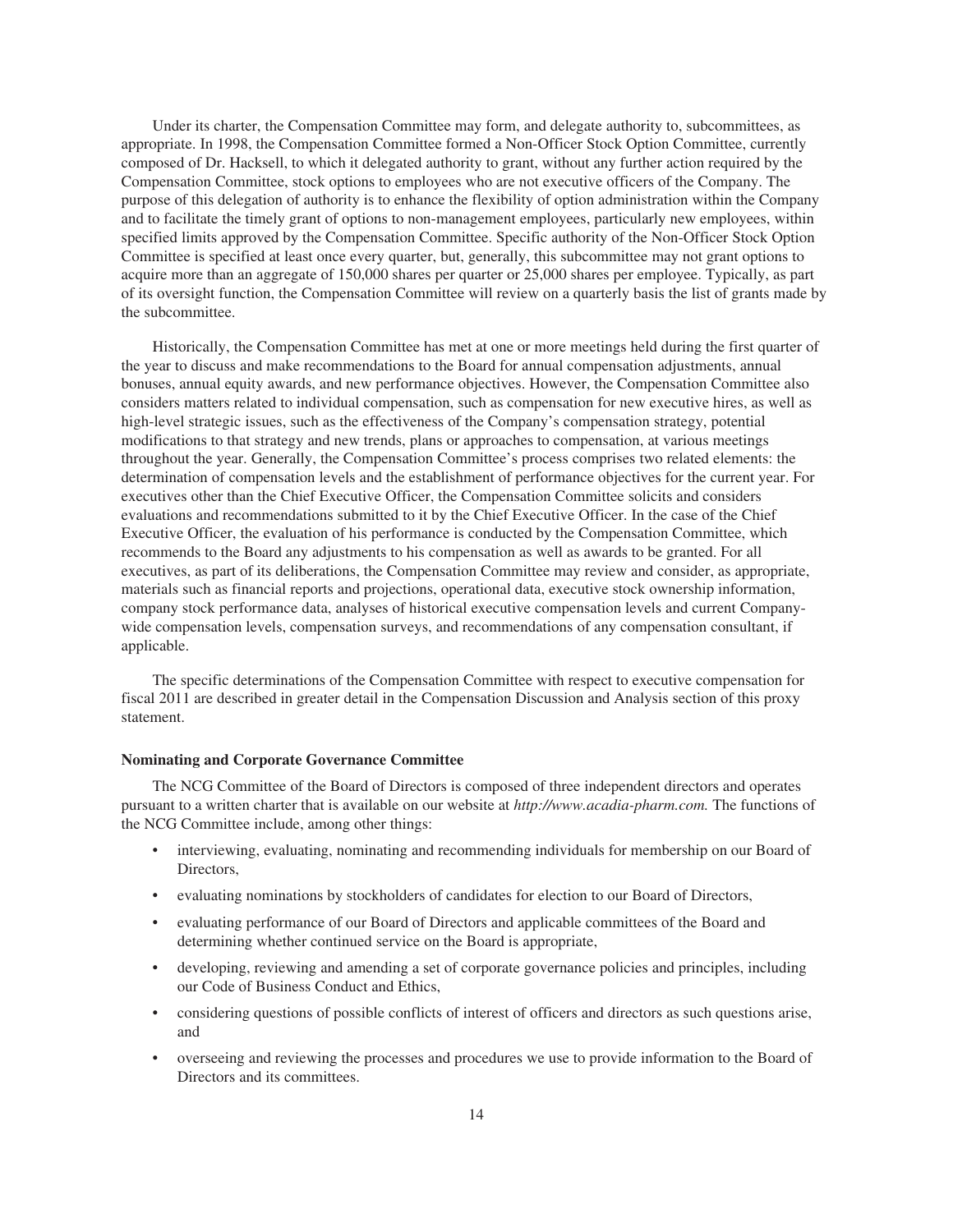Candidates for director nominees are reviewed in the context of the current composition of our Board of Directors, our operating requirements and the long-term interests of our stockholders. In conducting this assessment, the NCG Committee considers skills, diversity, age, and such other factors as it deems appropriate given the current needs of the Board of Directors and ACADIA, to maintain a balance of knowledge, experience and capability. The NCG Committee does not have a formal policy regarding diversity, but does believe that Board members should represent diverse viewpoints. To these ends, the NCG Committee has identified and evaluated nominees in the broader context of the Board's overall composition, as well as the Company's current needs and future needs, with the goal of having Board members who complement and strengthen the skills of each other through diversity and who also exhibit qualities that the NCG Committee views as critical to effective functioning of the Board, including sound judgment, collegiality, and integrity. In the case of incumbent directors whose terms of office are set to expire, the NCG Committee reviews such directors' experience, qualifications, attributes, overall service to us during their term, including the number of meetings attended, level of participation, quality of performance, and any other relevant considerations. In the case of new director candidates, the NCG Committee also determines whether the nominee would be independent under applicable NASDAQ listing standards, and SEC rules and regulations with the advice of counsel, if necessary. The NCG Committee uses its network of contacts to compile a list of potential candidates, but may also engage, if it deems appropriate, a professional search firm. The NCG Committee conducts any appropriate and necessary inquiries into the backgrounds and qualifications of possible candidates after considering the function and needs of our Board of Directors. The NCG Committee meets to discuss and consider candidates' qualifications and selects candidates for recommendation to the Board by majority vote.

The NCG Committee will consider director candidates recommended by stockholders. The NCG Committee does not intend to alter the manner in which it evaluates candidates, based on whether the candidate was recommended by a stockholder or not. Stockholders who wish to recommend individuals for consideration by the NCG Committee must do so by delivering a written recommendation to the NCG Committee at the following address: 3911 Sorrento Valley Boulevard, San Diego, California 92121. Each submission must set forth: the name and address of the stockholder on whose behalf the submission is made; the number of our shares that are owned beneficially by such stockholder as of the date of the submission; the full name of the proposed candidate; a description of the proposed candidate's business experience for at least the previous five years; complete biographical information for the proposed candidate; and a description of the proposed candidate's qualifications as a director. For the proposed candidate to be considered for nomination for the 2013 Annual Meeting of Stockholders, the written communication must be received by March 10, 2013.

### **Stockholder Communications With the Board of Directors**

Our Board of Directors has adopted a formal process by which stockholders may communicate with the Board or any of its directors. Stockholders who wish to communicate with the Board may do so by sending written communications addressed to the Company's General Counsel at 3911 Sorrento Valley Boulevard, San Diego, CA 92121. All communications will be compiled by the General Counsel and submitted to the Board or the individual directors on a periodic basis. These communications will be reviewed by the General Counsel, who will determine whether they should be presented to the Board. The purpose of this screening is to allow the Board to avoid having to consider irrelevant or inappropriate communications (such as advertisements, solicitations and hostile communications). All communications directed to the Audit Committee in accordance with the Company's Open Door Policy for Reporting Complaints Regarding Accounting and Auditing Matters, discussed below, will be treated in accordance with that policy.

#### **Code of Ethics**

We have adopted the ACADIA Pharmaceuticals Inc. Code of Business Conduct and Ethics that applies to all officers, directors and employees. The Code of Business Conduct and Ethics is available on our website at *http://www.acadia-pharm.com.* If we make any substantive amendments to this Code of Business Conduct and Ethics or grant any waiver from a provision of the Code to any executive officer or director, we will promptly disclose the nature of the amendment or waiver on our website.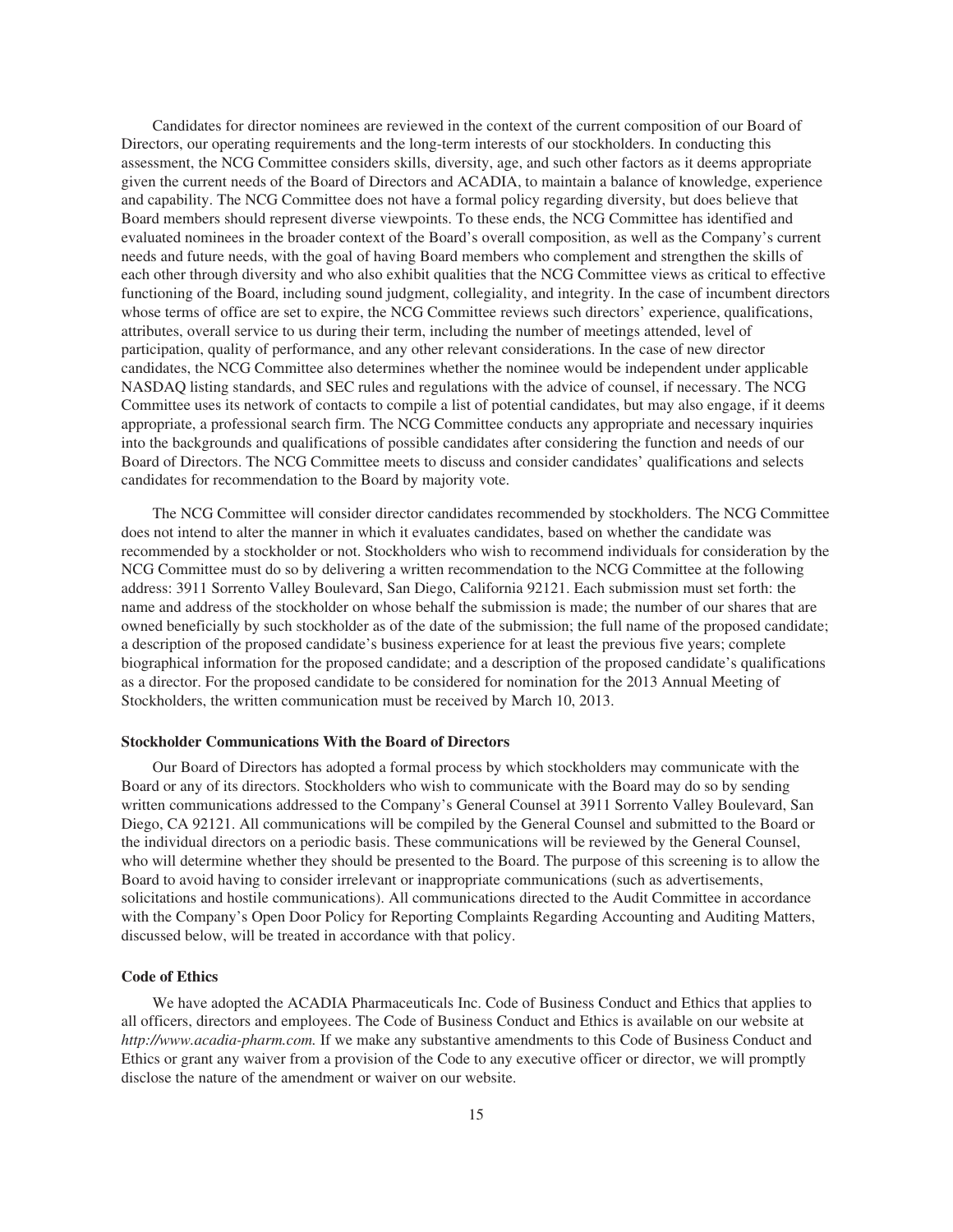#### **Open Door Policy for Reporting Accounting and Auditing Matters**

We have adopted an Open Door Policy for Reporting Complaints Regarding Accounting and Auditing Matters to facilitate the receipt, retention and treatment of complaints regarding accounting, internal accounting controls or auditing matters, as well as the confidential, anonymous submission by our employees of concerns regarding these matters. The Open Door Policy is available on our website at *http://www.acadia-pharm.com.*

## **Section 16(a) Beneficial Ownership Reporting Compliance**

Section 16(a) of the Exchange Act requires our directors and executive officers, and persons who own more than ten percent of a registered class of our equity securities, to file with the SEC initial reports of ownership and reports of changes in ownership of our common stock and other equity securities. Officers, directors and greater than ten percent stockholders are required by SEC regulation to furnish us with copies of all Section 16(a) forms they file.

To our knowledge, based solely on a review of the copies of such reports furnished to us and written representations that no other reports were required, during the fiscal year ended December 31, 2011, all Section 16(a) filing requirements applicable to our officers, directors and greater than ten percent beneficial owners were complied with.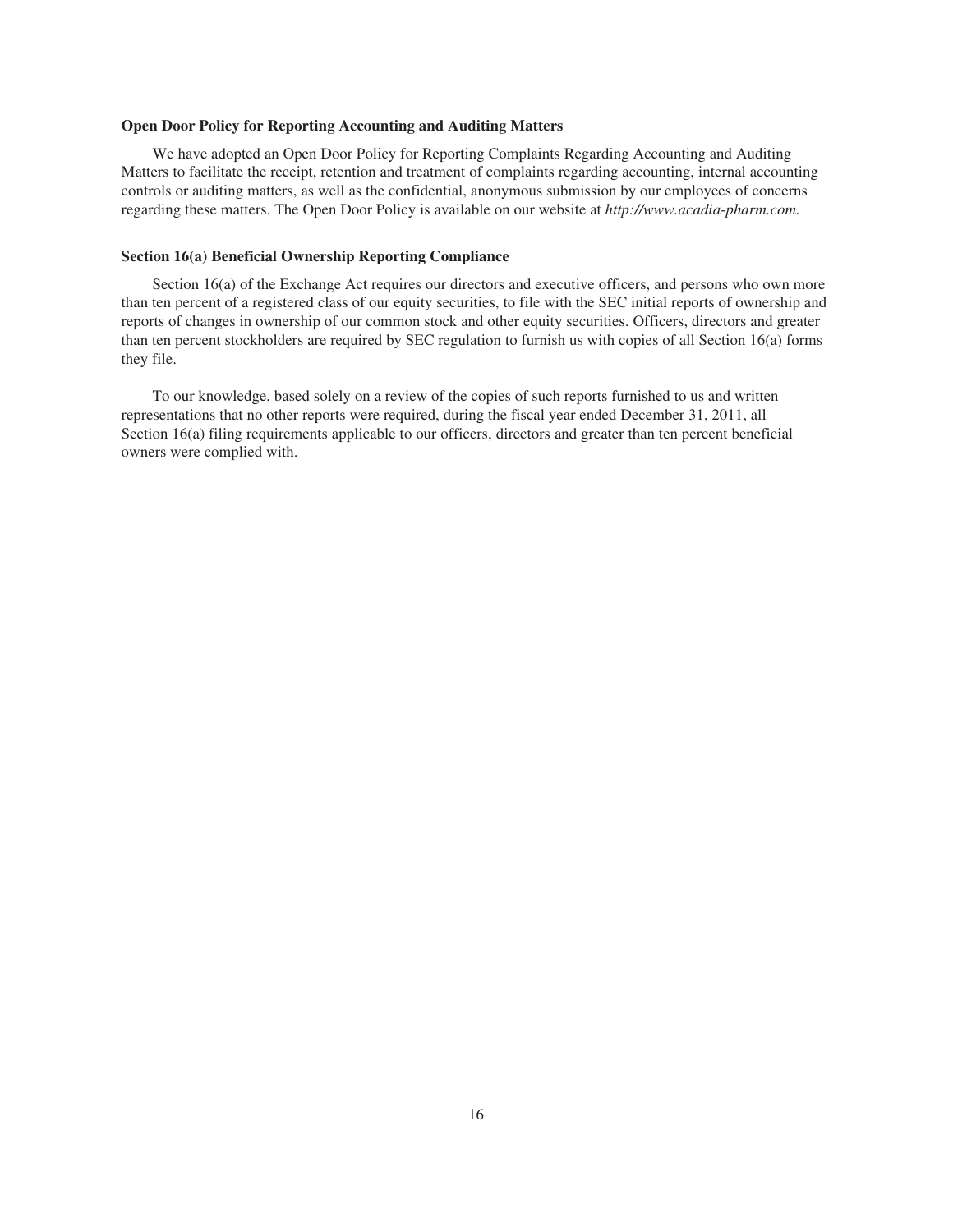### **PROPOSAL 2**

### **RATIFICATION OF SELECTION OF INDEPENDENT REGISTERED PUBLIC ACCOUNTING FIRM**

The Audit Committee of our Board of Directors has engaged PricewaterhouseCoopers LLP as our independent registered public accounting firm for the fiscal year ending December 31, 2012 and is seeking ratification of such selection by our stockholders at the annual meeting. PricewaterhouseCoopers LLP has audited our financial statements since 1996. Representatives of PricewaterhouseCoopers LLP are expected to be present at the annual meeting. They will have an opportunity to make a statement if they so desire and will be available to respond to appropriate questions.

Neither our Bylaws nor other governing documents or law require stockholder ratification of the selection of PricewaterhouseCoopers LLP as our independent registered public accounting firm. However, the Audit Committee is submitting the selection of PricewaterhouseCoopers LLP to our stockholders for ratification as a matter of good corporate practice. If our stockholders fail to ratify the selection, the Audit Committee will reconsider whether to retain PricewaterhouseCoopers LLP. Even if the selection is ratified, the Audit Committee in its discretion may direct the appointment of a different independent registered public accounting firm at any time during the year if it determines that such a change would be in the best interests of ACADIA and our stockholders.

To be approved, the ratification of the selection of PricewaterhouseCoopers LLP as our independent registered public accounting firm must receive a "For" vote from the majority of shares present and entitled to vote either in person or by proxy. Abstentions will be counted toward the tabulation of votes cast on proposals presented to the stockholders and will have the same effect as negative votes. Broker non-votes will be counted towards a quorum, but will not be counted for any purpose in determining whether this matter has been approved.

#### **Principal Accountant Fees and Services**

The following table provides information regarding the fees billed to us by PricewaterhouseCoopers LLP for the fiscal years ended December 31, 2011 and 2010.

|                                                                                                                | <b>Fiscal Year Ended</b><br>December 31, |           |
|----------------------------------------------------------------------------------------------------------------|------------------------------------------|-----------|
|                                                                                                                | 2011                                     | 2010      |
|                                                                                                                | \$316,000                                | \$227,000 |
|                                                                                                                |                                          |           |
| $\text{Tax fees}(3) \dots \dots \dots \dots \dots \dots \dots \dots \dots \dots \dots \dots \dots \dots \dots$ | 67,000                                   | 29,000    |
| All other fees(4) $\dots \dots \dots \dots \dots \dots \dots \dots \dots \dots \dots \dots \dots$              | 2.000                                    | 2,000     |
|                                                                                                                | \$385,000                                | \$258,000 |

<sup>(1)</sup> Represents fees for services rendered for the audit and/or reviews of our financial statements, including fees related to additional auditing work for our compliance with Section 404 of the Sarbanes-Oxley Act. Audit fees also include fees for services associated with periodic reports and other documents filed with the SEC, such as fees related to our S-3 and S-8 registration statements filed in each of 2011 and 2010, including documents issued in connection with those filings such as consents.

<sup>(2)</sup> We did not engage PricewaterhouseCoopers LLP to perform audit-related services.

<sup>(3)</sup> Represents fees for preparation of federal, state and foreign income tax returns and related schedules and calculations, totaling \$67,000 and \$29,000 in 2011 and 2010, respectively, including \$40,000 in fees for general consultation regarding federal and foreign income tax matters in 2011.

<sup>(4)</sup> Represents annual licensing fees for an accounting database subscription.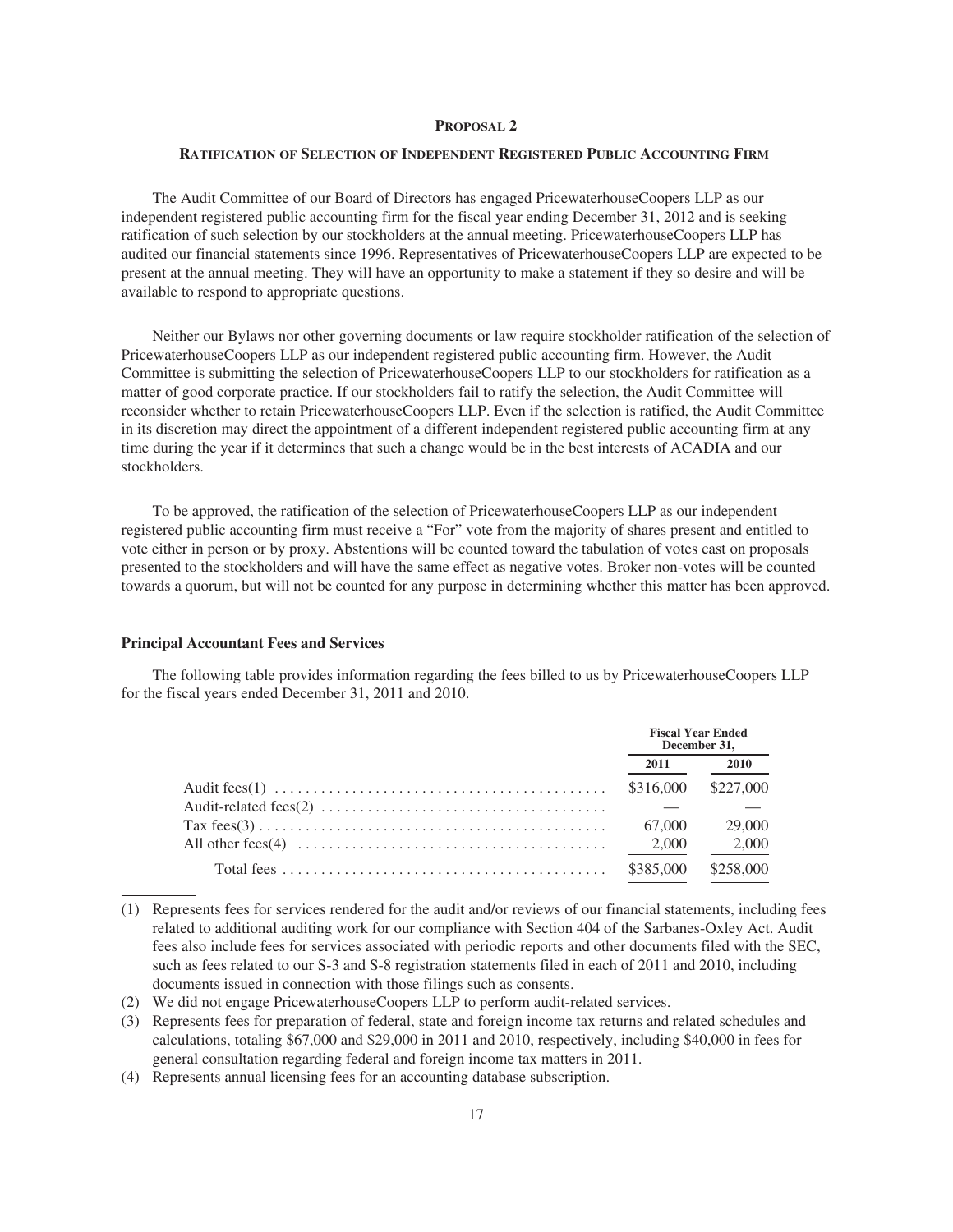### **Pre-Approval Policies and Procedures.**

The Audit Committee has pre-approval policies and procedures in place, pursuant to which services proposed to be performed by our independent registered public accounting firm are pre-approved by the Audit Committee. The policies generally pre-approve specified services in the defined categories of audit services, audit-related services, and tax services up to specified amounts. Pre-approval may also be given as part of the Audit Committee's approval of the scope of the engagement of the independent registered public accounting firm or on an individual service-by-service basis. The pre-approval of non-audit services also has been delegated to the Chair of the Audit Committee, but each pre-approval decision is reported to the full Audit Committee at its next scheduled meeting. All of the fees listed under the captions "tax fees" and "all other fees" incurred in 2011 and 2010 were approved in accordance with our pre-approval policies and procedures.

The Audit Committee has determined that the rendering of the services other than audit services by PricewaterhouseCoopers LLP is compatible with maintaining PricewaterhouseCoopers LLP's independence.

> **THE BOARD OF DIRECTORS RECOMMENDS A VOTE IN FAVOR OF PROPOSAL 2.**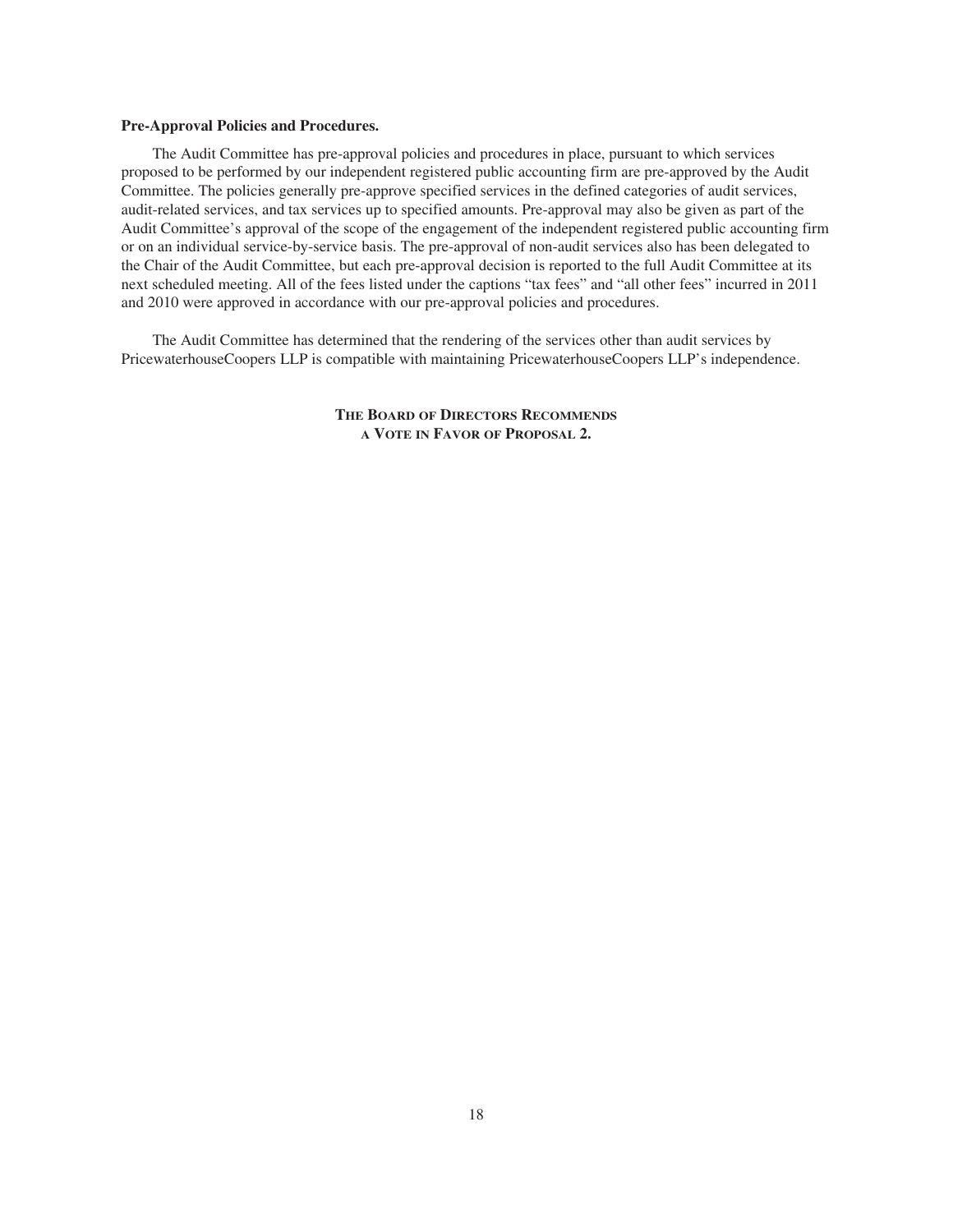## **OTHER MATTERS**

We know of no other matters that will be presented for consideration at the annual meeting. If any other matters properly come before the annual meeting, it is the intention of the persons named in the enclosed form of proxy to vote the shares they represent as the Board of Directors may recommend. By execution of the enclosed proxy, you grant discretionary authority with respect to such other matters.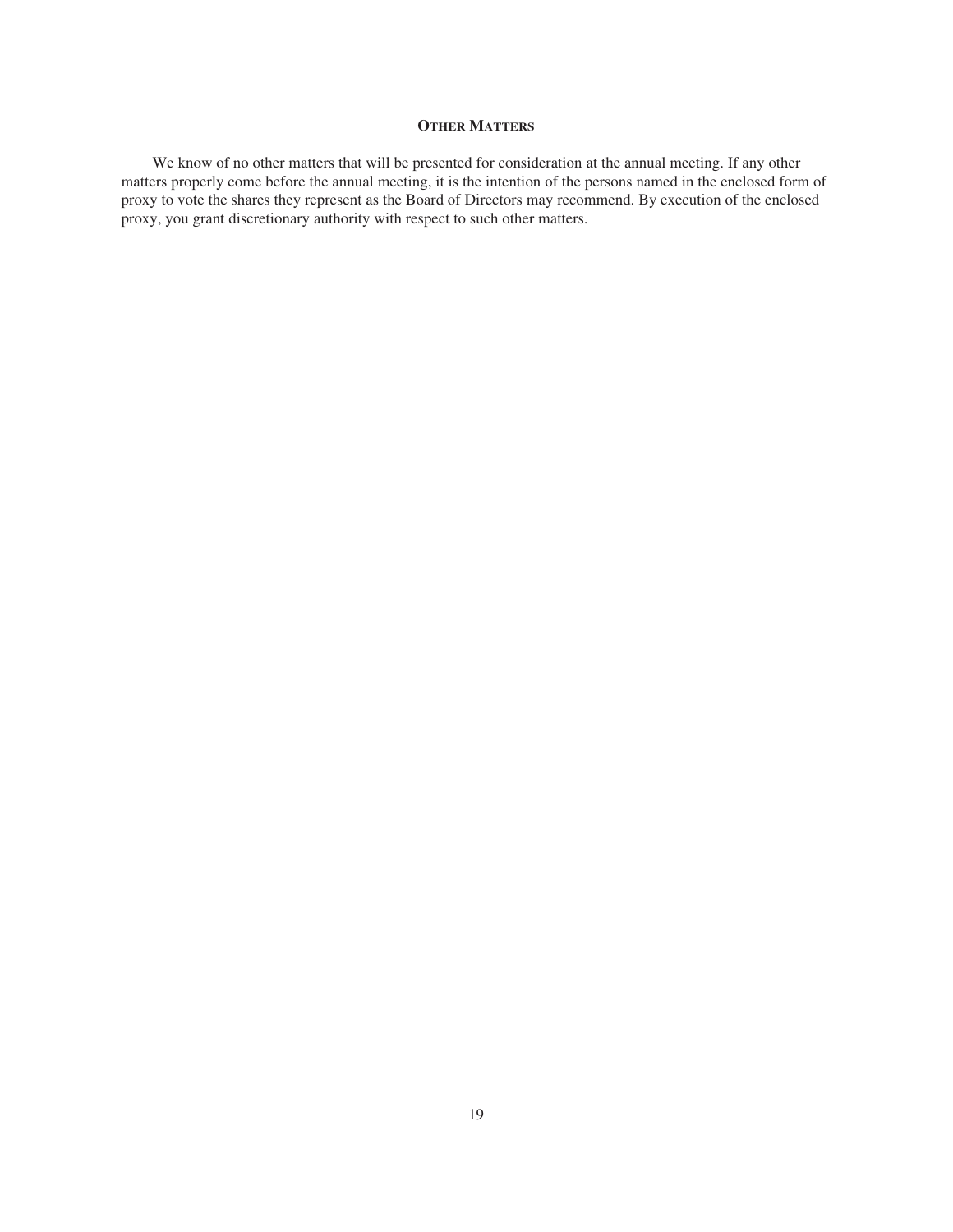## **SECURITY OWNERSHIP OF CERTAIN BENEFICIAL OWNERS AND MANAGEMENT**

The following table provides information regarding the beneficial ownership of our common stock as of February 14, 2012 by: (i) each of our directors, (ii) each of our Named Executive Officers, (iii) all of our current directors and executive officers as a group, and (iv) each person, or group of affiliated persons, known by us to beneficially own more than five percent of our common stock. The table is based upon information supplied by our officers, directors and principal stockholders and/or a review of Schedules 13D and 13G, if any, filed with the SEC. Unless otherwise indicated in the footnotes to the table and subject to community property laws where applicable, we believe that each of the stockholders named in the table has sole voting and investment power with respect to the shares indicated as beneficially owned.

Applicable percentages are based on 52,903,450 shares outstanding on February 14, 2012, adjusted as required by rules promulgated by the SEC. These rules generally attribute beneficial ownership of securities to persons who possess sole or shared voting power or investment power with respect to those securities. In addition, the rules include shares of common stock issuable pursuant to the exercise of stock options or warrants that are either immediately exercisable or exercisable on or before April 14, 2012, which is 60 days after February 14, 2012. These shares are deemed to be outstanding and beneficially owned by the person holding those options or warrants for the purpose of computing the percentage ownership of that person, but they are not treated as outstanding for the purpose of computing the percentage ownership of any other person.

| <b>Name of Beneficial Owner</b>                                                                                | Number of<br><b>Shares Beneficially</b><br>Owned(1) | Percentage of<br><b>Shares Beneficially</b><br>Owned |
|----------------------------------------------------------------------------------------------------------------|-----------------------------------------------------|------------------------------------------------------|
| 5% Stockholders                                                                                                |                                                     |                                                      |
|                                                                                                                | 6,785,341                                           | $12.41\%$                                            |
|                                                                                                                | 5,567,040                                           | 10.24                                                |
|                                                                                                                | 5.280.091                                           | 9.98                                                 |
|                                                                                                                | 5,269,999                                           | 9.96                                                 |
|                                                                                                                | 4.523.559                                           | 8.37                                                 |
| <b>Directors and Named Executive Officers</b>                                                                  |                                                     |                                                      |
|                                                                                                                | 920.632                                             | $1.71\%$                                             |
|                                                                                                                | 445,562                                             | $\ast$                                               |
|                                                                                                                | 445,095                                             | *                                                    |
| Glenn F. Baity(10) $\dots \dots \dots \dots \dots \dots \dots \dots \dots \dots \dots \dots \dots \dots \dots$ | 279,285                                             | $\ast$                                               |
|                                                                                                                | 261,934                                             | ∗                                                    |
|                                                                                                                | 234,604                                             | $\ast$                                               |
|                                                                                                                | 187,183                                             | ∗                                                    |
|                                                                                                                | 184,943                                             | $\ast$                                               |
|                                                                                                                | 158,215                                             | *                                                    |
|                                                                                                                | 124,366                                             | $\ast$                                               |
|                                                                                                                |                                                     | $\ast$                                               |
| All current directors and executive officers as a group $(11 \text{ persons})(18) \dots$                       | 3,241,819                                           | 5.80%                                                |

Less than one percent.

<sup>(1)</sup> Except as otherwise noted below, the address for each person or entity listed in the table is c/o ACADIA Pharmaceuticals Inc., 3911 Sorrento Valley Boulevard, San Diego, California 92121. Unless otherwise indicated below, the persons and entities named in the table above have sole voting and sole investment power with respect to all shares beneficially owned, subject to community property laws where applicable.

<sup>(2)</sup> Includes 5,026,179 shares owned by Growth Equity Opportunities Fund II, LLC ("Geo II") and 1,759,162 shares issuable upon the exercise of warrants held by Geo II. The address for Geo II is New Enterprise Associates, 1954 Greenspring Drive, Suite 600, Timonium, Maryland 21093. This information is based on the most recent Schedule 13G filed on behalf of Geo II and Exhibit 99.1 to the Company's Form 8-K filed on January 12, 2011.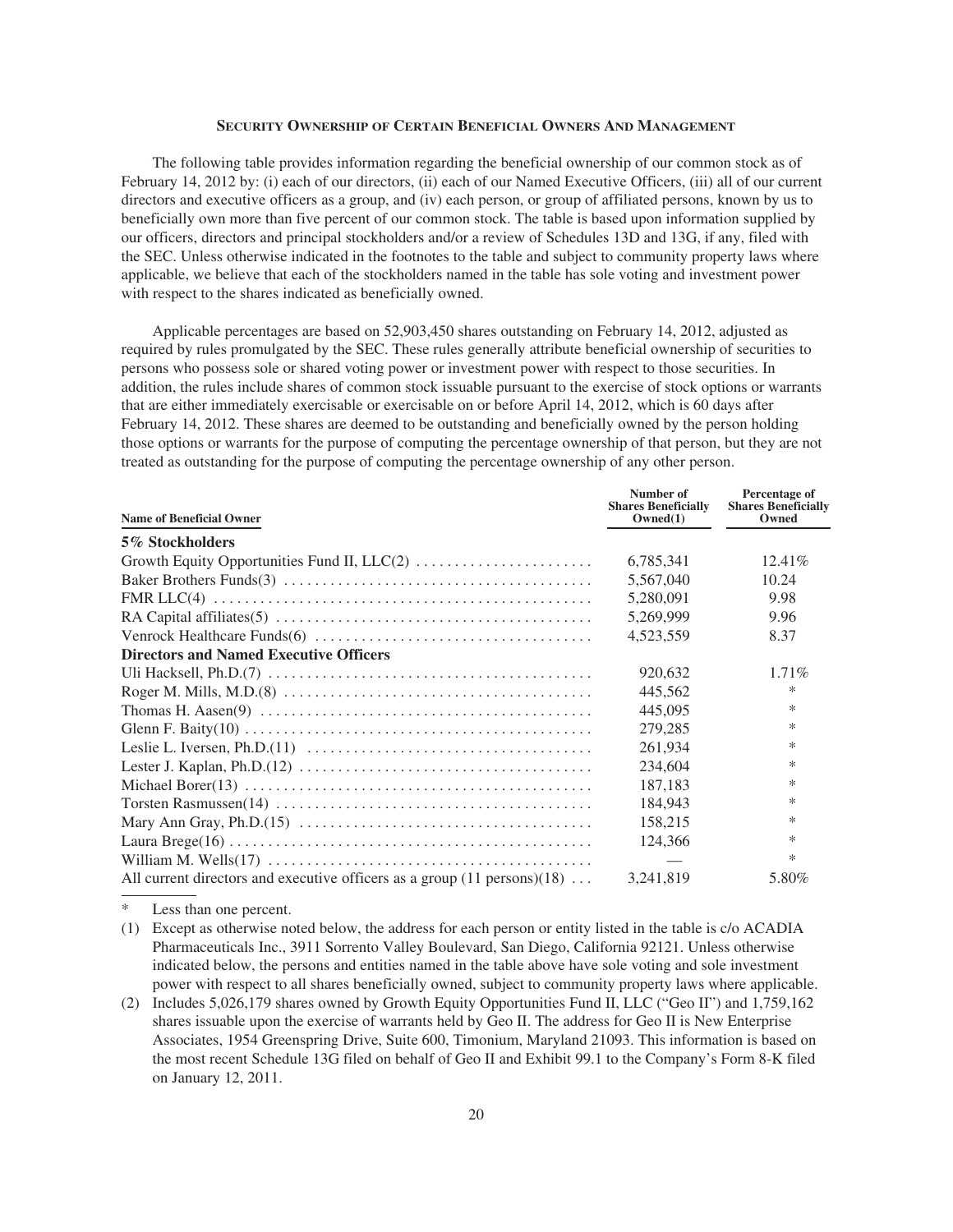- (3) Includes 5,308,201 shares owned by Baker Brothers Life Sciences, L.P. (including 1,426,590 shares issuable upon the exercise of warrants), 166,250 shares owned by 14159, L.P. (including 39,378 shares issuable upon the exercise of warrants) and 92,589 shares owned by 677, L.P. The address for the Baker Brothers Funds is 667 Madison Avenue, New York, New York 10065. This information is based on the most recent Schedule 13G filed on behalf of Felix J. Baker and Julian C. Baker and Exhibit 99.1 to the Company's Form 8-K filed on January 12, 2011.
- (4) The address for FMR LLC is 82 Devonshire Street, Boston, Massachusetts 02109. This information is based on its most recently filed Schedule 13G.
- (5) Includes 2,657,194 shares owned by RA Capital Healthcare Fund, L.P. ("RA Capital") and 2,612,805 shares deemed to be beneficially owned by RA Capital Management, LLC as the investment advisor to an account owned by a separate investment vehicle. The address for the RA Capital affiliates is 20 Park Plaza, Suite 1200, Boston, Massachusetts 02116. This information is based on the most recent Schedule 13G filed on behalf of the RA Capital affiliates.
- (6) Includes 2,832,754 shares of common stock and warrants to purchase 991,463 shares of common stock owned by Venrock Healthcare Capital Partners, L.P. and 518,031 shares of common stock and warrants to purchase 181,311 shares of common stock owned by VHCP Co-Investment Holdings, LLC. The address for the Venrock Healthcare investment funds is 530 Fifth Avenue, 22nd Floor, New York, New York 10036. This information is based on its most recently filed Schedule 13G.
- (7) Includes 78,216 shares held by Dr. and Mrs. Hacksell, as trustees of The Hacksell Family Trust, and 842,416 shares issuable to Dr. Hacksell upon the exercise of stock options.
- (8) Includes 58,584 shares owned by Dr. Mills and 386,978 shares issuable to Dr. Mills upon the exercise of stock options.
- (9) Includes 39,602 shares owned by Mr. Aasen, 1,369 shares held by Mr. and Mrs. Aasen, as trustees of The Aasen Family Trust, and 404,124 shares issuable to Mr. Aasen upon the exercise of stock options.
- (10) Includes 53,765 shares owned by Mr. Baity and 225,520 shares issuable to Mr. Baity upon the exercise of stock options.
- (11) Includes 9,000 shares owned by Dr. Iversen and 252,934 shares issuable to Dr. Iversen upon the exercise of stock options.
- (12) Includes 4,000 shares owned by Dr. Kaplan and 230,604 shares issuable to Dr. Kaplan upon the exercise of stock options.
- (13) Includes 187,183 shares issuable to Mr. Borer upon the exercise of stock options.
- (14) Includes 4,000 shares owned by, and 180,943 shares issuable upon the exercise of stock options to, Morgan Management ApS, a Danish corporation in which Mr. Rasmussen has a controlling interest.
- (15) Includes 158,215 shares issuable to Dr. Gray upon the exercise of stock options.
- (16) Includes 124,366 shares issuable to Ms. Brege upon the exercise of stock options.
- (17) Mr. Wells joined the Company's Board of Directors in January 2012 and does not hold any shares and did not have any vested stock options as of April 14, 2012.
- (18) Includes 2,993,283 shares issuable upon the exercise of stock options.

## **EXECUTIVE COMPENSATION**

## **COMPENSATION DISCUSSION AND ANALYSIS**

## **Overview**

The Compensation Committee of our Board of Directors, composed entirely of independent directors, administers our executive compensation program. The role of the Compensation Committee is to oversee our compensation and benefit plans and policies, to administer our stock plans, and to review and recommend to the full Board of Directors for approval all compensation decisions relating to our executive officers.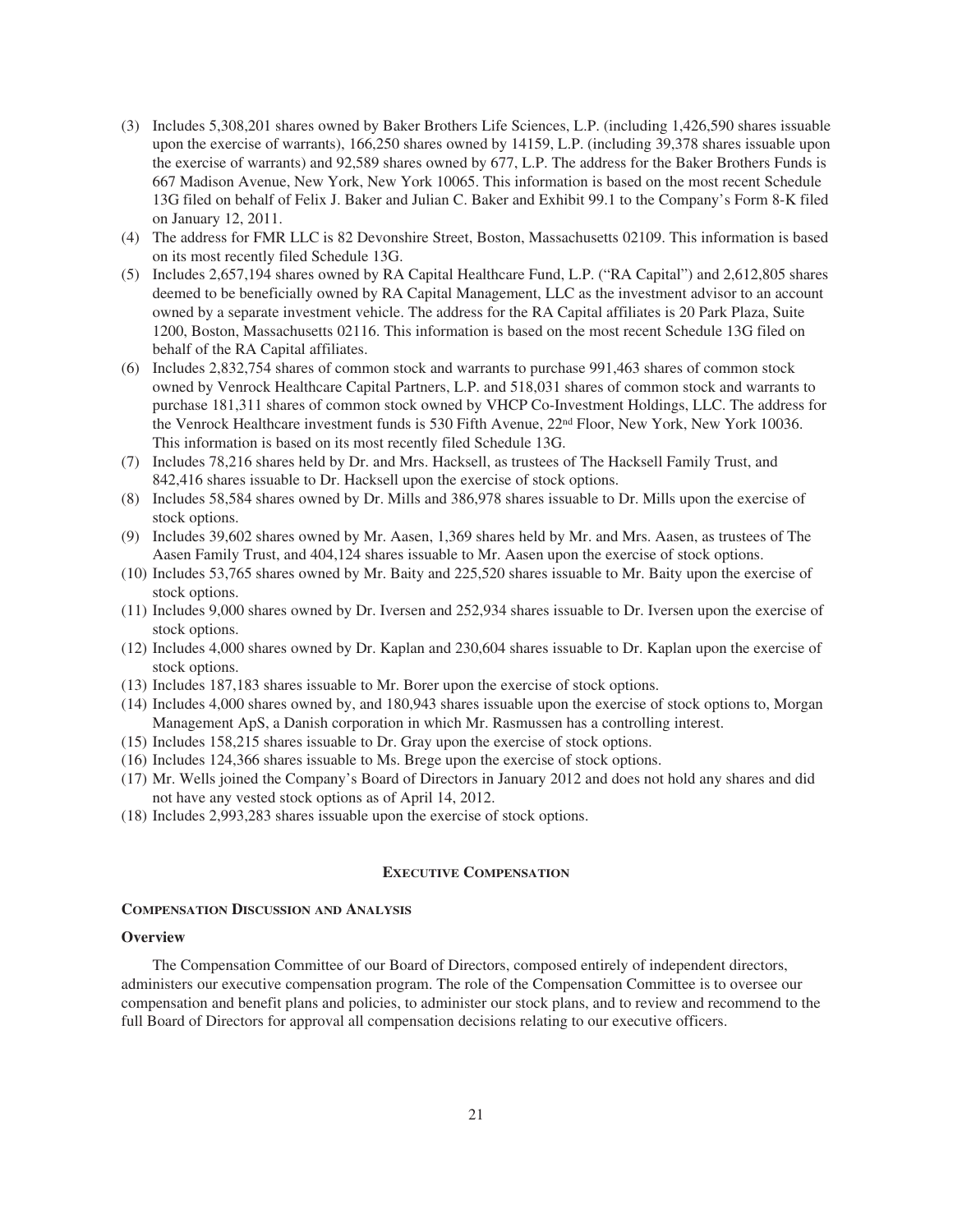## *Compensation Philosophy*

Our executive compensation policies are designed to

- align executive compensation with our business objectives and corporate performance;
- attract and retain executive officers who contribute to our company's long-term success;
- reward and motivate executive officers who contribute to our operating and financial performance; and
- link executive officer compensation and stockholder interests through the grant of long-term incentives via stock options.

Our Compensation Committee believes that our compensation programs should include short-term and long-term components, including cash and equity-based compensation, and should reward performance as measured against established goals. Our Compensation Committee has discussed the concept of risk as it relates to the forms and amounts of compensation at ACADIA and does not believe that our compensation arrangements encourage excessive or inappropriate risk taking. The Compensation Committee evaluates both performance and compensation to make sure that the compensation provided to executives remains competitive relative to compensation paid by companies of similar size and stage of development operating in the biotechnology industry, taking into account our relative performance and our own strategic goals. Our Compensation Committee considers the total current and potential long-term compensation of each of our executive officers in establishing each element of compensation, but views each element as related but distinct.

Our Compensation Committee reviews and recommends to the full Board of Directors on an annual basis the compensation to be paid to our Chief Executive Officer and other executive officers. As part of this process, historically we have conducted benchmarking of the aggregate level of our executive compensation, as well as the mix of elements used to compensate our executive officers. In addition, our Compensation Committee has historically taken into account publicly available data relating to the compensation practices and policies of other companies within and outside our industry. In particular, the Compensation Committee has from time to time, as it sees fit, engaged external compensation consultants to review and provide benchmarking information used to establish cash and equity compensation and related policies. While benchmarking may not always be appropriate as a stand-alone tool for setting compensation due to the aspects of our business and strategic objectives that may be unique to us, the Compensation Committee generally believes that gathering this information is an important part of our compensation-related decision-making process. For the compensation decisions for the year-ended December 31, 2011, because no merit-based salary increases were being considered for executive management and only limited bonuses were being considered, the Compensation Committee did not engage an external compensation consulting firm for benchmarking information.

Our Chief Executive Officer evaluates the performance of our other executive officers on an annual basis and makes recommendations to the Compensation Committee with respect to their annual salary adjustments, bonuses and annual stock option grants. The Compensation Committee exercises its own discretion in determining recommendations to the Board for salary adjustments and discretionary cash and equity-based awards for each of our executive officers. Our Chief Executive Officer does not participate in, and is not present during, any deliberations or determinations of the Compensation Committee regarding his compensation or his individual performance objectives. Due to our financial position, no salary increases were considered for executive management for fiscal 2011, and only limited bonuses were awarded to executive management.

### **Elements of Executive Compensation**

Compensation of our executive officers consists of four principal components: base salary, potential annual incentive bonus, long-term incentives, and post-employment compensation. Since we have been a public company, changes to base salary, awards of incentive bonuses and long-term incentive awards have been generally determined in connection with the regularly scheduled meeting of our Board of Directors in March of each year.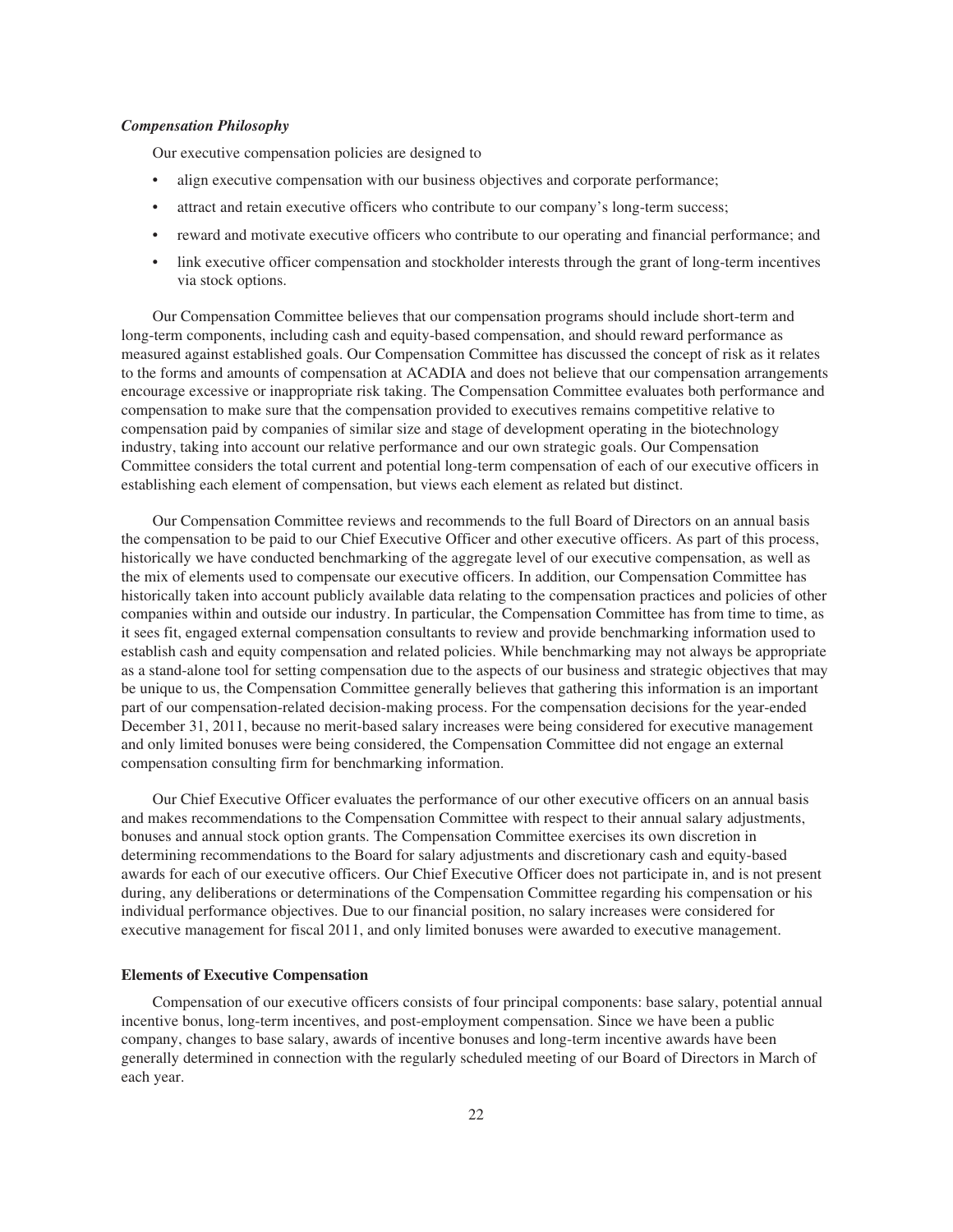*Base Salary.* As a general matter, the base salary for each executive officer is initially established through negotiation at the time the officer is hired, taking into account such officer's qualifications, experience, prior salary, and competitive market salary information for similar positions in the biotechnology industry. The base salaries of our executive officers are reviewed annually and adjustments to each executive officer's base salary is determined by an assessment of our company's performance, the financial position of the company, the performance of each executive officer against his individual job and functional area's responsibilities including, where appropriate, the impact of such performance on our company's business results, competitive market conditions for executive compensation for similar positions, and recognizing cost of living considerations.

*Annual Incentive Bonuses.* In addition to base salary, the Compensation Committee evaluates the performance of, and recommends for approval to our Board the bonuses payable to, our executive officers on an annual basis. We believe that performance-based cash bonuses play an important role in providing incentives to our executives to achieve defined annual corporate goals. Each year, the Compensation Committee reviews a detailed set of overall corporate performance goals for the current year prepared by management and presented to the full Board of Directors that are intended to apply to the executives' bonus awards. Annual incentive bonuses are based on a blend of the overall performance of the executive's functional area, including his relative individual contributions, and our company's overall performance in achieving corporate goals, while taking into account competitive market information. Since our Chief Executive Officer is responsible for the performance of the entire company, his bonus is based on the Company's overall performance in achieving corporate goals, while taking into account competitive market information. The Compensation Committee does not assess the achievement of our corporate goals on an individual or categorical basis, but rather reviews the Company's achievement of the corporate goals in their totality, taking into account the Company's overall performance for the year. The Compensation Committee also does not make a quantifiable assessment of total corporate goal achievement. Instead, corporate goal achievement as a whole is weighed in the discretion of the Compensation Committee with the other information available with respect to each executive officer's performance during the year and competitive market information.

The target annual incentive bonuses, as a percentage of base pay, for the executive officers in 2011 were: 50% for Dr. Hacksell, 35% for Dr. Mills and Mr. Aasen, and 30% for Mr. Baity. The Compensation Committee has the discretion to recommend bonus amounts to our Board from 0 to 150% of the applicable target percentage based on the performance of the individual executive officer, his functional area within the Company and the Company as whole. The degree to which the corporate goals were achieved is taken into account by the Compensation Committee in determining percentages of target awards, and the level of achievement is not associated with any particular compensation outcome, which remains in the discretion of the Compensation Committee regardless of goal achievement. Due to the financial position of the Company, even though the majority of goals were met for 2011, the bonuses that were awarded by our Board for 2011 were only limited bonuses, which equaled approximately one-third of the target bonus amounts for each of the executive officers.

For 2011, our Board established corporate goals related to the following categories: our pimavanserin program, our AM-831 program, drug discovery, business development, financing and investor relations, and administration and infrastructure.

- Pimavanserin program goals consisted of managing and advancing our ongoing Phase III trials for PDP, continuing other ongoing studies, and performing other enabling development.
- AM-831 program goals consisted primarily of advancing the existing collaboration, including the filing of the IND and commencing Phase I studies.
- Drug discovery goals consisted of supporting project initiatives under our research collaboration with Allergan and our grants from The Michael J. Fox Foundation and the Small Business Innovation Research program, and supporting efforts for additional project support for specified programs.
- Business development goals included extending our research collaboration with Allergan and evaluating potential business development and strategic opportunities.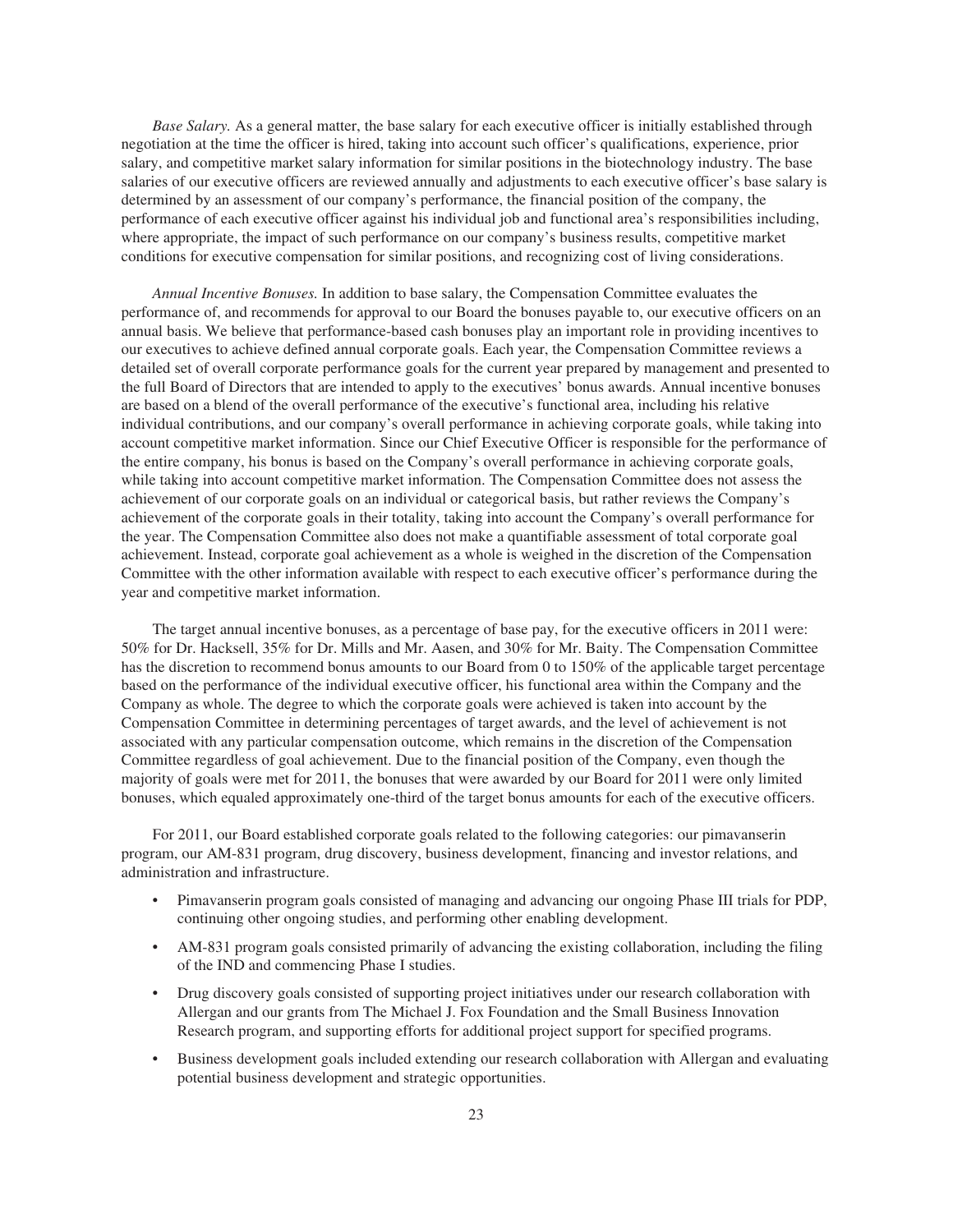- Financing and investor relations goals included strengthening our cash position by completing a financing, regaining and maintaining compliance with NASDAQ listing requirements, and executing investor relations activities.
- Administration and infrastructure goals consisted of evaluating and executing on facilities strategies, including exiting the Sweden facility, executing human resources programs, and developing and securing intellectual property assets related to specified programs.

*Long-Term Incentives.* Our long-term incentives are currently in the form of stock option awards. The objective of these awards is to advance our longer-term interests and those of our stockholders and to complement incentives tied to annual performance by providing incentives for longevity with the company. Stock option grants to executives currently are made pursuant to our 2010 Equity Incentive Plan (the "2010 Plan") at the inception of service and usually thereafter in connection with the regular meeting of the Board of Directors in March of each year. From the time of our public offering in 2004 until the 2010 Plan was approved at the 2010 Annual Meeting of Stockholders in June 2010, option grants were made pursuant to our 2004 Equity Incentive Plan (the "2004 Plan"). Annual refresher stock option grants to eligible non-executive employees are generally made in connection with the March meeting of the Board of Directors. We do not coordinate the grant of stock options to the timing of releases of material non-public information. Stock options only produce value to our executives if the price of our stock appreciates, thereby directly linking the interests of executives with those of stockholders.

The number of stock options granted is based on the executive's position, the executive's performance in the prior year, the Company's overall performance, the executive's potential for continued sustained contributions to our success, and competitive market information. The executive's stock options are granted with an exercise price based on the fair market value, which has been deemed to be the closing price on the date of grant for all awards made after January 1, 2008. Prior to that date, fair market value under the 2004 Plan was deemed to be the closing price on the trading day prior to grant according to the terms of the 2004 Plan. Stock options granted under the 2010 Plan generally vest over a four-year period (with 25% vesting after one year and the remainder vesting monthly thereafter) and each option is exercisable over a ten-year period following its grant unless the executive's employment terminates prior to such date. Incentive stock options also include certain other terms necessary to assure compliance with the Internal Revenue Code. The 2010 Plan also permits the issuance of other types of awards, including stock appreciation rights and restricted stock, among others. We have only awarded stock options under the 2010 Plan, but the Compensation Committee, in its discretion, may elect to make different types of awards.

*Post-employment Compensation.* Our named executive officers are entitled to certain severance and change in control benefits, the terms of which are described below under "—Post-Employment Compensation." We believe these severance and change in control benefits are an essential element of our overall executive compensation package and assist us in recruiting and retaining talented individuals and aligning the executive's interests with the best interests of the stockholders.

*Other Compensation*. Consistent with our compensation philosophy, we intend to continue to maintain our current benefits for our executive officers, which are also generally available to employees, including medical, dental, vision and life insurance coverage and 401(k) matching contributions; however, the Compensation Committee in its discretion may revise, amend or add to these benefits.

*Section 162(m) Compliance*. Section 162(m) of the Internal Revenue Code generally limits the tax deductions a public corporation may take for compensation paid to its executive officers to \$1 million per executive per year. Performance based compensation tied to the attainment of specific goals is excluded from the limitation. Our stockholders have previously approved our 2010 Plan, 2004 Plan and 1997 Plan, thereby qualifying options and stock appreciation rights under these plans as performance-based compensation exempt from the Section 162(m) limits. In addition, the Compensation Committee may evaluate our executive compensation policies and benefit plans to determine whether additional actions to maintain the tax deductibility of executive compensation are in the best interest of our stockholders.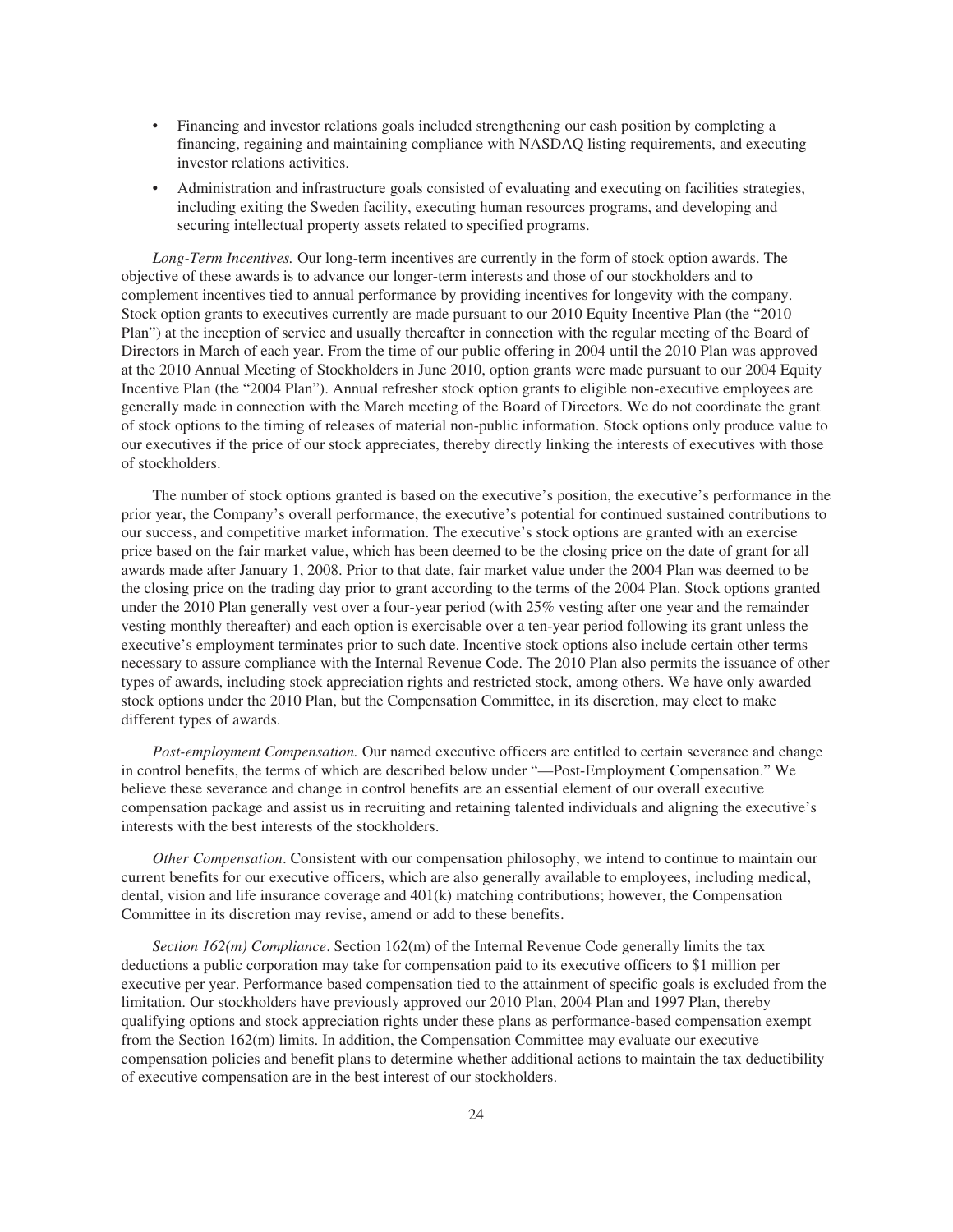### *Compensation Committee Interlocks and Insider Participation*

As indicated above, the Compensation Committee currently consists of Drs. Kaplan and Gray and Mr. Rasmussen. No member of the Compensation Committee has ever been an officer or employee of ours. None of our executive officers currently serves, or has served during the last completed fiscal year, on the compensation committee or board of directors of any other entity that has one or more executive officers serving as a member of our Board of Directors or Compensation Committee.

### **Compensation Committee Report**

*The material in this report is not "soliciting material", is not deemed "filed" with the SEC and is not to be incorporated by reference in any filing of the Company under the Securities Act or the Exchange Act, whether made before or after the date hereof and irrespective of any general incorporation language in any such filing.*

The Compensation Committee has reviewed and discussed with management the Compensation Discussion and Analysis contained in this proxy statement. Based on this review and discussion, the Compensation Committee has recommended to the Board of Directors that the Compensation Discussion and Analysis be included in this proxy statement and incorporated into the Company's Annual Report on Form 10-K for the fiscal year ended December 31, 2011.

The foregoing report has been furnished by the Compensation Committee.

Lester J. Kaplan, Committee Chair Mary Ann Gray Torsten Rasmussen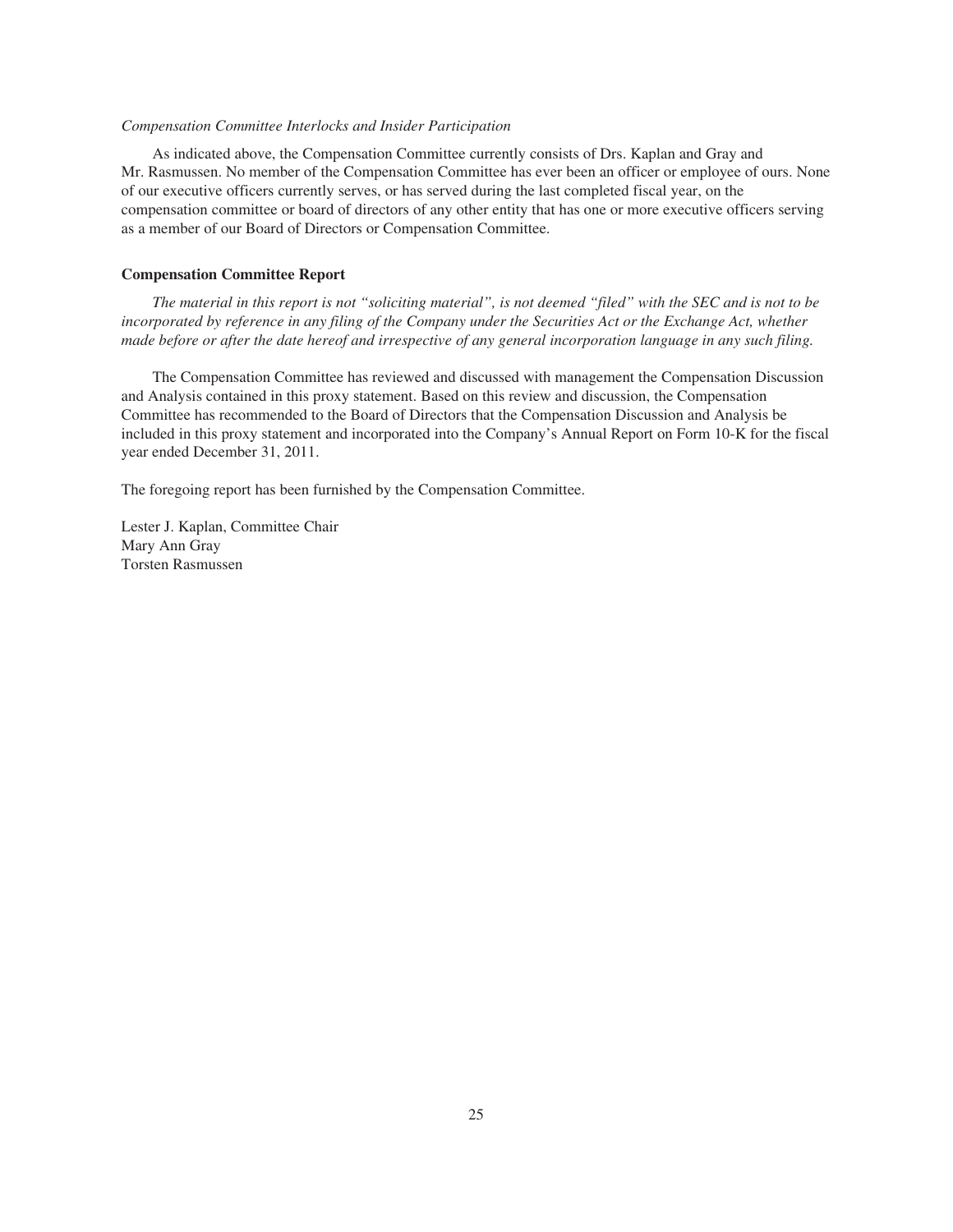## **Summary Compensation Table**

The following table shows for the fiscal years ended December 31, 2011, 2010, and 2009, compensation awarded to or paid to, or earned by, the Company's Chief Executive Officer, Chief Financial Officer and its other executive officers (the "Named Executive Officers"). There were no other executive officers of the Company at any time in 2011.

### **Summary Compensation Table**

| Name               | <b>Title</b>                             | Year | <b>Salary</b> | <b>Bonus</b>   | Option                            | <b>All Other</b><br>Awards(1) Compensation | Total     |
|--------------------|------------------------------------------|------|---------------|----------------|-----------------------------------|--------------------------------------------|-----------|
| Uli Hacksell $(2)$ | Chief Executive Officer                  |      |               |                | 2011 \$463,040 \$81,000 \$376,290 | \$13,023                                   | \$933,353 |
|                    |                                          | 2010 |               | 463,040 76,000 | 427,280                           | 12,910                                     | 979,230   |
|                    |                                          | 2009 | 463,040       |                |                                   | 12,955                                     | 475,995   |
| Thomas Aasen $(2)$ | Executive Vice President,                | 2011 | 302,418       | 38,000         | 219.503                           | 13.023                                     | 572,944   |
|                    | Chief Financial Officer,                 | 2010 | 302,418       | 35,000         | 244.160                           | 12,910                                     | 594,488   |
|                    | Chief Business Officer,<br>and Treasurer | 2009 | 302,418       |                |                                   | 12,955                                     | 315,373   |
| Roger Mills $(3)$  | Executive Vice President,                | 2011 | 361.486       | 38,000         | 219.503                           | 773                                        | 619,762   |
|                    | Development                              | 2010 | 361.486       | 42,000         | 244,160                           | 660                                        | 648,306   |
|                    |                                          | 2009 | 361,486       |                |                                   | 705                                        | 362,191   |
| Glenn Baity $(4)$  | Vice President, General                  | 2011 | 275,000       | 27,000         | 163,059                           | 13.023                                     | 478,082   |
|                    | Counsel and Secretary                    | 2010 | 269.568       | 27,000         | 183.120                           | 12,900                                     | 492.588   |

(1) Amounts shown do not reflect compensation actually received by the named individual. "Option Awards" includes the grant date fair value of option awards granted in the year indicated as computed in accordance with authoritative accounting guidance. See Note 2 to the consolidated financial statements in the Company's Annual Report on Form 10-K for the year ended December 31, 2011, filed March 6, 2012 with the SEC, for the assumptions used to determine the valuation of stock option awards.

(2) "All Other Compensation" includes \$12,250, \$12,250 and \$12,250 in employer 401(k) matching and \$773, \$660, and \$705 of supplemental life insurance premium payments in each of 2011, 2010, and 2009, respectively.

(3) "All Other Compensation" includes \$773, \$660, and \$705 of supplemental life insurance premium payments in 2011, 2010, and 2009, respectively.

(4) Mr. Baity became an employee of the Company in July 2004; however, 2010 was his first year of inclusion as a Named Executive Officer. "All Other Compensation" includes \$12,250 and \$12,250 in employer 401(k) matching and \$773 and \$650 of supplemental life insurance premium payments in 2011 and 2010, respectively.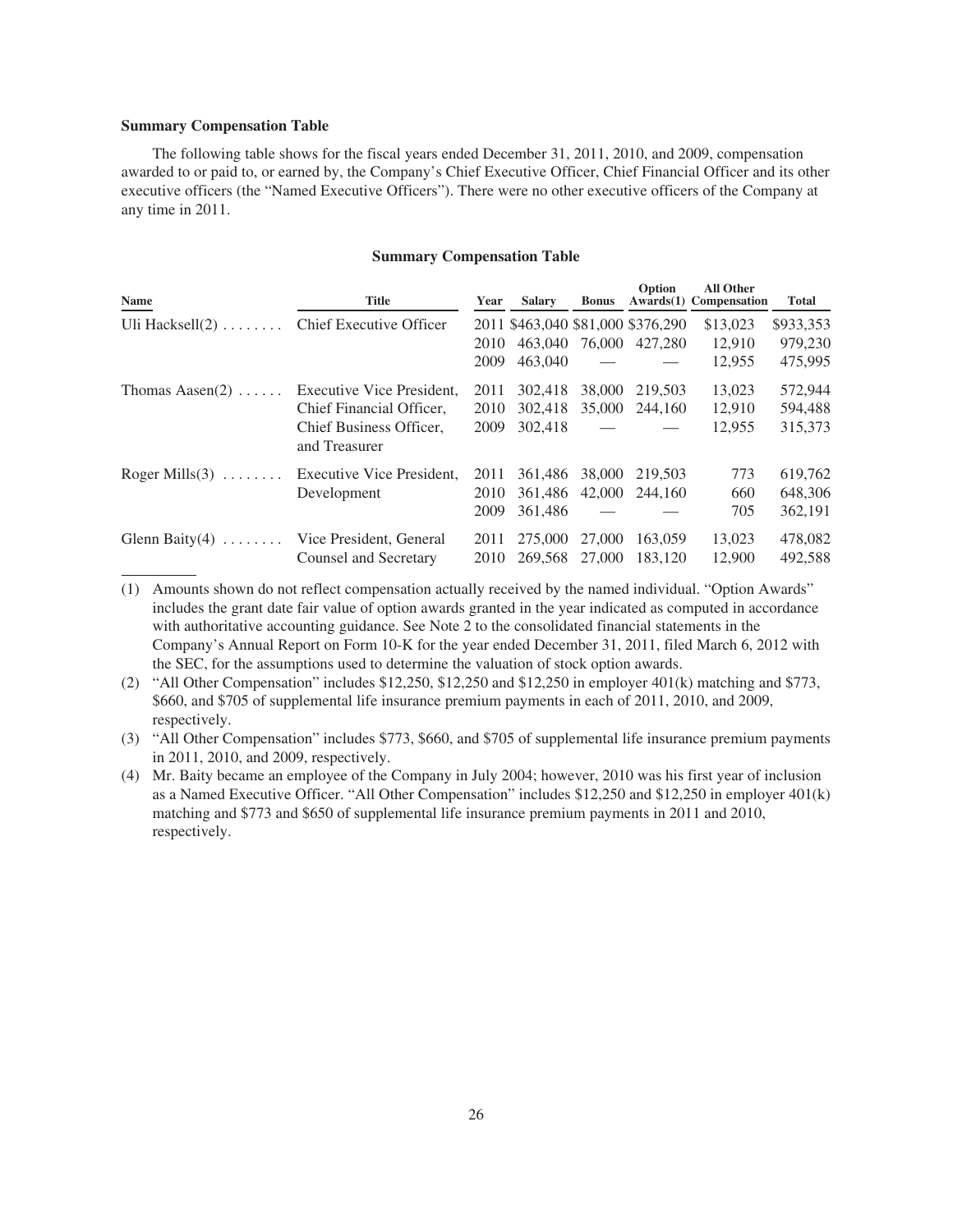## **Grants of Plan-Based Awards**

The following table shows certain information regarding grants of plan-based awards to the Named Executive Officers for the fiscal year ended December 31, 2011:

## **Grants of Plan-Based Awards in Fiscal 2011**

| $\underline{\mathbf{Name}}$ | <b>Grant Date</b> | <b>Option Awards:</b><br>Number of<br><b>Securities</b><br>Underlying<br><b>Options</b> | <b>Exercise or</b><br><b>Base Price</b><br>of Option<br>Awards(1) | <b>Grant Date</b><br><b>Fair Value</b><br>of Option<br>Awards(2) |
|-----------------------------|-------------------|-----------------------------------------------------------------------------------------|-------------------------------------------------------------------|------------------------------------------------------------------|
|                             |                   | 300,000                                                                                 | \$1.62                                                            | \$376,290                                                        |
|                             |                   | 175,000                                                                                 | 1.62                                                              | 219,503                                                          |
|                             |                   | 175,000                                                                                 | 1.62                                                              | 219,503                                                          |
|                             |                   | 130,000                                                                                 | 1.62                                                              | 163,059                                                          |

(1) In accordance with the terms of the 2010 Plan, the exercise price of each option was set at the market closing price of our common stock on the date of grant.

(2) See the Company's Annual Report on Form 10-K for the year ended December 31, 2011, filed March 6, 2012 with the SEC, for the stock compensation expense assumptions used to determine the valuation and expensing of stock option awards. The values recognized in the "Grant Date Fair Value of Option Awards" column above do not reflect estimated forfeitures.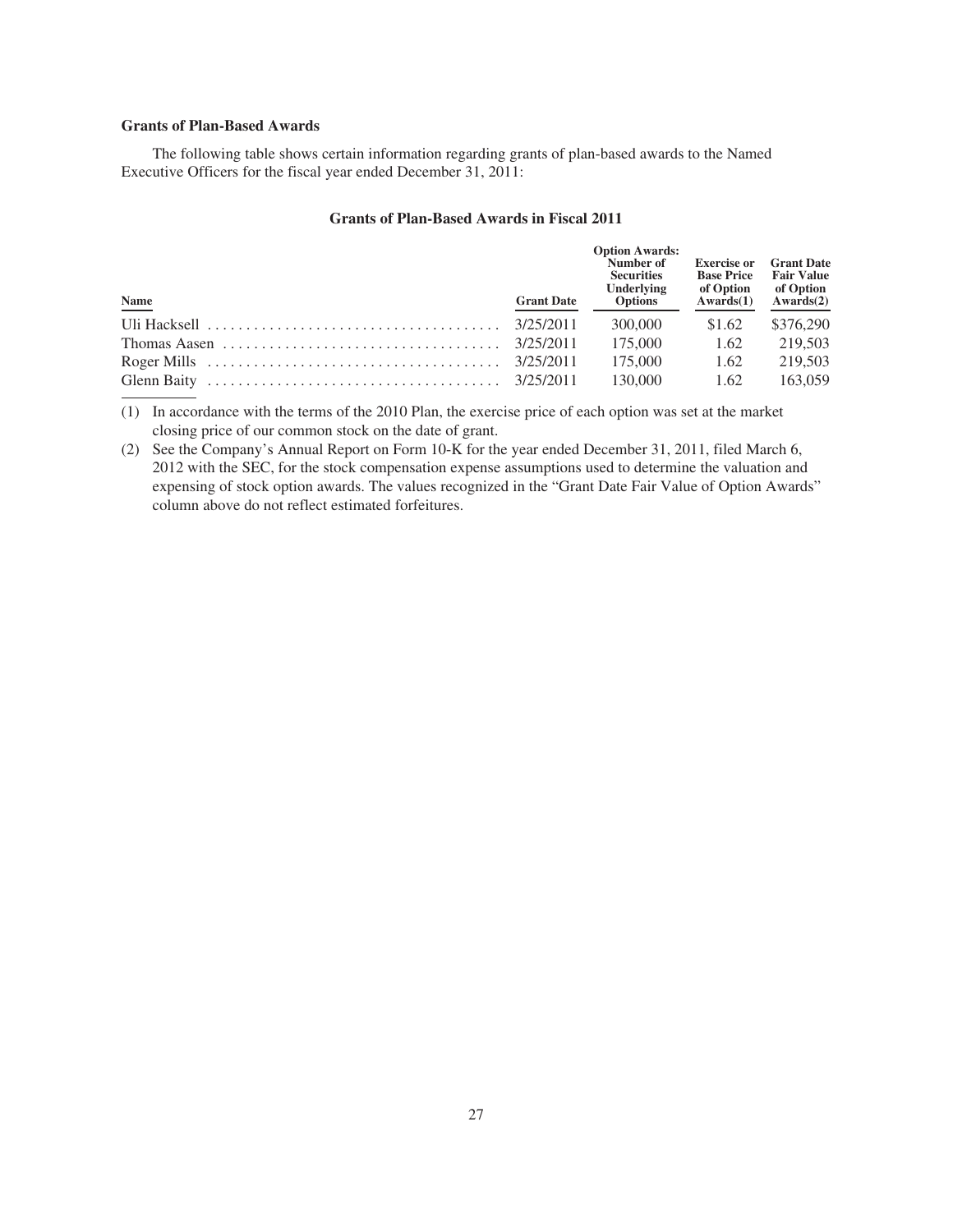## **Outstanding Equity Awards at Fiscal Year-End**

The following table shows certain information regarding outstanding equity awards at December 31, 2011 for the Named Executive Officers:

|             |                                                                                            | <b>Option Awards</b>                                                                     |                                    |                                     |
|-------------|--------------------------------------------------------------------------------------------|------------------------------------------------------------------------------------------|------------------------------------|-------------------------------------|
| Name        | <b>Number of Securities</b><br>Underlying<br><b>Unexercised Options</b><br>Exerciseable(1) | <b>Number of Securities</b><br>Underlying<br><b>Unexercised Options</b><br>Unexercisable | Option<br><b>Exercise</b><br>Price | Option<br><b>Expiration</b><br>Date |
|             | 25,000                                                                                     |                                                                                          | \$1.50                             | 9/8/12                              |
|             | 7,500                                                                                      |                                                                                          | 1.08                               | 3/16/13                             |
|             | 149,500                                                                                    |                                                                                          | 1.08                               | 9/7/13                              |
|             | 30,000                                                                                     |                                                                                          | 2.00                               | 3/11/14                             |
|             | 75,000                                                                                     |                                                                                          | 6.95                               | 3/10/15                             |
|             | 55,000                                                                                     |                                                                                          | 14.83                              | 3/9/16                              |
|             | 55,000                                                                                     |                                                                                          | 6.86                               | 3/8/17                              |
|             | 56,250                                                                                     | 3,750                                                                                    | 8.32                               | 3/6/18                              |
|             | 118,750                                                                                    | 31,250                                                                                   | 2.00                               | 10/19/18                            |
|             | 153,125                                                                                    | 196,875                                                                                  | 1.55                               | 3/11/20                             |
|             |                                                                                            | 300,000                                                                                  | 1.62                               | 3/24/21                             |
| subtotal    | 725,125                                                                                    | 531,875<br>_____                                                                         |                                    |                                     |
|             | 32,500                                                                                     |                                                                                          | 1.50                               | 9/8/12                              |
|             | 64,500                                                                                     |                                                                                          | 1.08                               | 9/7/13                              |
|             | 12,500                                                                                     |                                                                                          | 2.00                               | 3/11/14                             |
|             | 31,000                                                                                     |                                                                                          | 6.95                               | 3/10/15                             |
|             | 25,000                                                                                     |                                                                                          | 14.83                              | 3/9/16                              |
|             | 22,000                                                                                     |                                                                                          | 6.86                               | 3/8/17                              |
|             | 24,375                                                                                     | 1.625                                                                                    | 8.32                               | 3/6/18                              |
|             | 39,583                                                                                     | 10,417                                                                                   | 2.00                               | 10/19/18                            |
|             | 87,500                                                                                     | 112,500                                                                                  | 1.55                               | 3/11/20                             |
|             |                                                                                            | 175,000                                                                                  | 1.62                               | 3/24/21                             |
| subtotal    | 338,958                                                                                    | 299,542                                                                                  |                                    |                                     |
|             | 100,000                                                                                    |                                                                                          | 8.18                               | 6/29/16                             |
|             | 50,000                                                                                     |                                                                                          | 6.86                               | 3/8/17                              |
|             | 23,437                                                                                     | 1,563                                                                                    | 8.32                               | 3/6/18                              |
|             | 59,375                                                                                     | 15,625                                                                                   | 2.00                               | 10/19/18                            |
|             | 87,500                                                                                     | 112,500                                                                                  | 1.55                               | 3/11/20                             |
|             |                                                                                            | 175,000                                                                                  | 1.62                               | 3/24/21                             |
| subtotal    | 320,312                                                                                    | 304,688                                                                                  |                                    |                                     |
| Glenn Baity | 42,000                                                                                     |                                                                                          | 6.17                               | 7/25/14                             |
|             | 7,000                                                                                      |                                                                                          | 15.37                              | 3/13/16                             |
|             | 16,000                                                                                     |                                                                                          | 6.78                               | 3/7/17                              |
|             | 18,750                                                                                     | 1,250                                                                                    | 8.32                               | 3/6/18                              |
|             | 15,833                                                                                     | 4,167                                                                                    | 2.00                               | 10/19/18                            |
|             | 11,875                                                                                     | 3,125                                                                                    | 1.64                               | 10/21/18                            |
|             | 65,625                                                                                     | 84,375                                                                                   | 1.55                               | 3/11/20                             |
|             |                                                                                            | 130,000                                                                                  | 1.62                               | 3/24/21                             |
| subtotal    | 177,083                                                                                    | 222,917                                                                                  |                                    |                                     |

## **Outstanding Equity Awards at December 31, 2011**

<sup>(1)</sup> All options granted to our Named Executive Officers vest over four years with 25% of the total number of shares subject to an option vesting after the first year and 1/48th per month thereafter; except that the options that expire on October 19, 2018 vest over four years with 50% of the total number of shares subject to such options vesting after two years and 1/48th per month thereafter; provided, that vesting of all options is subject to acceleration following specified events as described under "—*Effect of change in control on stock option awards"* below.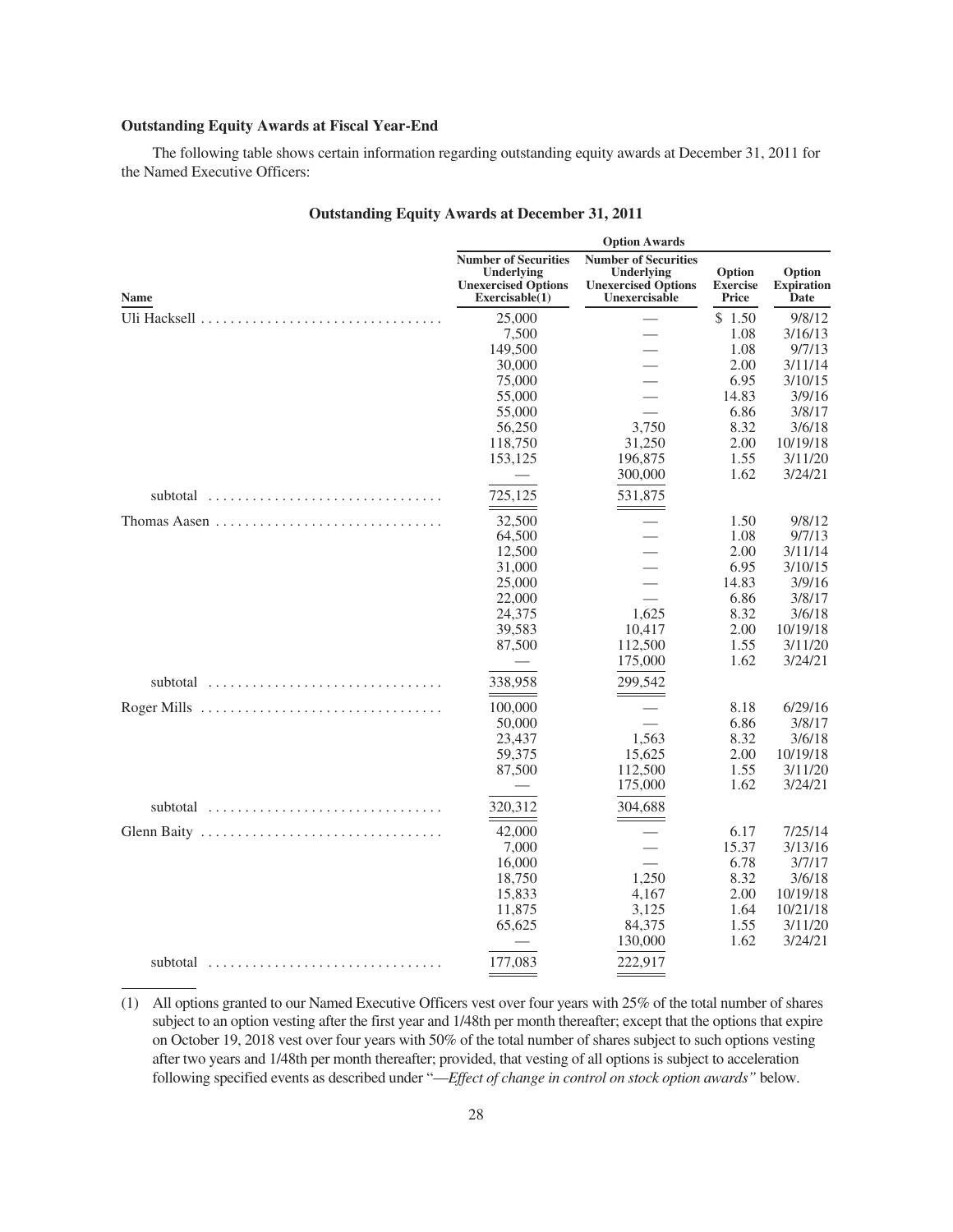## **Option Exercises and Stock Vested**

The following table shows for the fiscal year ended December 31, 2011, certain information regarding option exercises and stock vested during the year with respect to the Named Executive Officers. There were no option exercises in fiscal 2011 and we have not made any restricted stock awards.

## **Option Exercises in Fiscal 2011**

|                                                                                                                | <b>Option Awards</b>                                                               |  |  |
|----------------------------------------------------------------------------------------------------------------|------------------------------------------------------------------------------------|--|--|
| Name                                                                                                           | <b>Number of Shares</b> Value Realized<br><b>Acquired on Exercise </b> on Exercise |  |  |
|                                                                                                                |                                                                                    |  |  |
| Thomas Aasen $\dots \dots \dots \dots \dots \dots \dots \dots \dots \dots \dots \dots \dots \dots \dots \dots$ |                                                                                    |  |  |
|                                                                                                                |                                                                                    |  |  |
|                                                                                                                |                                                                                    |  |  |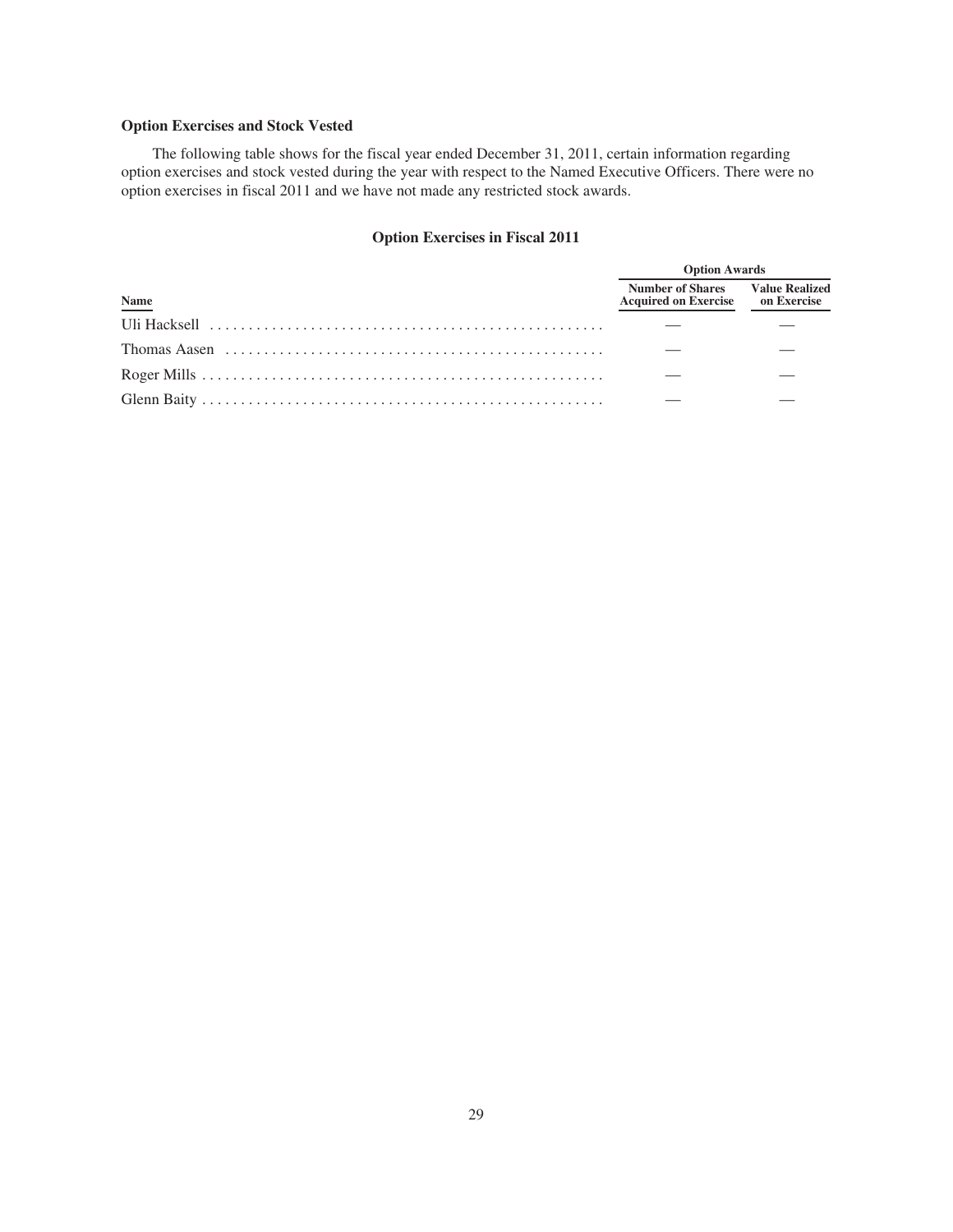### **Post-Employment Compensation**

The amounts of compensation payable to each executive officer upon termination of the employment of the executive are described below. Our Compensation Committee may in its discretion revise, amend or add to the benefits.

#### **Payments made upon termination**

Regardless of the manner in which a Named Executive Officer's employment terminates, the Named Executive Officer is entitled to receive amounts earned during his term of employment, including accrued and unpaid salary and payment in lieu of unused vacation days.

#### **Potential payment under employment arrangements**

We have entered into offer letters or employment agreements with each of our Named Executive Officers, setting forth their respective base salary, bonus targets, and other employment benefits. Each Named Executive Officer's employment is on an "at-will" basis and can be terminated by us or the applicable officer at any time, for any reason and with or without notice, subject, where applicable, to the severance arrangements contained therein. If we terminate the employment of Dr. Hacksell, Mr. Aasen or Dr. Mills for reasons other than cause, we are obligated to pay that executive officer one year's salary and to continue other benefits the officer may be receiving at the time of termination for the one-year period following termination of employment. If we terminate the employment of Mr. Baity for reasons other than cause, we are obligated to pay him nine months' salary and to continue other benefits he may be receiving at the time of termination for the nine-month period following the termination of his employment. The actual amounts of any such termination payments would be based on the executive's then applicable salary. No salary increases were made for 2012, so the annual salaries for each of the executive officers is as set forth in Summary Compensation Table above. Under the employment terms, "cause" means, generally, (a) material failure to competently perform assigned duties for the Company, (b) sustained poor performance of any material aspect of job duties or obligations, (c) dishonesty, gross negligence or other material misconduct, or (d) conviction of, or the entry of a pleading of guilty or *nolo contendere* to, any crime involving moral turpitude or any felony.

#### **Effect of change in control on stock option awards**

In the event the Company is acquired or completes a merger, any unvested options held by a Named Executive Officer that are not assumed by the acquiring company will vest. In addition, following a merger in which the options have been assumed, if a Named Executive Officer's employment is involuntarily terminated or terminated by such officer for good reason, then any unvested options held by the Named Executive Officer will vest. For the purpose of the foregoing, a "merger" means the occurrence, in a single transaction or in a series of related transactions, of any one or more of the following events:

- a sale or other disposition of all or substantially all, as determined by the Board of Directors in its discretion, of the consolidated assets of the Company and its subsidiaries;
- a sale or other disposition of at least 90% of the outstanding securities of the Company;
- a merger, consolidation or similar transaction following which the Company is not the surviving corporation; or
- a merger, consolidation or similar transaction following which the Company is the surviving corporation but the shares of common stock outstanding immediately preceding the merger, consolidation or similar transaction are converted or exchanged by virtue of the merger, consolidation or similar transaction into other property, whether in the form of securities, cash or otherwise.

If a merger had occurred, effective as of December 31, 2011, the value of the accelerated options to our executive officers would have been \$0 for each individual, because this value is calculated as the sum for each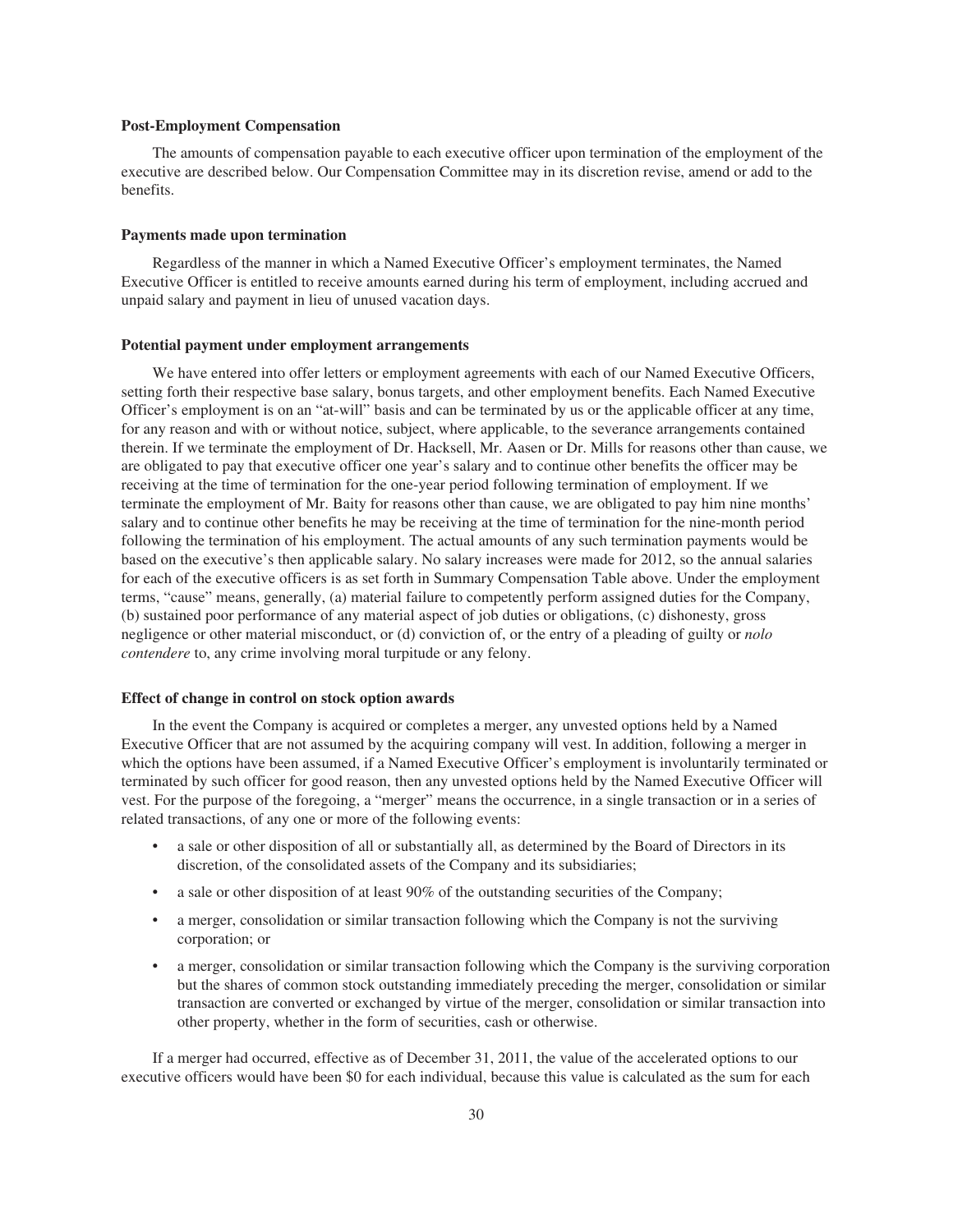individual of the products of the (i) the difference between the exercise price of each option deemed accelerated and the fair market value of our common stock on December 31, 2011 multiplied by (ii) the number of shares deemed accelerated under the applicable option, and as of December 31, 2011, the fair market value of our common stock was less than, or equal to, the exercise price for each outstanding option held by these individuals.

#### **Nonqualified Deferred Compensation**

None of our Named Executive Officers participates in or has account balances in nonqualified defined contribution plans or other nonqualified deferred compensation plans maintained by us. Our Compensation Committee may elect to provide our officers and other employees with non-qualified defined contribution or other nonqualified deferred compensation benefits in the future.

### **Equity Compensation Plan Information**

The following table provides certain information as of December 31, 2011, with respect to all of our equity compensation plans in effect on that date:

**Number of securities**

|                                                                                        | Number of securities to be.<br>issued upon exercise of<br>outstanding options,<br>warrants and rights<br>(a) | Weighted-average<br>exercise price of<br>outstanding options,<br>warrants and rights<br>(b) | <b>NUMBER OF SECULIFIES</b><br>remaining available for<br>issuance under equity<br>compensation plans<br>(excluding securities reflected<br>in column $(a)$ )<br>$\left( \mathbf{c} \right)$ |
|----------------------------------------------------------------------------------------|--------------------------------------------------------------------------------------------------------------|---------------------------------------------------------------------------------------------|----------------------------------------------------------------------------------------------------------------------------------------------------------------------------------------------|
| Equity compensation plans approved by<br>$stockholders(1) \ldots \ldots \ldots \ldots$ | 5,789,777                                                                                                    | \$3.39                                                                                      | 2,869,576                                                                                                                                                                                    |
| Equity compensation plans not<br>approved by stockholders $(2)$                        |                                                                                                              |                                                                                             |                                                                                                                                                                                              |
|                                                                                        | 5,789,777                                                                                                    | \$3.39                                                                                      | 2,869,576                                                                                                                                                                                    |

(1) Includes our 1997 Stock Option Plan, the 2004 Plan, the 2010 Plan and our 2004 Employee Stock Purchase Plan (the "ESPP"). 362,115 shares under column (c) are attributable to our ESPP. Our ESPP contains a so called "evergreen" provision providing for an annual increase to its share reserve in connection with the 2012 Annual Meeting of Stockholders. The number of shares to be added to our ESPP will be equal to the least of: (i) 529,271, which is one percent of our outstanding common stock as of April 10, 2012, the record date for the 2012 Annual Meeting of Stockholders; (ii) 150,000; or (iii) an amount determined for such year by our Board of Directors.

(2) As of December 31, 2011, we did not have any equity compensation plans that were not approved by our stockholders.

#### **Director Compensation**

During 2011, we provided each of our non-employee directors cash compensation in the form of an annual retainer of \$20,000, plus an additional \$12,500 for the Chairman of the Board of Directors and an additional \$5,000 for the committee chairs. The annual retainers may, at the election of the individual director, be converted into an option to purchase a number of shares of stock equal to the quotient of three times the retainer amount to be converted, divided by the exercise price for such option, as determined in accordance with the terms of the 2010 Plan. For grants made on or prior to December 31, 2007, the 2004 Plan provided that the exercise price for options was equal to the closing price for the Company's common stock on the trading day immediately prior to option grant date. Commencing on January 1, 2008, the exercise price for options was equal to the closing price for the Company's common stock on the option grant date. Directors receive \$1,000 per regular board meeting and \$250 per special telephonic board meeting. Committee members receive \$750 per regular meeting and \$500 per special telephonic meeting, and the committee chairs receive twice those amounts. We also reimburse our non-employee directors for their reasonable expenses incurred in attending meetings of our Board of Directors and committees of the Board.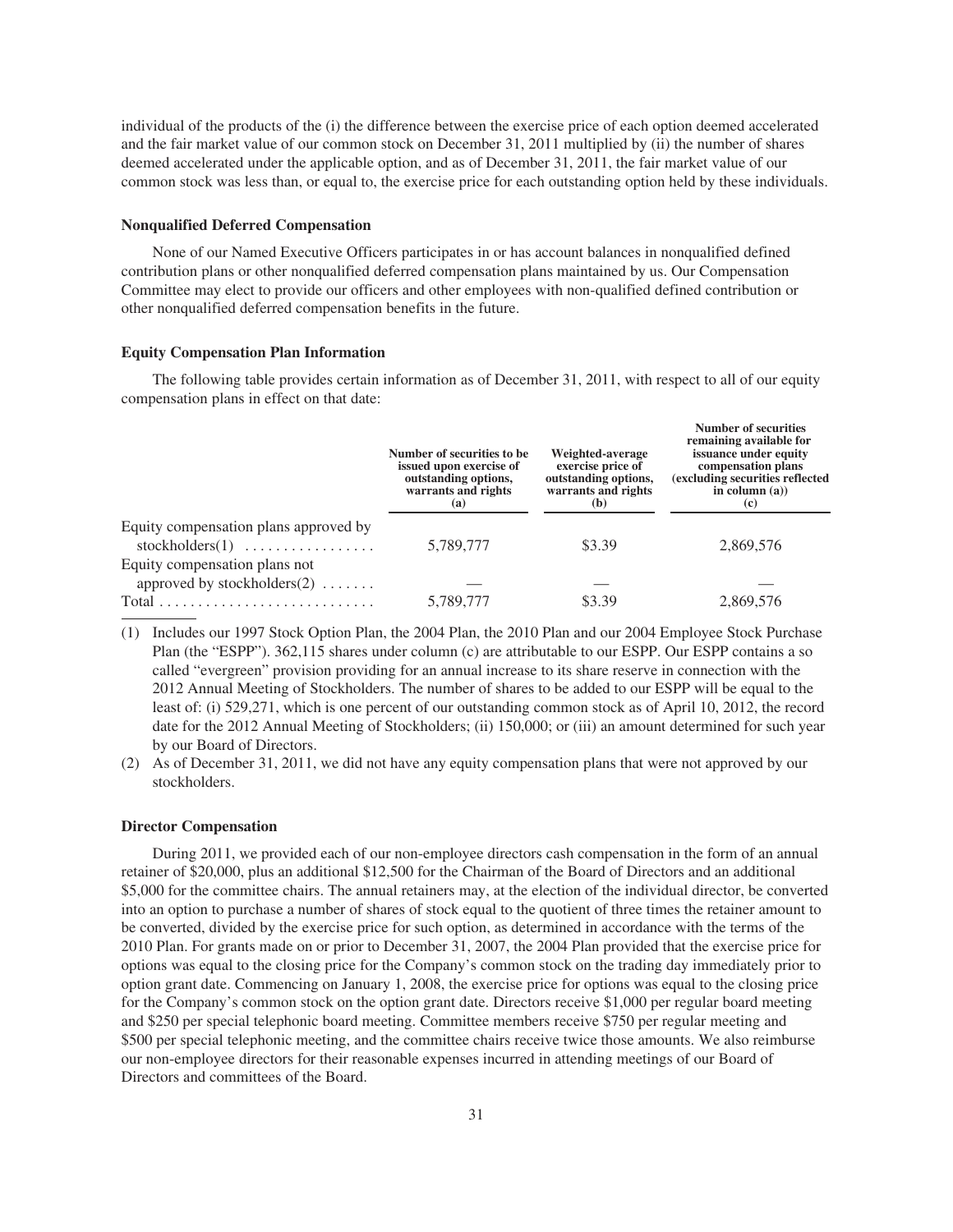Each of our non-employee directors also receives stock option grants under our 2010 Plan. Options granted to our non-employee directors are intended by us not to qualify as incentive stock options under the Internal Revenue Code of 1986, as amended. These option grants are non-discretionary.

Any person who joins the Board of Directors as a non-employee director will receive an option to purchase 15,000 shares of common stock upon his or her election. In addition, any person who is a non-employee director on the date of each annual meeting of our stockholders will be automatically granted, on the annual meeting date, an option to purchase 10,000 shares of common stock. Members of the Scientific Advisory Committee receive an option to purchase 6,000 share of common stock every four years. The annual retainer amount and option grant may be pro-rated for a director that joins the Board other than at the first meeting of the Board following the annual meeting of stockholders. In addition, directors may elect to convert their retainer amounts, in whole or in part, into options under the 2010 Plan with an aggregate exercise price equal to three times the amount elected for conversion.

Initial grants (i.e., those made upon a non-employee director's election to our Board of Directors) vest over two years following the date of grant, and annual grants, including any retainer amounts that are converted, vest at the rate of 1/4th each quarter after the date of grant. Grants to the Scientific Advisory Committee vest over a four-year period. In general, the term of stock options granted under the 2010 Plan may not exceed ten years.

Unless the terms of a director's stock option agreement provide for earlier or later termination, if an optionholder's service relationship with us, or any affiliate of ours, ceases for any reason, the optionholder may exercise any vested options up to three years from cessation of service.

The following table shows for the fiscal year ended December 31, 2011 certain information with respect to the compensation of all persons who served as directors of the Company during the year, other than Dr. Hacksell, who is a Named Executive Officer and received no additional compensation for his services as a director:

| <b>Name</b> | <b>Fees Earned or</b><br>Paid in $Cash(1)$ | Option<br>Awards(2) | Total    |
|-------------|--------------------------------------------|---------------------|----------|
|             | \$8.000                                    | \$59.732            | \$67,732 |
|             | 8.000                                      | 59.732              | 67.732   |
|             | 40.500                                     | 13.488              | 53.988   |
|             | 26.500                                     | 73.605              | 100.105  |
|             | 11.250                                     | 71.294              | 82.544   |
|             | 14.000                                     | 71.294              | 85.294   |
|             |                                            |                     |          |

### **Director Compensation for Fiscal 2011**

(1) "Fees Earned or Paid in Cash" includes Board of Directors and committee fees for meeting attendance. Mr. Borer, Ms. Brege, Dr. Kaplan and Mr. Rasmussen elected to convert their full annual retainers into a stock option award and Dr. Iversen elected to convert \$20,000 of his annual retainer into a stock option award. The amounts reflected do not include the value of such converted retainers, which are included in the "Option Awards" column.

- (2) "Option Awards" includes the grant date fair value of option awards granted in the year indicated as computed in accordance with authoritative accounting guidance. See Note 2 to the consolidated financial statements in the Company's Annual Report on Form 10-K for the year ended December 31, 2011, filed March 6, 2012 with the SEC, for the assumptions used to determine the valuation of stock option awards.
- (3) "Fees Earned or Paid in Cash" includes \$8,000 in Board of Directors and Audit Committee meetings fees. "Option Awards" includes the fair value of 10,000 stock options and 34,285 stock options (from the conversion of a \$20,000 annual retainer) each granted on June 10, 2011 with an exercise price of \$1.75. As of December 31, 2011, an aggregate of 198,255 stock options that had been granted to Mr. Borer were outstanding.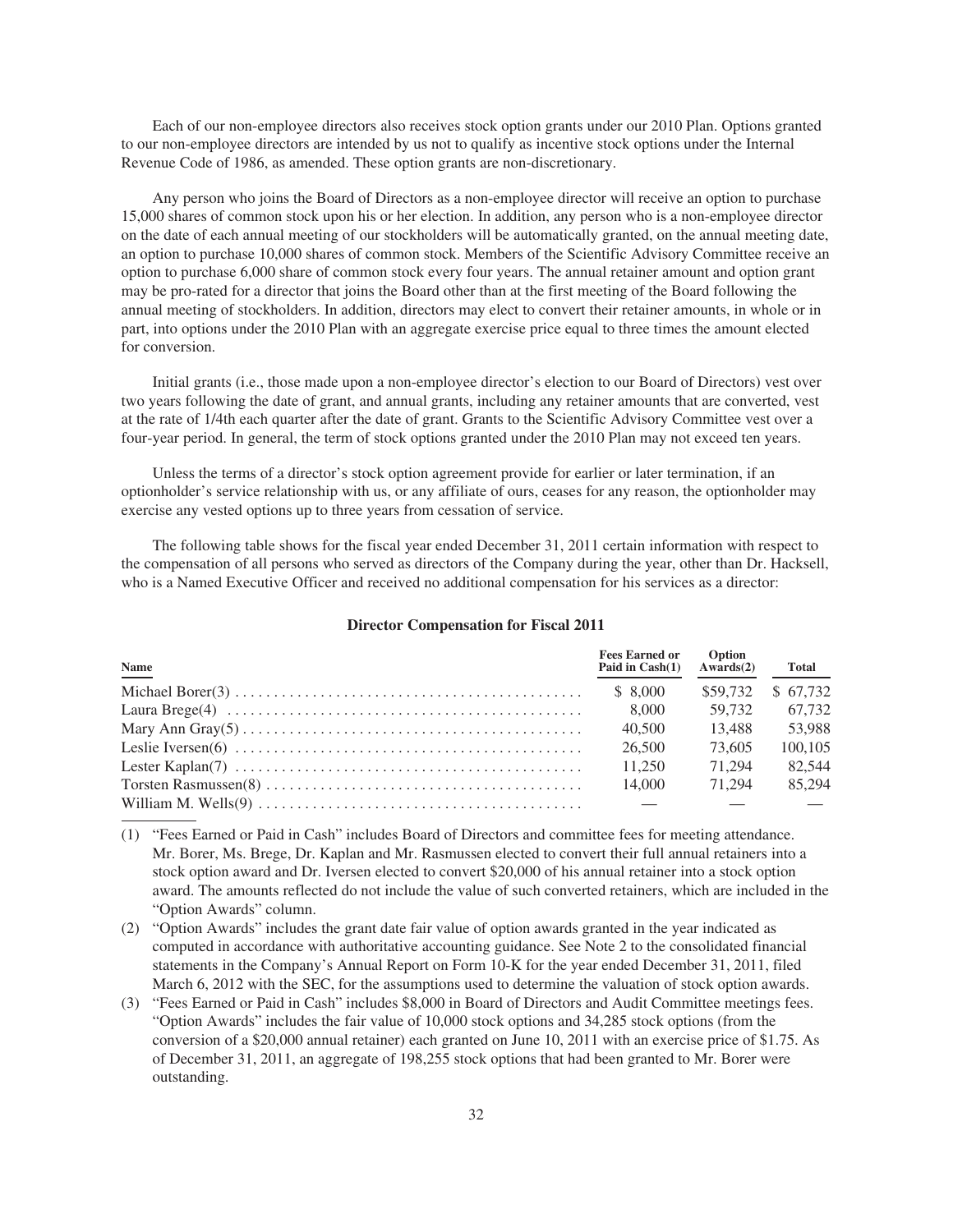- (4) "Fees Earned or Paid in Cash" includes \$8,000 in Board of Directors and Audit Committee meetings fees. "Option Awards" includes the fair value of 10,000 stock options and 34,285 stock options (from the conversion of a \$20,000 annual retainer) each granted on June 10, 2011 with an exercise price of \$1.75. As of December 31, 2011, an aggregate of 135,438 stock options that had been granted to Ms. Brege were outstanding.
- (5) "Fees Earned or Paid in Cash" includes \$15,500 in Board of Directors, Audit Committee and Compensation Committee meetings fees plus an annual retainer of \$25,000. "Option Awards" includes the fair value of 10,000 stock options granted on June 10, 2011 with an exercise price of \$1.75. As of December 31, 2011, an aggregate of 160,715 stock options that had been granted to Dr. Gray were outstanding.
- (6) "Fees Earned or Paid in Cash" includes \$6,500 in Board of Directors and NCG Committee meetings fees and \$20,000 of Dr. Iversen's annual retainer paid in cash. "Option Awards" includes the total fair value of (i) 10,000 stock options for the annual Board of Directors grant, (ii) 38,571 stock options from the conversion of \$22,250 of Dr. Iversen's \$42,500 total annual retainer, and (iii) 6,000 stock options for service on the Scientific Advisory Committee of the Board of Directors, each of which was granted on June 10, 2011 with an exercise price of \$1.75 per share. As of December 31, 2011, an aggregate of 272,077 stock options that had been granted to Dr. Iversen were outstanding.
- (7) "Fees Earned or Paid in Cash" includes \$11,250 in Board of Directors, Compensation Committee and NCG Committee meeting fees. "Option Awards" includes the fair value of 10,000 stock options and 42,857 stock options (from the conversion of a \$25,000 annual retainer) each granted on June 10, 2011 with an exercise price of \$1.75. As of December 31, 2011, an aggregate of 244,819 stock options that had been granted to Dr. Kaplan were outstanding.
- (8) "Fees Earned or Paid in Cash" includes \$14,000 in Board of Directors, Compensation Committee and NCG Committee meeting fees. "Option Awards" includes the fair value of 10,000 stock options and 42,857 stock options (from the conversion of a \$25,000 annual retainer) each granted on June 10, 2011 with an exercise price of \$1.75. As of December 31, 2011, an aggregate of 195,158 stock options that had been granted to Mr. Rasmussen were outstanding.
- (9) Mr. Wells joined the Board of Directors in January 2012 and did not receive any compensation in 2011.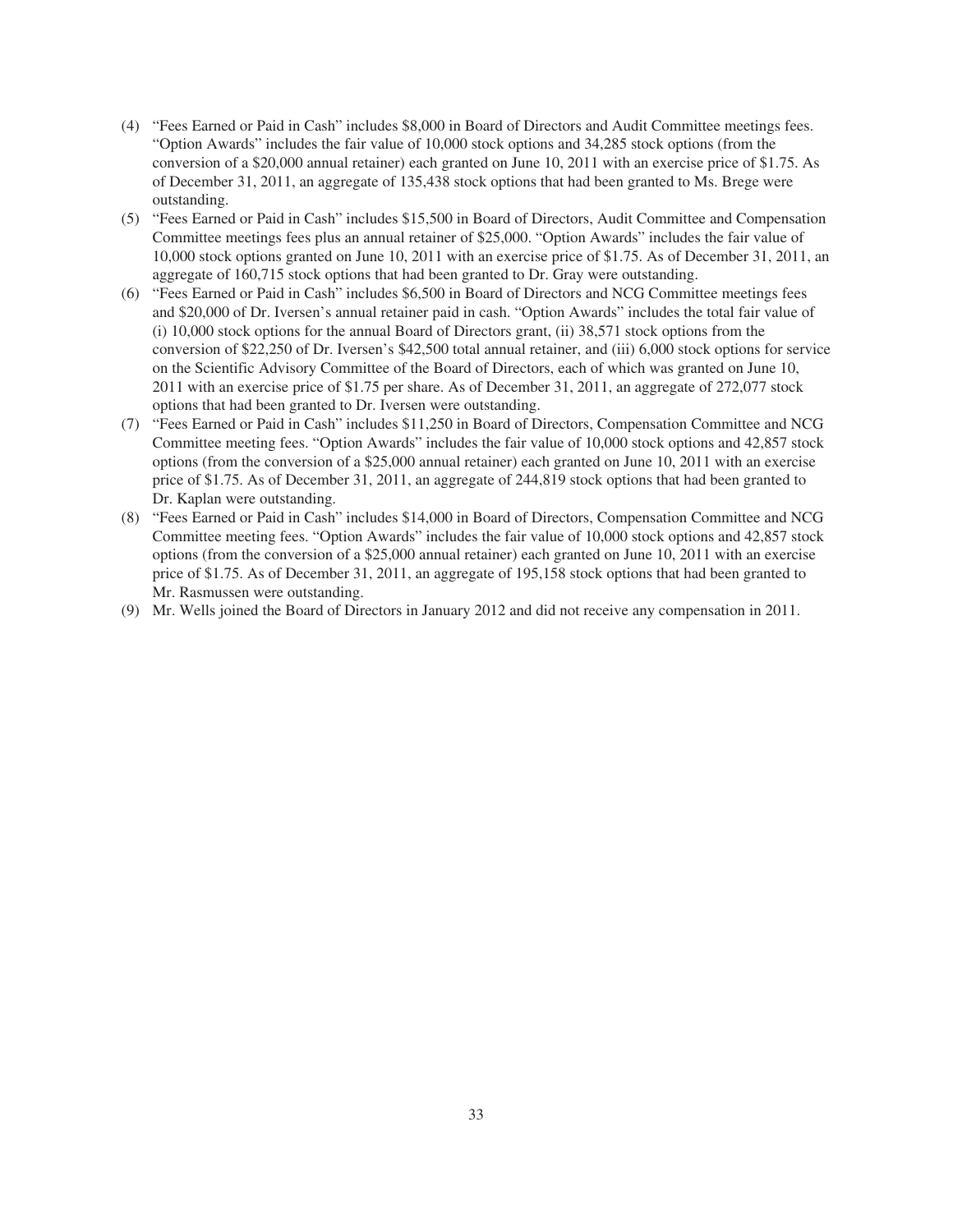### **TRANSACTIONS WITH RELATED PERSONS**

#### **Related-Person Transactions Policy and Procedures**

The charter of the Audit Committee states that it will review, consider and approve or ratify any "relatedpersons transactions." A "related-person transaction" is a transaction, arrangement or relationship (or any series of similar transactions, arrangements or relationships) in which the Company and any "related person" are participants involving an amount that exceeds \$120,000. Transactions involving compensation for services provided to the Company as an employee, director, consultant or similar capacity by a related person are not covered. A related person is any executive officer, director, or more than 5% stockholder of the Company, including any of their immediate family members, and any entity owned or controlled by such persons.

Where a transaction has been identified as a related-person transaction, management must present information regarding the proposed related-person transaction to the Audit Committee (or, where Audit Committee approval would be inappropriate, to another independent body of the board) for consideration and approval or ratification. The presentation must include a description of, among other things, the material facts, the interests, direct and indirect, of the related persons, the benefits to the Company of the transaction and whether any alternative transactions were available. To identify related-person transactions in advance, the Company relies on information supplied by its executive officers and directors. In considering related-person transactions, the Committee takes into account the relevant available facts and circumstances including, but not limited to (a) the risks, costs and benefits to the Company, (b) the impact on a director's independence in the event the related person is a director, immediate family member of a director or an entity with which a director is affiliated, (c) the terms of the transaction, (d) the availability of other sources for comparable services or products and (e) the terms available to or from, as the case may be, unrelated third parties or to or from employees generally. In the event a director has an interest in the proposed transaction, the director must recuse himself or herself from the deliberations and approval. In determining whether to approve, ratify or reject a related-person transaction, the Committee will look at, in light of known circumstances, whether the transaction is in, or is not inconsistent with, the best interests of the Company and its stockholders, as the Committee determines in the good faith exercise of its discretion.

### **Certain Related-Person Transactions**

Our bylaws provide that we will indemnify our directors and executive officers, and may indemnify other officers, employees and other agents, to the fullest extent permitted by law. Our bylaws also permit us to secure insurance on behalf of any officer, director, employee or other agent for any liability arising out of his or her actions in connection with their services to us, regardless of whether our amended and restated bylaws permit such indemnification. We have obtained a policy of directors' and officers' liability insurance.

We have entered, and intend to continue to enter, into indemnification agreements with our directors and executive officers, in addition to the indemnification provided for in our bylaws. These agreements, among other things, require us to indemnify our directors and executive officers for certain expenses, including attorneys' fees, judgments, fines and settlement amounts incurred by a director or executive officer in any action or proceeding arising out of their services as one of our directors or executive officers, or any of our subsidiaries or any other company or enterprise to which the person provides services at our request.

## **Director Independence**

Information regarding director independence is included under "*Proposal 1—Election of Directors*" above and is incorporated by reference herein.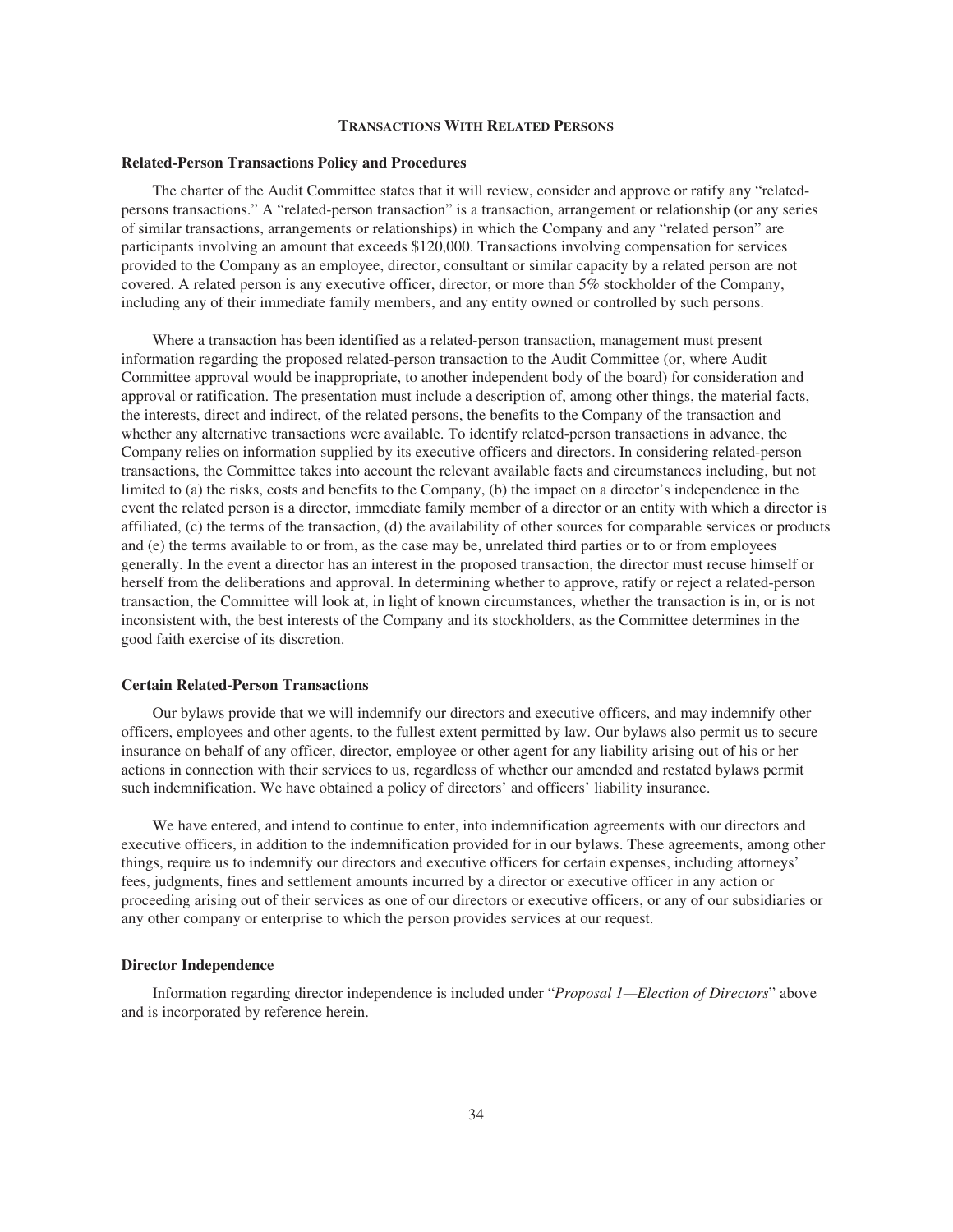## **HOUSEHOLDING OF PROXY MATERIALS**

The SEC has adopted rules that permit companies and intermediaries (e.g., brokers) to satisfy the delivery requirements for Notices of Internet Availability of Proxy Materials or other Annual Meeting materials with respect to two or more stockholders sharing the same address by delivering a single Notice of Internet Availability of Proxy Materials or other Annual Meeting materials addressed to those stockholders. This process, which is commonly referred to as "householding", potentially means extra convenience for stockholders and cost savings for companies.

This year, a number of brokers with account holders who are stockholders of ACADIA Pharmaceuticals Inc. will be householding our annual meeting materials. A single Notice of Internet Availability of Proxy Materials or other Annual Meeting materials will be delivered to multiple stockholders sharing an address unless contrary instructions have been received from the affected stockholders. Once you have received notice from your broker that they will be householding communications to your address, householding will continue until you are notified otherwise or until you revoke your consent. If, at any time, you no longer wish to participate in householding and would prefer to receive a separate Notice of Internet Availability of Proxy Materials or other Annual Meeting materials, please notify your broker. Direct your written request to ACADIA Pharmaceuticals Inc., 3911 Sorrento Valley Boulevard, San Diego, California 92121, Attn: Investor Relations, or contact Investor Relations at (858) 558-2871 and we will undertake to promptly deliver a separate copy of the Notice of Internet Availability of Proxy Materials or Annual Meeting materials to you. Stockholders who currently receive multiple copies of the Notice of Internet Availability of Proxy Materials or other Annual Meeting materials at their addresses and would like to request householding of their communications should contact their brokers.